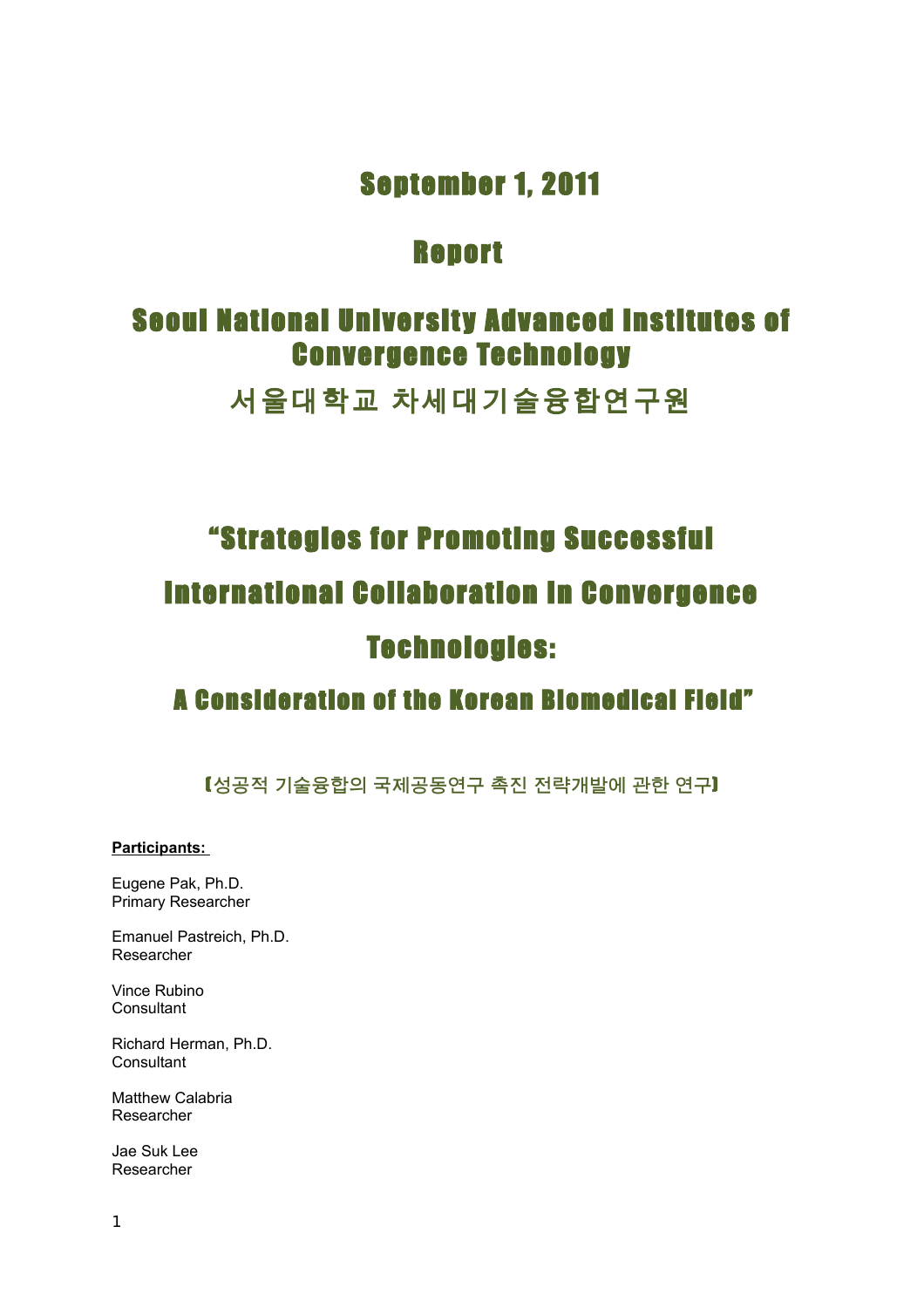## **INDEX**

- 1) Survey of Essential Conditions for Effective International Collaboration in the Biomedical Field for Korean Research Institutes (Vince Rubino)
- 2) General Recommendations for international collaboration in Biotechnology (Emanuel Pastreich)
- 3) International Collaboration in Japan: The Cases of OIST (Okinawa Institute of Science and Technology) and RIKEN (Emanuel Pastreich)
- 4) Making the Research Institute in the Biosciences Globally Competitive (Emanuel Pastreich)
- 5) Proposal for a System to assist Korean institutions obtain international funding (In English & Korean) (Emanuel Pastreich)
- 6) Interview with Michael Gehret (Associate Director, Institute for Advanced Studies) (Matthew Calabria)
- 7) Interview with Richard Herman (Professor & chancellor emeritus, University of Illinois, Urbana-Champaign) (Vince Rubino)
- 8) International Foundations that can be good sources for Korean institutions conducting research (Jae Suk Lee)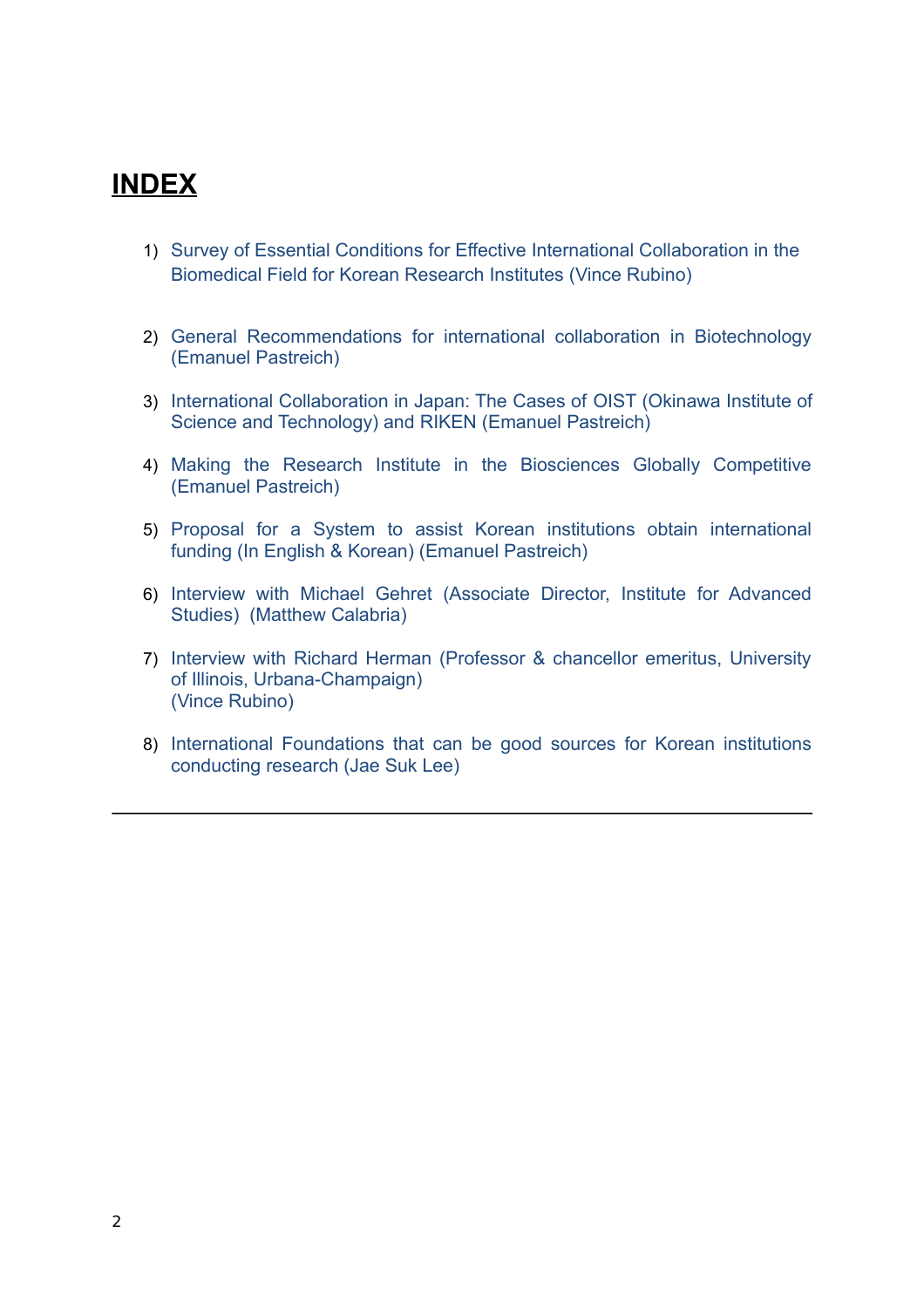## **"Effective Approaches to International Collaboration in the Biomedical Field for Korean Research Institutes"**

## 1) **Survey of Essential Conditions for Effective International Collaboration in the Biomedical Field for Korean Research Institutes (Vince Rubino)**

## 1. **Goals of this report**

The goal of this paper is to present a careful analysis of the critical issues that will enable effective international collaboration in scientific research between Korea and the United States as well as concrete suggestions for how to successfully establish long-term relations for mutual benefit in the future.

- 1.1.In all scientific fields over the past 20 years, there has been a substantial increase in international collaboration. At the same time, the biotechnology, more than many other scientific fields, has seen a rise in cross-institutional collaboration<sup>[1](#page-2-0)</sup>. For this primary reason, much of this paper focuses on biosciences and biotech. However, also important to collaboration are the end goals of scientific advancements and technological breakthroughs. In particular, biotechnology has the potential to improve healthcare issues by preventing illnesses from occurring instead of treating debilitating diseases. While the biotech industry is still relatively small, it will increasingly drive developments in many industries related to energy, health, nutrition, and the environment. A strong biotechnology sector is important to a nation if it wants to be a player in the global bio-economy rather than just a consumer.
- 1.2.Market forces are fueling the momentum in biotech in developing countries and Korea is not an exception. As a dramatic example, India's expanding middle class is demanding more treatments for chronic diseases, echoing the pattern observed in developed countries. India has over 50 million patients with diabetes and, according to World Health Organization estimates, 25% of the world's tuberculosis cases. The 100 million suffering from heart disease make it "the cardiovascular capital of the world," according to Patrick Keohane, Vice President of Research and Development, AstraZeneca Asia Pacific.<sup>[2](#page-2-1)</sup>

<span id="page-2-0"></span><sup>1</sup> Ponds, Roderik, The Limits to internationalization of scientific research collaboration. *Journal of Technology Transfer*, Vol. 34 (2009): 76-94.

<span id="page-2-1"></span><sup>2</sup> [http://www.nature.com/biopharmadealmakers/pdf/main\\_feature\\_web.pdf](http://www.nature.com/biopharmadealmakers/pdf/main_feature_web.pdf)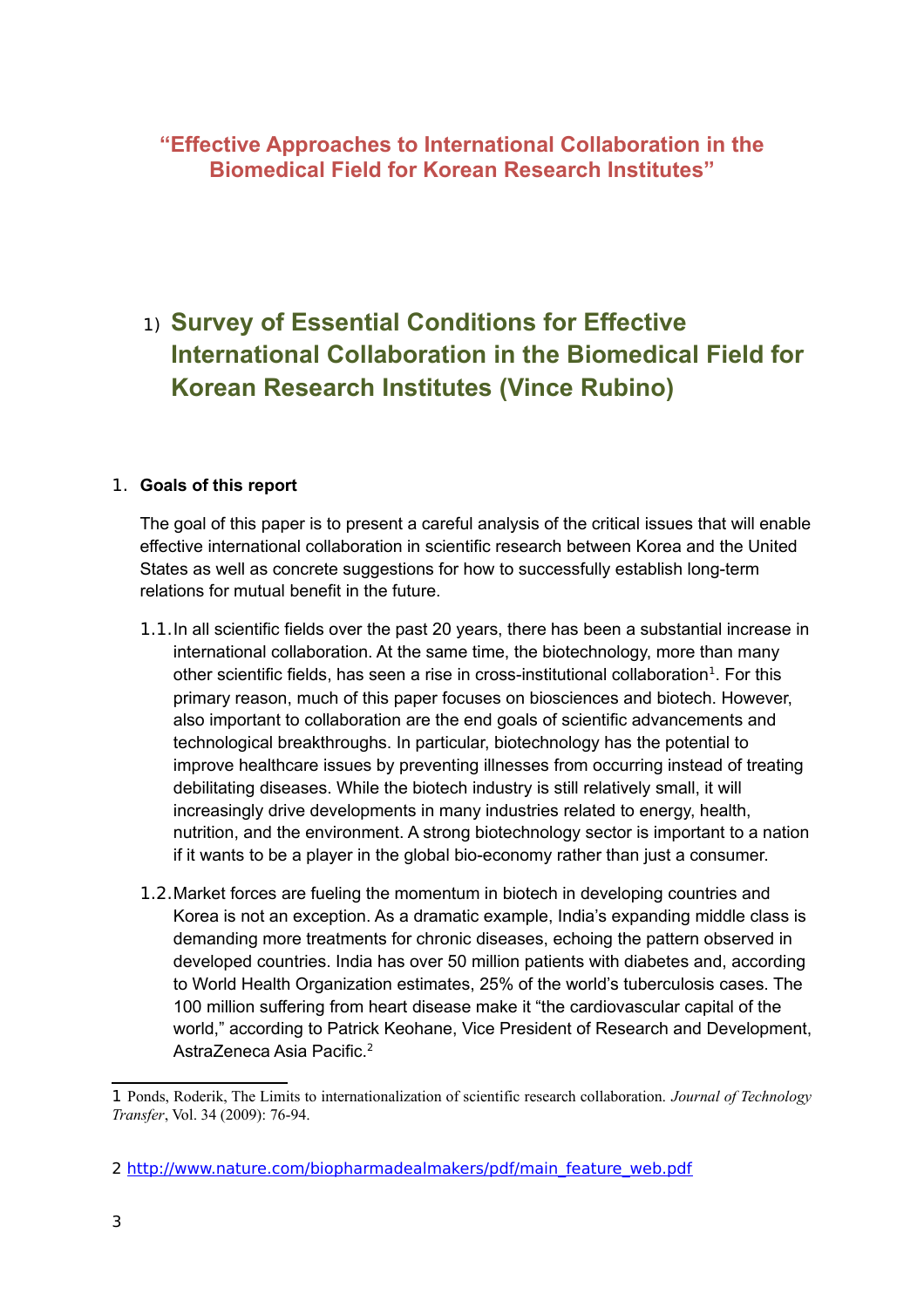## 1.3.**Understanding expectations and defining what each organization needs from a collaboration**

- 1.3.1. How dedicated is each organization or how much do they need the relationship? What is the level of commitment each organization brings to the partnership? There is a myth that people are naturally drawn to collaborations. But when you see a collaboration that is successful, more often than not, it is successful because of necessity. Collaboration is an alignment of different interests, which may be difficult to negotiate, particularly if the organizations do not have a thorough understanding of both their collaborator and their own organization. We need to be able to answer in significant detail "what's in it for you? What's in it for us? And what's in it for me? Once these questions are answered and the results considered carefully, it provides a foundation that makes finding the right partner easier and facilitates negotiation and creation of a lasting collaboration.
- 1.3.2. For a collaboration to succeed, more is needed than just the right technology, star researcher or management system. Functional teams within the collaboration must have an understanding of where they fit in the overall system and how their work affects others. Local environments will differ in terms of infrastructure, regulations and work practices, economics and cultural values. Without a deep understanding of these differences, productive collaboration and innovative solutions will likely not take place.
- 1.3.3. The social setting for establish a successful collaboration is also critical. First impression as to the value and trustworthiness of the relationship and the capability for developing camaraderie are pivotal in moving collaboration forward. These factors can be improved with concentrated effort. Cultural differences may magnify themselves in seeming importance during this initial courtship phase of the relationship. It is imperative that this issue is given thoughtful consideration followed up by proactive steps to prepare US/Korean cultural differences and understanding among the participants. This topic will be discussed in more detail later in this paper.
- 1.3.4. Collaborations may also enhance productivity of members of different teams. "To get people to be broader and innovate is to get them out of their setting," says Ginger L. Gregory, global head of human resources for Novartis Institutes for BioMedical Research in Cambridge, MA. It offers them the chance "to get out of their therapeutic setting, magnified by getting them out of industry into an academic lab" and vice versa, says Gregory, allowing crosspollination in both spheres.<sup>[3](#page-3-0)</sup>
- 1.3.5. Collaboration may be an opportunity to poach talent. "The relationship between big pharma, biotech and academia is that they are all competing for the best people," says Charlene Ledbetter of LedbetterStevens, a life sciences executive search firm in New York City. "They are out-and-out competitors" for

<span id="page-3-0"></span><sup>3</sup> Wilan, K.H. *Cell* **129**, 847 (2007)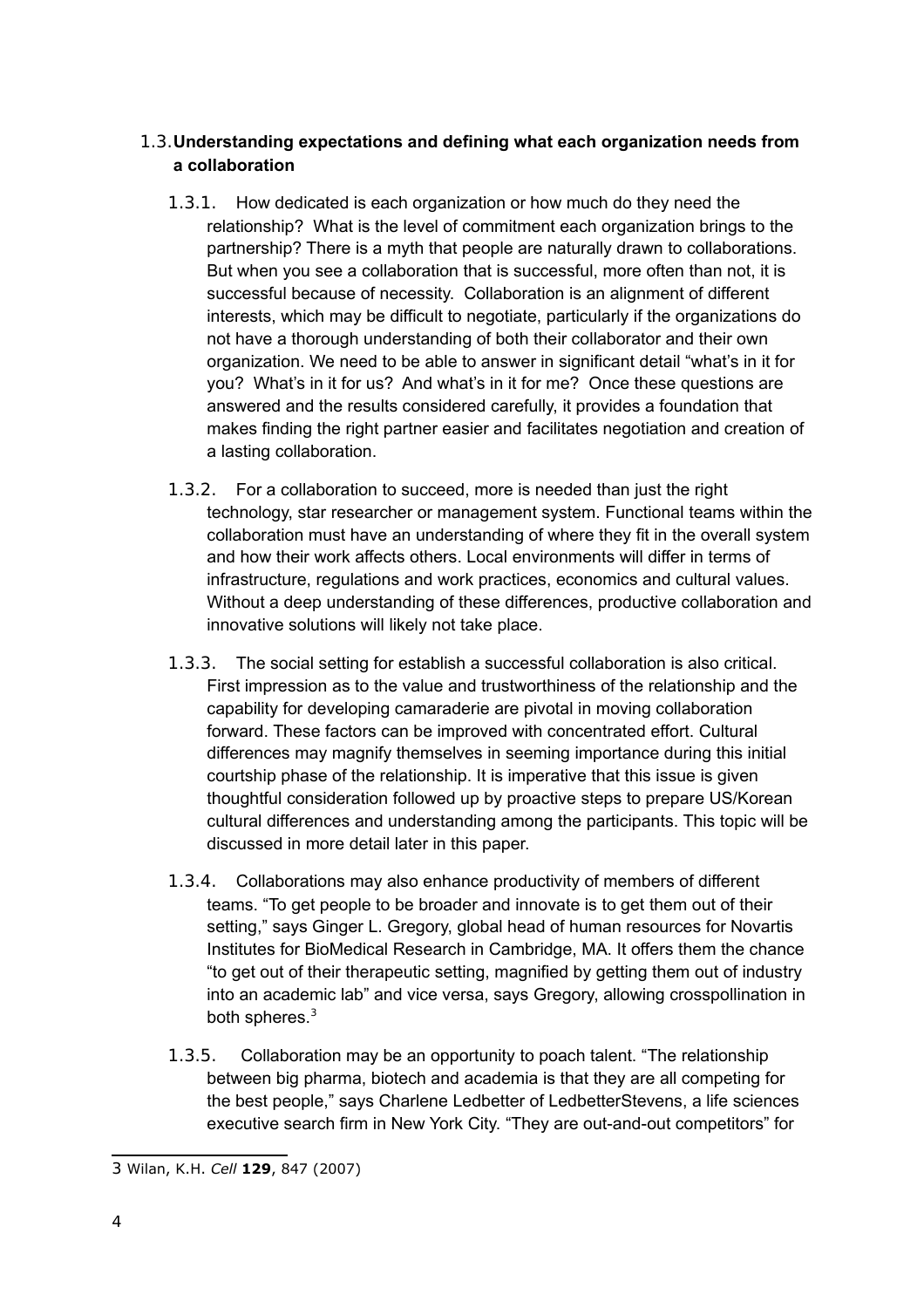talent, with academia luring people with cutting-edge tools, biotech with equity, and big pharma with relative job security."[4](#page-4-0)

1.3.6. US life science based companies may be cautious about collaboration with a Korean organization because of fears of IP dissipation. Lack of knowledge of the quality of public research institutions and private companies in emerging economies has been responsible for underperformance in many areas of offshoring, including R&D. Thorough understanding of the partners in collaboration is very important.

## 2. **Comparison of cultural, economic and development differences**

## 2.1.**South Korea's needs – selling points in establishing cooperation**

- 2.1.1. Korea has limited natural resources, an aging society and a limited domestic market. Its export industries are crucial to continued prosperity and Korea faces growing competition from China. South Korea has little choice but to persist in building knowledge economy capacity.
- 2.1.2. The ongoing Asian outsourcing boom is an area where the Korea innovation organization can benefit from. Many multinational firms have already relocated R&D centers to Asia. But the drivers for the outsourcing boom and the selling point for innovation collaboration may have significant differences that will be discussed below.
- 2.1.3. The brain drain, the phenomena whereby Koreans, and others from developing nations, leave their homeland to be educated and conduct careers in more advanced economies, is now beginning to reverse. Foreign educated Korean professionals are returning to Korea to work and start businesses. This trend is a major opportunity for the creation of collaborative agreements between US and Korean organizations. The Chinese government has undertaken efforts to attract Chinese talent back from abroad by improving available financial and structural resources. Government officials from Chinese science parks have gone to places such as the biotech hubs of San Francisco and Boston in an attempt to sway the talent pools there to return to China<sup>[5](#page-4-1)</sup>.

## 2.1.4. **Built in and reliable government support** – a double edged sword.

2.1.4.1. In terms of gross domestic expenditure on R&D, South Korea at 42 billion US\$ (PPP) comes fifth in the world behind the US, Japan, China and Germany and just ahead of France. A much smaller country and economy than France, South Korea has 223,000 researchers versus 211,000 in France. South Korea is also among the most aggressive

<span id="page-4-0"></span><sup>4</sup> Wilan, K.H. *Cell* **129**, 847 (2007)

<span id="page-4-1"></span><sup>5</sup> [http://www.nature.com/biopharmadealmakers/pdf/contract\\_services\\_feature\\_web.pdf](http://www.nature.com/biopharmadealmakers/pdf/contract_services_feature_web.pdf)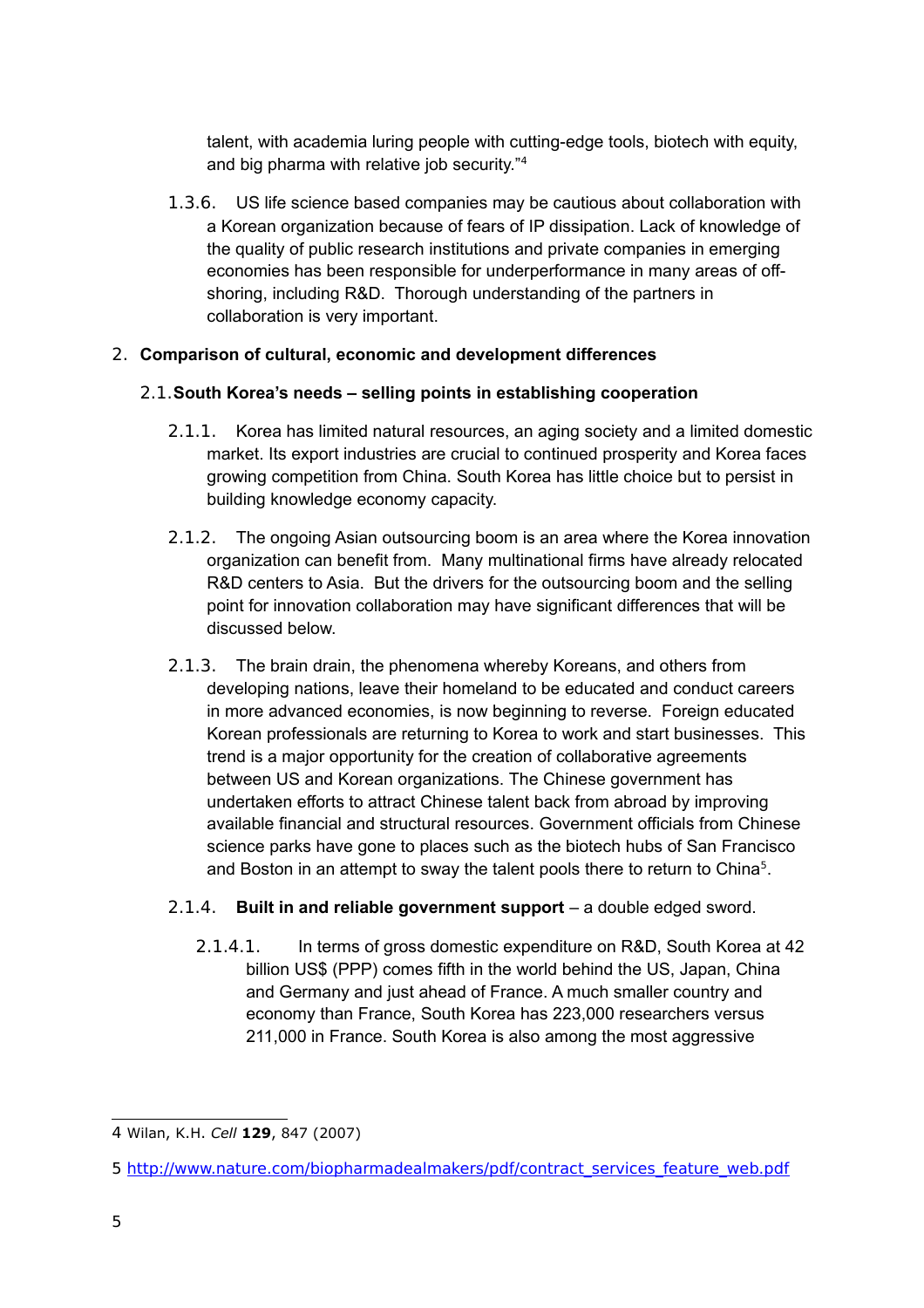spenders in the world, devoting more that 3% of GDP to  $R&D<sup>6</sup>$  $R&D<sup>6</sup>$  $R&D<sup>6</sup>$ . It is expected that this investment will pay off bid dividends in the future.

- 2.1.4.2. Reliance on government support builds organizational inefficiencies that are detrimental to the goal of product development and can impact all aspects of collaboration.
- 2.1.5. Significant **modern infrastructure** including state of the art airports, rail systems, high speed internet and qualified vendors providing certified calibration and other products and services. While investments in facility expansions recently swamped some of the global giants of the Contract Research Organization (CRO) industry based in the US, Korean CROs have survived with excess or underutilized facility space.
- 2.1.6. Korea is an established **ambassador of globalization to other developing nations**, particularly in Asia where Korean factories have been successfully established and managed for 20 years or more, where there are booming Korean tourist industries, and where Korean media products have had significant penetration and provide a source of national branding.
- 2.1.7. An **educated workforce focused on certifications** a double edged sword.
	- 2.1.7.1. High number of advanced degrees per capita but lacking entrepreneurial know how and capability due to reliance on government support among other reasons.
	- 2.1.7.2. Promotes metrics that do not necessarily benefit business relationships.
- 2.1.8. Korean culture with a strong emphasis on communalism places strong emphasis on building relationships, and once firmly established, these relationships are expected to be long term. Building long term alliances is an area of great potential for Korean organizations. Analyzing successful collaborations between Korean research institutes and chaebols could provide a useful backdrop for planning collaborations between US and Korean organizations, with emphasis placed on what essential administrative or cultural elements may be missing from a US organization.
- 2.1.9. Korean business practices and cultural values in many ways reflect those that exist in other developing markets, and these developing markets are already familiar with the high quality that Korean products can provide. This is a very attractive consideration for the ultimate goal of collaborative product development and marketing.
- 2.2.**South Korea's cultural limitations to consider before entering a collaborative agreement**

<span id="page-5-0"></span><sup>6</sup> OECD, World Bank, K4D, and UNESCO data in "Global R&D Funding Forecast 2009,"*R&D Magazine* and *Battelle*, December 2009, pp. 4.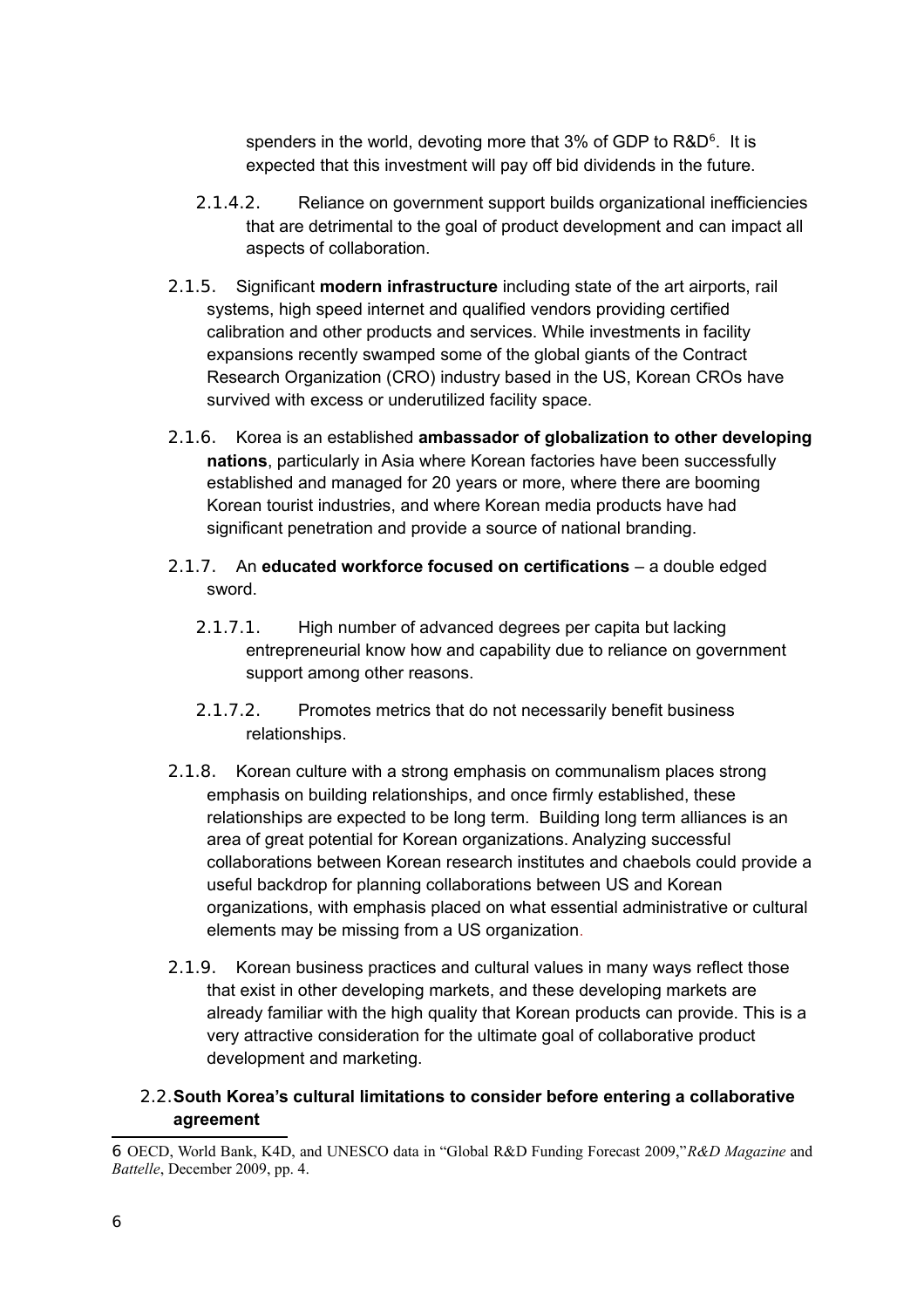- 2.2.1. Korea is relatively inexperienced compared to other regions in the area of international collaboration for the purpose of innovation. This is not to be taken lightly and it is critical that Korean partners be prepared to do the homework on understanding their own culture as it compares to others. The US in particular is not a single monolithic culture and US collaborators typically represent a collection of cultural backgrounds. Thus, a strong understanding of the biases that Koreans have about doing business, about foreigners, even the biases Koreans have about Korean culture should be discussed and visited frequently during the planning stages as well as during the collaboration phase. Many Koreans exhibit **uneasy relationships with non-Koreans** and, in certain circumstances, could be the demise of an otherwise successful collaboration.
- 2.2.2. The **language barrier** creates a considerable wall in building and maintaining collaborative relationships, and often results in bureaucracy of gobetweens and intermediaries. This is not a small issue as it dovetails directly into cultural biases. Because Korean language is not a global language and English is a global language, it is recommended that a Korean organization strongly consider operating in English in the context of cooperation.
	- 2.2.2.1. Korea has created it's own IT ghetto based on a homegrown word processing system called Arihangul and the assumption that all computers use MS Windows and the Internet Explorer web browser. Consequently, much information is locked inside the Korean operating system and unavailable to outsiders. This situation drives Korean computer users into a type of "hermit kingdom". IT issues should be discussed early on in the negotiations and resources should be identified for allowing collaboration.
- 2.2.3. **Korean management and organizational styles** in some cases do not reflect global expectations. For example, many leading South Korean organizataions emulate the Japanese system of corporate-based innovation. This approach may be at odds with the more open U.S. system, based on individual entrepreneurship. An assessment of management structure and style should be conducted, including both official and unofficial reporting and decision making organizational charts. The results of this assessment should be communicated to potential partners in the negotiation process. They need to understand what to expect.
- 2.2.4. Emphasis on **lower base costs** than the US and other important competitors for collaborations.
	- 2.2.4.1. This aspect of doing business and research in Korea is a selling point for a cash strapped collaborator. However, low cost rarely correlates to high quality, which is the primary deliverable for innovation, particularly if it involves healthcare or the environment.
	- 2.2.4.2. Lower costs are linked to Korea's proven success with the use of platform technologies. Proven capabilities in the use of platform technologies has provided enormous wealth for Korea and in many ways has been the driver for Korea's current success in the global marketplace.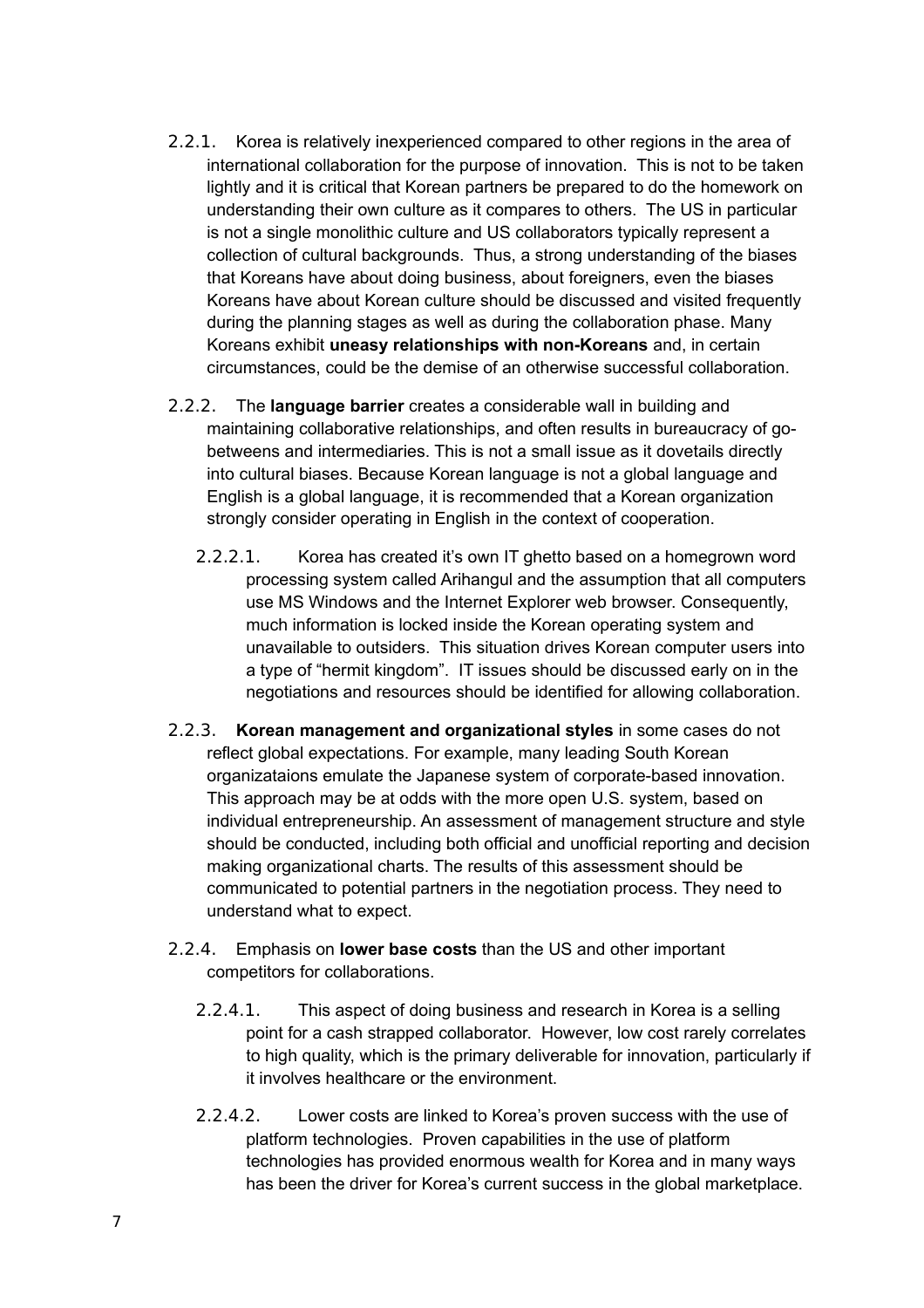From finding improved methods to make quality athletic foot ware in the 1970s and 1980s, to state of the art touch screen mobile devices today, Korea has been an unqualified modern success in the effort to translate technology into lower cost commodities for the mass consumer. It can be very useful to play to strengths in luring collaborators. However, the flip side of this coin is that commodities are neither unique nor innovative, even if innovation is involved in their production. Korean collaborators probably do not want to compete for US attention based solely on lower costs.

- 2.2.4.3. Lower prices for land and labor are starting to appear in the US as a result of fallout from the global economic crisis, ongoing successes of their efficiency efforts and the repercussions of problems in the pharmaceutical industry. As the policies of globalization continue to redefine the world economy, we may find that base costs even out among nations and geographies.
- 2.2.4.4. There is growing competition from other low cost developing nations.
- 2.2.4.5. Price may not be a benefit that will last through the duration of long term collaboration as rising domestic costs due to inflation and increasing labor and material costs take hold.
- 2.2.4.6. Global collaborators often choose higher cost locations other than Korea such as Europe, Japan and Singapore for their investment destinations. For Korea to compete with more advanced nations for collaboration opportunities in healthcare in particular, they will need to compete, not only in the areas of quality management and scientific quality, but in efficiency. Korean business culture has not yet embraced efficiency the way that it has been accepted in the US. Maximizing efficiency is an area of enormous opportunity in many sectors of Korean business, including the business of research.

### 2.2.5. **Communalism**

2.2.5.1. Communalism in Korean culture fosters an environment where great emphasis is placed on maintaining harmonious relationships free of conflict.

### 2.2.5.2. **Positive**

2.2.5.2.1. Communalism fosters a sense of shared responsibility and reduces the need for security measures and formal, bureaucratic systems for managing situations. However, all collaborators need to be educated to understand the unspoken agreements of Korean culture.

## 2.2.5.3. **Negative**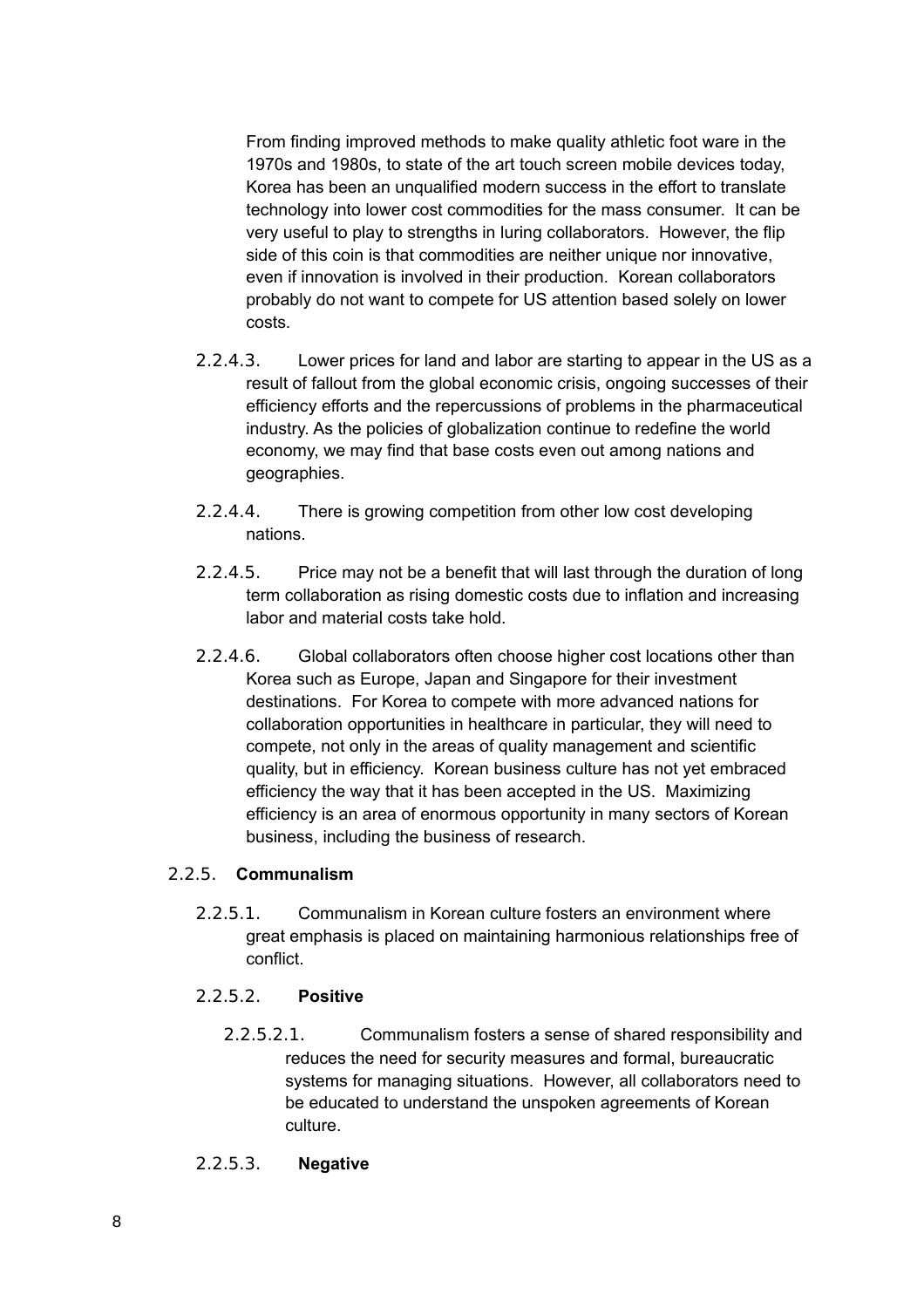- 2.2.5.3.1. Communalism in some cases fosters a culture of tolerance toward breaches of ethics in the sciences, animal welfare, funding distribution and other areas which have the potential to devastate collaboration with a US organization.
- 2.2.6. For collaborations using animal facilities in Korea, animal rights legislation was only put into law in Korea in January of 2008, and enforcement is not yet a substantial consideration affecting the operation of Korean businesses. Liberal public attitudes about the ethical use of animals permit freedom for both regulators and businesses in Korea. Earlier this year, it was reported in international news media that more than one million pigs were buried alive as a stop gap to an outbreak of foot and mouth disease. Regardless of the various excuses offered, this action violated the Korean animal rights law and set a standard for non-compliance that could come back to haunt the efforts toward setting and maintaining ethical standards for animal use. These sorts of events can also create potential pitfalls for long term collaboration with US organizations where there is a much more conservative approach to the use of animals.
- 2.2.7. Understanding should be built around the different cultural understandings of regulation and enforcement as these issues will eventually impact a collaboration involving laboratory work and/or healthcare. It is true that more regulation is not always better regulation, and tougher, more detailed standards do not always foster better results. And in the US there are issues where some researchers are too reliant on procedural and engineering solutions to protect them. In contrast, everyone in Korea has been conditioned to be accountable for their personal safety at all times, largely because the rules and systems are missing or are not enforced. A frank and open discussion about this topic and how it affects the laboratory and daily life in a Korea or US based collaboration is necessary.

## 3. **Key issues for creating long term relations**

- 3.1.An effort to identify and categorize the communication styles and other elements of culture that affect US/Korean collaboration is recommended. Hiring a sociologist or organizational management consultant to perform assessment and analysis should be a consideration.
- 3.2.Rituals and confidence building activities including retreats and exchanges at all levels can build viable connections between collaborators.
- 3.3.**Critical considerations** in developing a successful collaboration for the purpose of research and innovation include:
	- 3.3.1. **policy coordination** among government departments responsible for innovation and/or funding
	- 3.3.2. intention of policies **mission-oriented** or focused on building a culture of innovation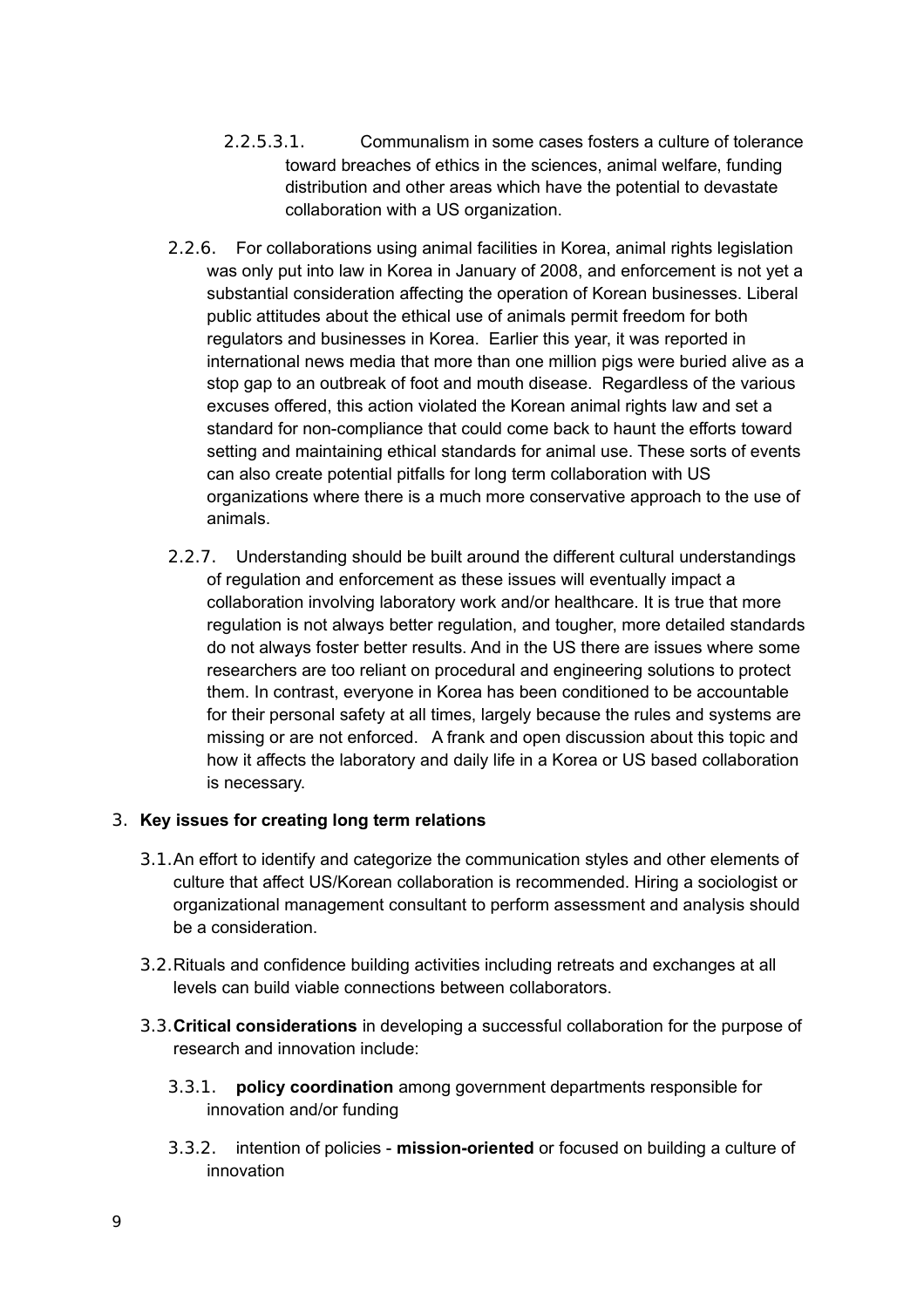## 3.3.3. **links between universities and the private sector**

- 3.3.4. **academic entrepreneurship** that would lead to commercialization of inventions
- 3.3.5. **highly innovative private sector companies** to provide examples and leadership
- 3.3.6. **accessing credit and financing** for ventures
- 3.3.7. key talent and capacity to conduct world class research.
- 3.4.**Typical design flaws** in arranging the scope of collaboration include timing, sizing and lack of flexibility. Depending on the scope and expected results, programs may be too short-term to succeed or may be too small to make a difference. Others may be too large, particularly if funded by the government, and may exclude private investors. Flexibility and the willingness of policymakers to learn from mistakes and make needed modifications is helpful for success. Implementation of a collaboration agreement may proceed before through evaluation is conducted, particularly of incentive schemes.
- 3.5.A number of authors have expressed concerns about the **effectiveness of national "catch up"** policies for biotechnology development in countries such as South Korea<sup>[7](#page-9-0)</sup>. The concern is that massive public spending on biotechnology, without strong private sector participation may lead to wasteful failures as it has occurred in Europe.

## 4. **Building effective alliances between institutions**

## 4.1.**Creating a biotech cluster**

- 4.1.1. In the US, Boston is a notable leader in the global biotechnology industry. Massachusetts universities and academic medical centers have been an engine of innovation in critical new science that has had an enormous impact on. With 2000-2009 growth of 60% and more than 480 biotechnology companies with almost 900 drugs in development, Boston-Cambridge is one of the largest regional concentrations of biotech companies in the world.
- 4.1.2. The state of Massachusetts and its economy have benefited from this global leadership in biotech. During the past five years, employment in biotech has grown 10 percent annually and has contributed roughly half of the new industrial jobs in Massachusetts. Biotechnology accounts for 18 percent of the state's venture-capital investment, 27 percent of its R&D spending, 16.5 percent of its public companies, and approximately 10 percent of its market capitalization.

<span id="page-9-0"></span><sup>7</sup> "The Fading Luster of Clusters," *The Economist*, October 13, 2007.; Su Y., Deeds, D., Peng, M., Jung, C, "Technological and institutional transformation: The biotechnology industry in Taiwan," Paper presented at the Four Decades of International Business Conference, Reading, United Kingdom, April 16-17, 2007.; M. Fonseca and J.M. de Silveira, "Building institutional competence in Brazilian biotechnology: Some theoretical and empirical remarks," Unpublished manuscript, 2007; H. Gottweis. and R. Triendls, "South Korean policy failure and the Hwang debacle." *Nature Biotechnology*, 24(2), (2006), pp. 141-144.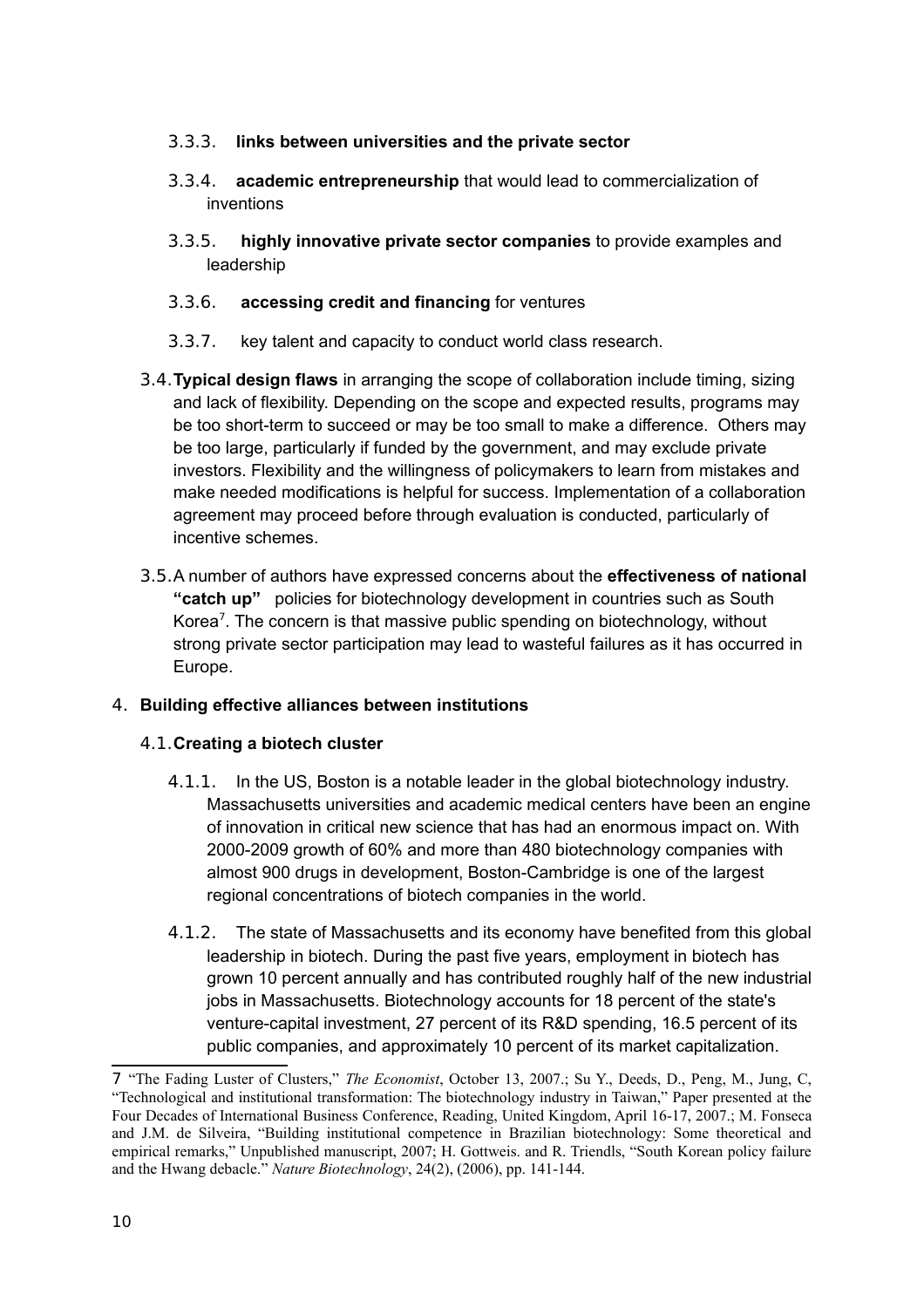Having approximately 8 percent of the world's pipeline of new pharmaceuticals located in Massachusetts represents potential for growth and job creation.<sup>[8](#page-10-0)</sup>

4.1.3. Founded in 1985 and at the center of the development of the Boston-Cambridge Cluster, Massachusetts Biotechnology Council (MassBio) is a notfor-profit trade association that represents over 600 biotechnology companies, academic institutions, research hospitals, and service organizations involved in life sciences and health care, and works to advance policy and promote education, while providing member programs and events, industry information, and services.

## 4.1.4. **Science parks and incubators**

- 4.1.4.1. While the concept of a science park and larger cluster definitely flourished in the US and lead to successes, current **US federal policies are no longer encouraging their growth**. In 2010, U.S. Representatives Gabrielle Giffords (D -AZ) and Martin Heinrich (D-NM) introduced "The Science Parks Research and Innovative New Technologies Act" (SPRINT Act - H.R.4413). The legislation would authorize the Department of Commerce to establish a \$7.5 million competitive grants program for the development and construction of new science parks and expansion of already existing parks. The bill has sat in the Subcommittee on Technology and Innovation since it was introduced.<sup>[9](#page-10-1)</sup>
- 4.1.4.2. An organizational component that focuses on the development and commercialization of innovation is often described as an "incubator". As defined, **incubators** generate start-ups and support new innovative companies in succeeding on the market. The most effective incubators developed within Europe were put together as part of a regional political strategy to partner private industry with university research activities and research institutes within a specific region. The most successful incubator models were founded upon regional strengths and private-public-partnerships.<sup>[10](#page-10-2)</sup>
- 4.1.4.3. Besides providing four walls and lab space, science parks, or more specifically their management offices, these days help identify financial and services support for new ventures, support technology transfer and incubation of new business, foster development of synergistic networks, and enable access to capital and construction of shared resource facilities $^{11}$  $^{11}$  $^{11}$ .

<span id="page-10-0"></span>[<sup>8</sup>http://www.ambassadorprogramme.com/content/us/news/news\\_from\\_ambassador\\_progr](http://www.ambassadorprogramme.com/content/us/news/news_from_ambassador_programme/2011/boston-cambridge_a_life_science_cluster_that_is_second_to_none) amme/2011/boston-cambridge a life science cluster that is second to none

<span id="page-10-1"></span><sup>9</sup> http://www.nature.com/biopharmadealmakers/pdf/2011 feb\_main\_feature.pdf

<span id="page-10-2"></span><sup>10</sup> [http://www.nature.com/biopharmadealmakers/pdf/2011\\_feb\\_main\\_feature.pdf](http://www.nature.com/biopharmadealmakers/pdf/2011_feb_main_feature.pdf)

<span id="page-10-3"></span><sup>11</sup> [http://www.nature.com/biopharmadealmakers/pdf/2011\\_feb\\_main\\_feature.pdf](http://www.nature.com/biopharmadealmakers/pdf/2011_feb_main_feature.pdf)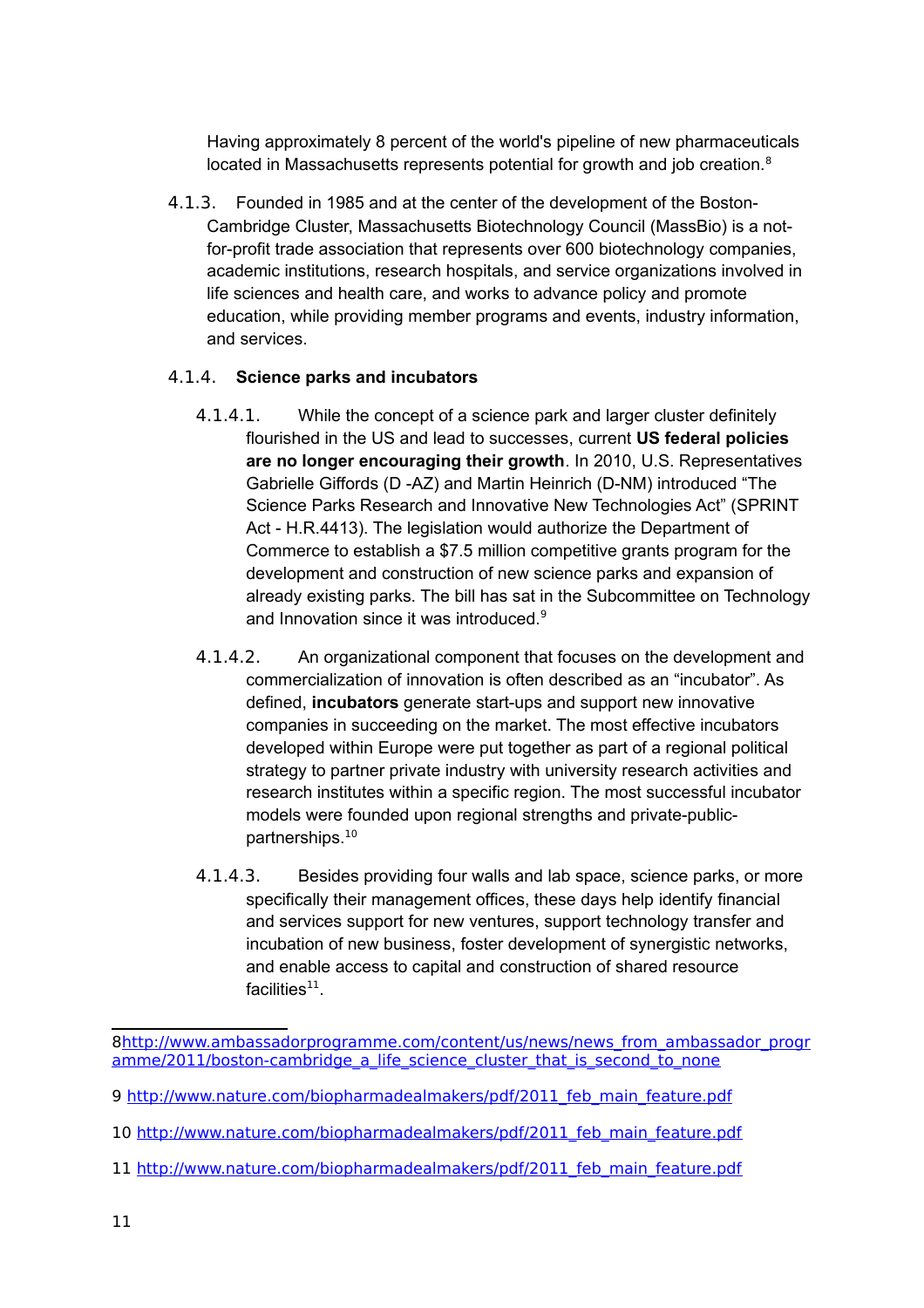In particular, the shared services nurture development of new firms. These services may be providing access to equipment or taking care of basic technical services such utilities, telecommunication or data centers. Shared facilities can also be more complex. For example, BioWin, the health cluster of the Wallonia region of Belgium supports three cell therapy companies by providing a joint regenerative medicine facility for the companies to share. Non technical services can also be found amongst science park management offices including legal and business development expertise, as well as channels for government funding. In the cases of India and China, relations with the government and opening trade channels also figure into to service offering.<sup>[12](#page-11-0)</sup> However, strong government support alone is not a determiner for success. For example at the Shanghai Zhangjiang High-Tech Park, advanced management skills and serial high-tech entrepreneurs are in short supply. Research data indicates that there is more networking between the biotech companies and the government than there is amongst the biotech companies themselves at the cluster. Exclusive and closed networks makes it more difficult for startup companies to benefit from innovation and competition as compared with other world-class clusters $^{13}$  $^{13}$  $^{13}$ .

4.1.4.4. Another important higher level form of collaboration can happen between science parks and cluster associations, and can provide much needed access to other regional or foreign markets. A **cluster mapping report** can be conducted.

## 4.2.**Mission oriented alliances**

- 4.2.1. While a mission oriented alliance may detract from the goal of diffusion of an innovation culture, it has the advantage of a more readily understood scope and it is clearer who the stakeholders may be. It also has greater potential to attract innovation companies and private investors.
- 4.2.2. **Development of specific technology** areas is often a bridge to connect organizations. The number of companies involved in pharma development in Asia is growing. According to Grant Thornton's report on Biotech Alliances in Asia, during 2010 there were 322 global alliances between biotech and pharma companies, of which, 93 involved at least one Asian country. In another example, around 270 alliances were made between two biotech companies, 37 of whom involved at least one Asian country.<sup>[14](#page-11-2)</sup> Some of these included Korean companies. For example, Quintiles investing \$30 million to start a new joint venture company with Samsung Electronics.

<span id="page-11-0"></span><sup>12</sup> http://www.nature.com/biopharmadealmakers/pdf/2011 feb main feature.pdf

<span id="page-11-1"></span><sup>13</sup> Yu-Shan Su and Ling-Chun Hung, "A Comparison Study for Biotech Clusters From Different Origins—Do Success Factors Differ?" *Technological Forecasting and Social Change*, 76, June 2009, pp. 608-619.

<span id="page-11-2"></span><sup>14</sup> <http://biospectrumindia.ciol.com/content/BioSpecial/21107118.asp>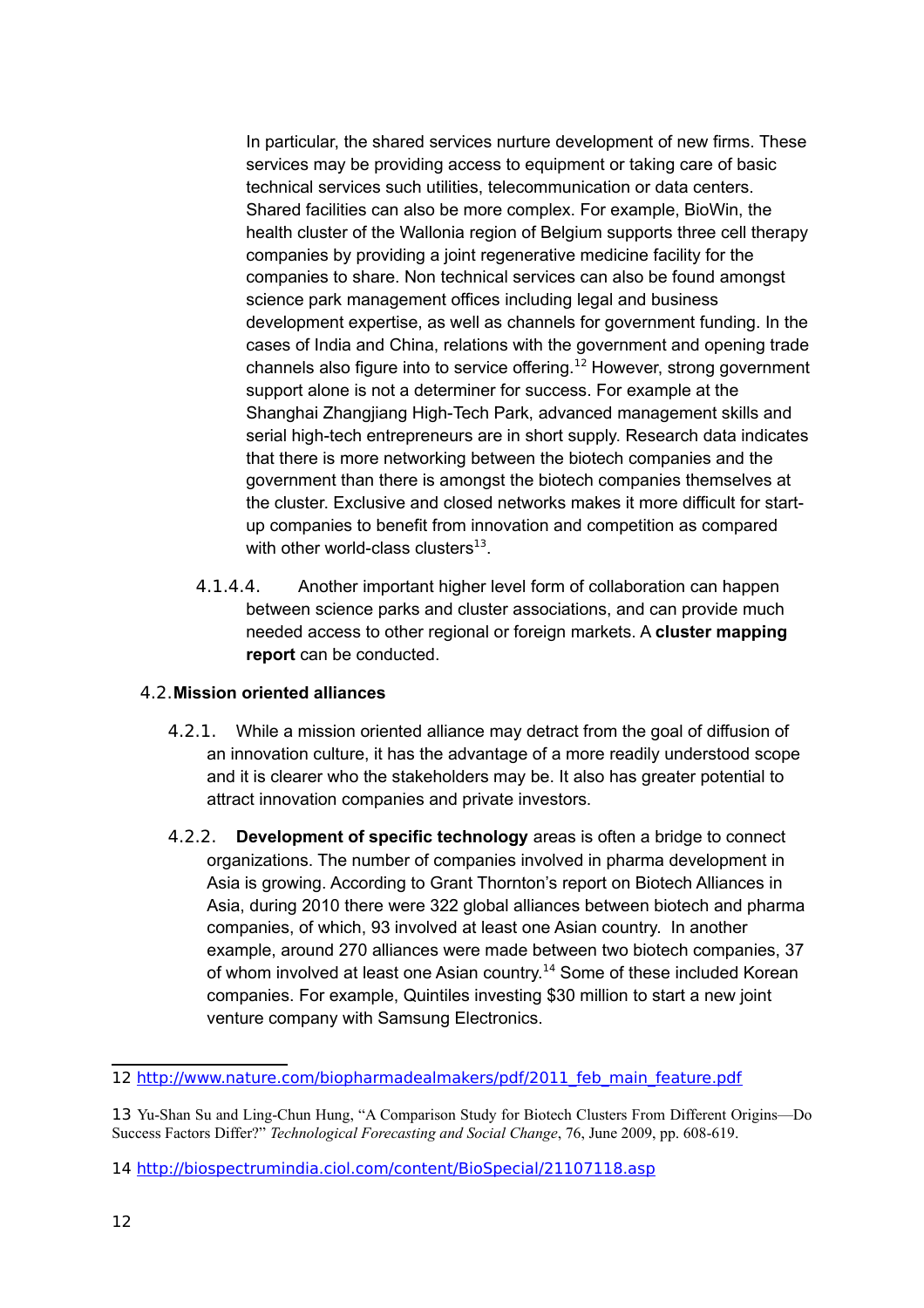- 4.2.3. Besides the more obvious target of biological technology, **information technology** based systems are playing more and more of a role in bioscience innovation. Much attention, by industry, has been focused on improving the speed and accuracy of decision-making and thus enhancing the progress of drug development.
- 4.2.4. For targeted, mission oriented collaboration, **public-private partnerships** are common. Patient groups, health organizations and governments collaborating with pharmaceutical and biotech companies have yielded an array of organizational structures and creative deal-making. These *public-private partnerships* include a variety of innovative ventures addressing unmet clinical needs. Working with an abundance of collaborators from both academia and industry organizations such as Amyotrophic Lateral Sclerosis Therapeutic Development Institute (ALS-TDI) created a research lab that could test every federally approve d drug for the treatment of ALS. ALS is commonly known as Lou Gehrig's disease. Early on in its creation, ALS-TDI created a scheme for the automation of the therapeutic validation process and runs a program that tests dozens of potential therapeutics each year. ALS-TDI shepherds potential therapies from early stage to preclinical development and then secures industry partners to perform clinical trials as necessary. In ten years, ALS-TDI has spent nearly US \$60 million on research into effective treatments and published works that have benefitted the field of neuodegenerative research. $15$
- 4.2.5. Other high profile private public development partnerships have been created to develop products for a specific disease such as Medicines for Malaria Venture (MMV), PATH's Malaria Vaccine Initiative (MVI), the Global Alliance for TB Drug Development. These organizations operate as coordinated partnerships between external product developers, scientific boards with disease-specific expertise and expert management teams.[16](#page-12-1)
- 4.2.6. Related to this idea of focused therapeutic needs is an approach taken by Massachusetts headquartered Genzyme who have adopted a business model focusing on **orphan drugs** used for treating very small patient populations. This approach creates a built in close relationship with the patient groups for which they serve. Genzyme collaborates with patient groups on a worldwide basis and one of their objectives is to collaborate with health care systems where there is no treatment of a rare disorder. Genzyme has an internal patient advocacy group working to build relationships in different regions of the world across different diseases<sup>[17](#page-12-2)</sup>.
- 4.2.7. The Raymond and Ruth Perelman School of Medicine at the University of Pennsylvania launched a first-of-its-kind interdisciplinary center focused on discovering novel treatments for orphan diseases. Without institutional walls, the

<span id="page-12-2"></span>17 [http://www.nature.com/biopharmadealmakers/pdf/2010\\_nov\\_feature.pdf](http://www.nature.com/biopharmadealmakers/pdf/2010_nov_feature.pdf)

<span id="page-12-0"></span><sup>15</sup> [http://www.nature.com/biopharmadealmakers/pdf/2010\\_nov\\_feature.pdf](http://www.nature.com/biopharmadealmakers/pdf/2010_nov_feature.pdf)

<span id="page-12-1"></span><sup>16</sup> [http://www.nature.com/biopharmadealmakers/pdf/2010\\_nov\\_feature.pdf](http://www.nature.com/biopharmadealmakers/pdf/2010_nov_feature.pdf)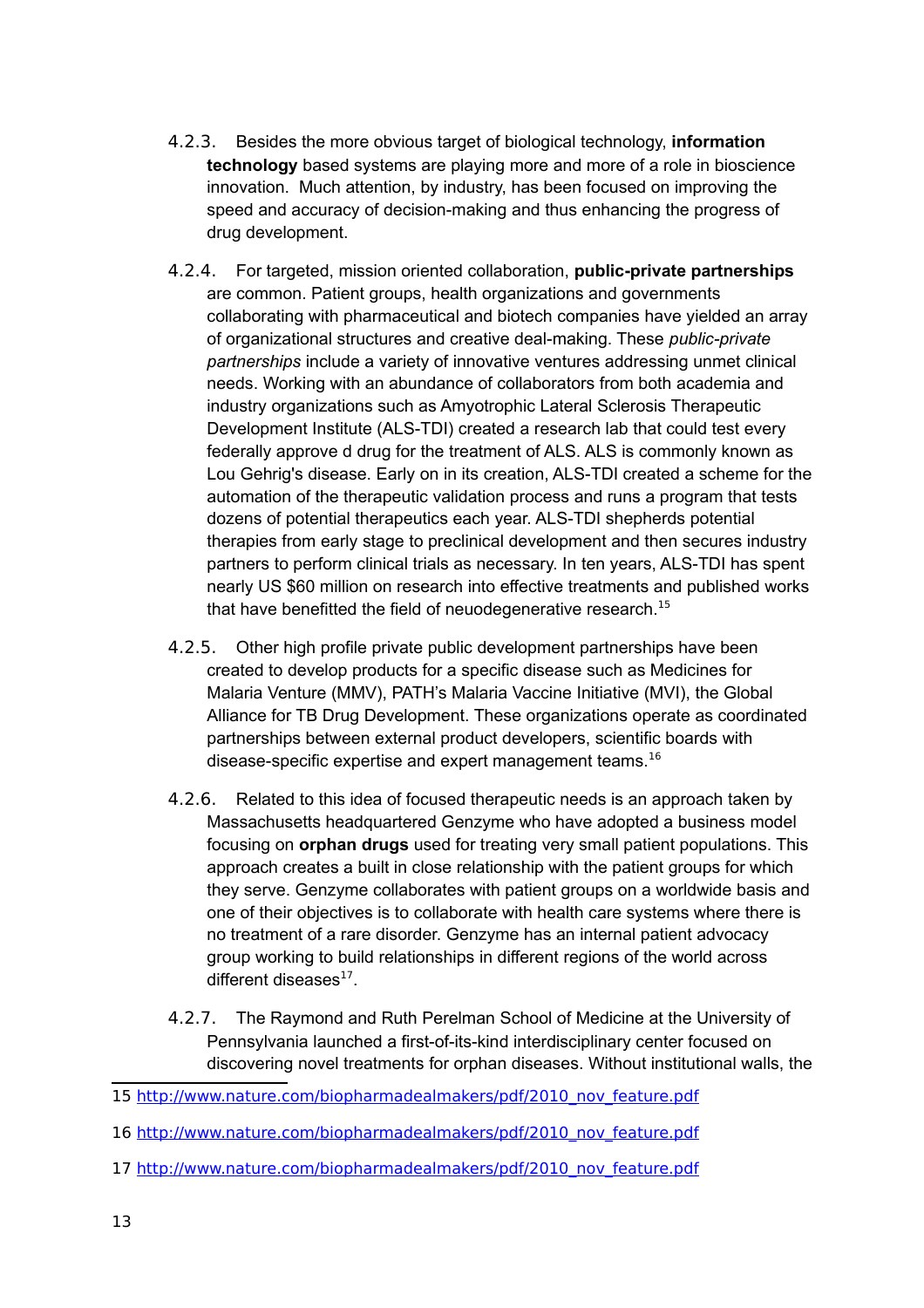new Penn Center for Orphan Disease Research and Therapy will establish methods to eliminate and treat orphan diseases by establishing dedicated research support facilities, translating findings into therapies, fostering targeted grant awards and educating physicians and researchers. The Center will provide core laboratories, techniques, collaborative relationships, and expertise to lead an international, coordinated effort in tackling orphan diseases. Working with other academic institutions, the National Institutes of Health, indusrty, and private philanthropy, the Center's goal is to lower the technological and financial burden of investigators working in isolation by supporting robotics for largescale drug screening, repositories to store bio-samples, genotyping and bioinformatics services, cell-based systems for developing new tests, nanoscale systems for developing new drug delivery approaches, and small and large animal models for testing potential treatments $^{18}$  $^{18}$  $^{18}$ .

- 4.2.8. A new model for neglected diseases is the idea of a **shared IP pool**. This approach was developed by GlaxoSmithKline with an initiative titled "Pool for Open Innovation against Neglected Tropical Diseases", which is a shared source of IP made available to any group aspiring to develop therapies or vaccines for neglected tropical diseases as defined by the U.S. Food and Drug Administration. Patents contributed by participating companies and organizations are made available for the research, development and manufacture of medicines for distribution in the world's poorest nations<sup>[19](#page-13-1)</sup>.
- 4.2.9. An area of immense strides in developed technology that has not seen its full potential in the clinical setting and revenue generation is the area of biotech called "**personalized medicine,**" which is technology that enables genetically guided diagnosis, treatment, and prevention of illnesses. According to Vance Vanier, CEO of personal genetic analysis company Navigenics, lack of adoption of the technology is one reason why personalized medicine is not yet a widespread clinical reality. This is a barrier Vanier calls the "adoption gap" between advances in the lab and benefits in the clinic."The world is awash in biomarker content. The key question is, 'What is the most effective mechanism to drive awareness among the primary care physician base?".<sup>[20](#page-13-2)</sup> The innovations that are needed to maximize the effect of technology may not be limited to the laboratory.
- 4.2.10. A report from the Tufts Center for the Study of Drug Development quantifies biopharmaceutical companies' commitment to advancing personalized medicine as follows:[21](#page-13-3)

<span id="page-13-0"></span><sup>18</sup> [http://www.uphs.upenn.edu/news/News\\_Releases/2011/07/orphan/](http://www.uphs.upenn.edu/news/News_Releases/2011/07/orphan/)

<span id="page-13-1"></span><sup>19</sup> [http://www.nature.com/biopharmadealmakers/pdf/2010\\_nov\\_feature.pdf](http://www.nature.com/biopharmadealmakers/pdf/2010_nov_feature.pdf)

<span id="page-13-2"></span><sup>20</sup> <http://the-scientist.com/2011/06/14/the-ghost-of-personalized-medicine/>

<span id="page-13-3"></span><sup>21</sup> M. G. Duggan and F. M. Scott Morton, "The Effect of Medicare Part D on Pharmaceutical Prices and Utilization" NBER Working Paper No. W13917, April 2008.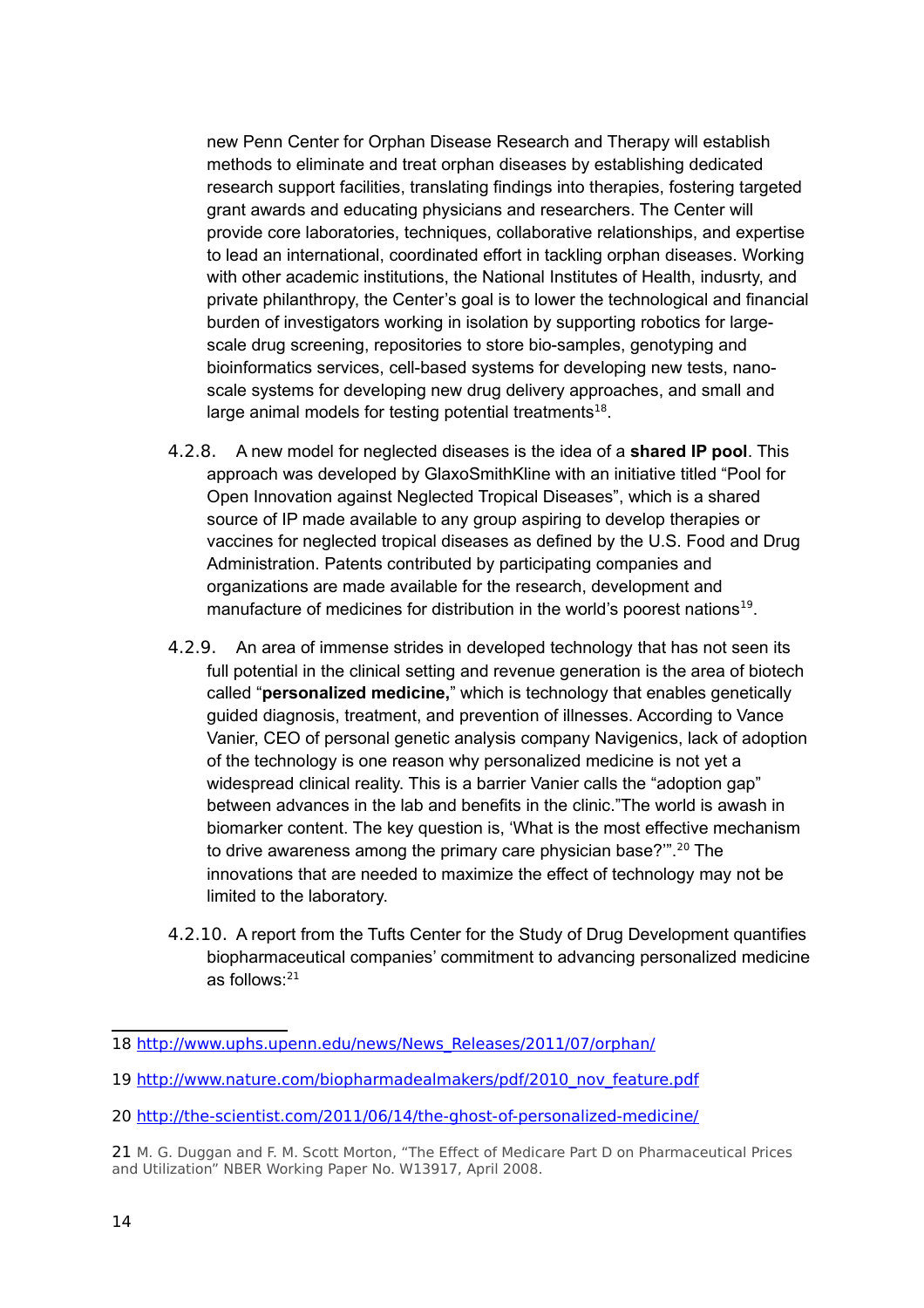- 4.2.10.1. 94% of companies surveyed are investing in this research, which often requires substantial investment in new technologies.
- 4.2.10.2. Often, these investments are translating into development of therapies that have a companion diagnostic to guide treatment based on a patient's genetics. Companies report that 12% to 50% of compounds in their development pipelines are personalized medicines.
- 4.2.10.3. Companies report they have increased investment in personalized medicine by approximately 75% in the past five years. They expect an additional 53% increase over the next five years.
- 4.2.10.4. Personalized medicine is fundamentally changing the way companies identify promising new biopharmaceuticals. All companies surveyed use biomarkers in the discovery stage of research to help learn more about a compound.<sup>[22](#page-14-0)</sup> Biomarkers are often linked to specific gene expression.

## 4.3.**CRO modeled alliances**

- 4.3.1. The CRO outsourcing model based on the concept of a sponsor paying a laboratory to conduct research on their behalf. A typical CRO model is a "full service provider" model where a sponsor hires a completely separate organization to provide them data. With a variation of this model in mind to support innovation collaboration, a contract staffing model could be employed where one party plays the role of the sponsor and essentially hires contract staff through the party playing the role of service provider. The contract staff can be located either at the sponsor's site or the service provider's site or both. The partner playing the role of sponsor provides functional training and technical support while the salary and administration requirements are the responsibility of the service provider. This model offers important advantages, particularly if the project is otherwise not eligible for funding or if the organization playing the role of sponsor is pressed to retain control over the project for IP or other reasons. This approach allows for quality and management oversight, stricter cost control and can improve time spent on training. Importantly, this approach also allows for timely replacement of participants in the face of attrition.<sup>[23](#page-14-1)</sup>
- 4.3.2. An example of a variation in the CRO model alliance is the case of Neuralstem. Instead of outsourcing research, Neuralstem outsources only the processing of paperwork through a CRO. While the CRO assembles documents such as electronic filings and quality control forms, Neuralstem maintains control over both the research data and regulatory matters.<sup>[24](#page-14-2)</sup> Potentials for

<span id="page-14-0"></span><sup>22</sup> Pharmaceutical Industry Profile 2011 (Washington, DC: PhRMA, April 2011)

<span id="page-14-1"></span><sup>23</sup> Umakanta Sahoo and Faiz Kermani, "The Contract Research Industry in India." Advances in Biopharmaceutical Technology in India, *BioPlan Associates, Inc. and Society for Industrial Microbiology*, January 2008, pp. 297.

<span id="page-14-2"></span><sup>24</sup> Berberich, 2009.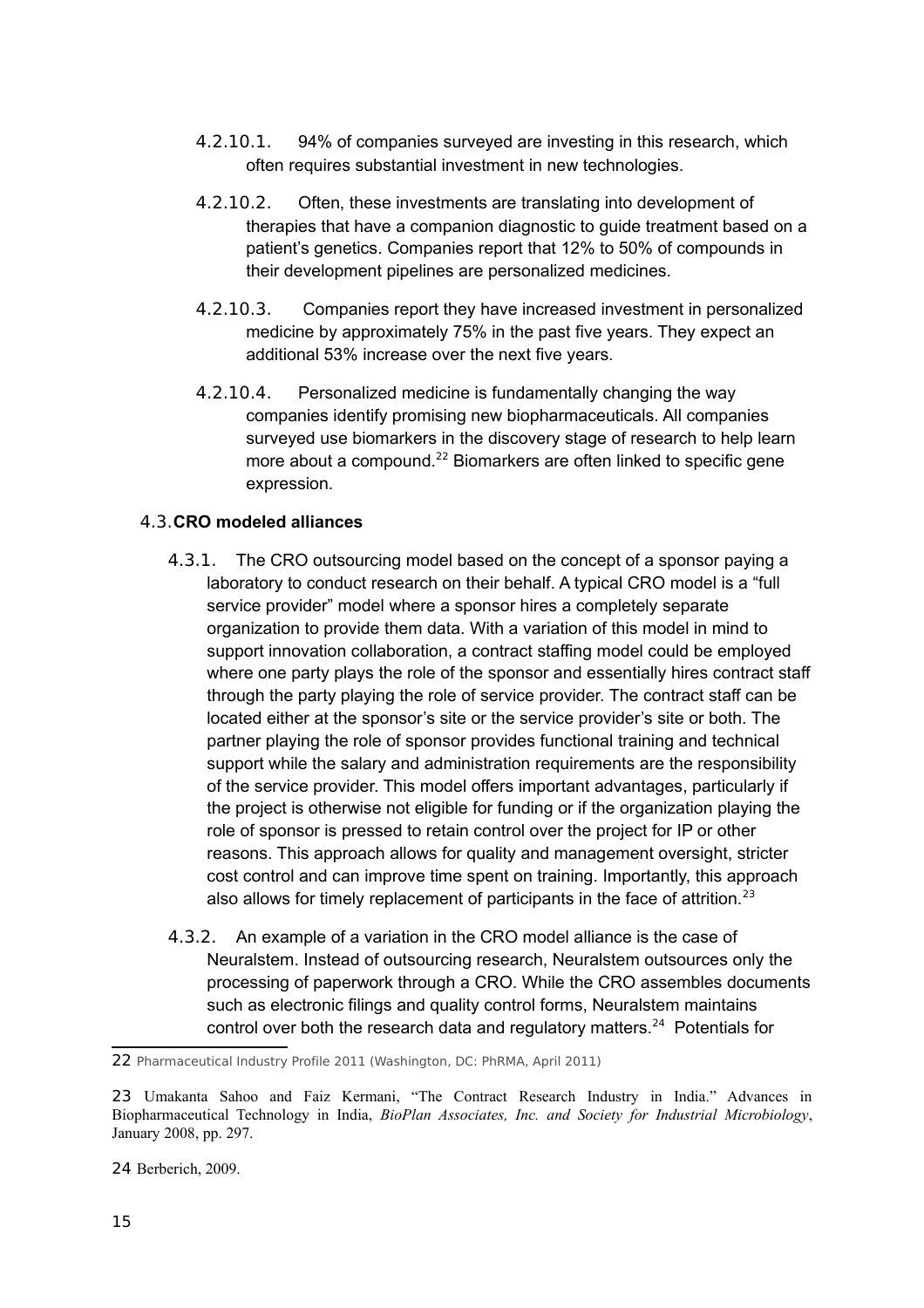critical innovation may not only exist in the bio-laboratory but also in the way data is managed through IT systems. The ability for a researcher to understand and control information is essential to effective research, and doing so collaboratively across distances makes the effort even more difficult. Creating solutions to this problem offer great promise and would benefit many types of collaboration models and disciplines.

## 4.4.**Collaborations with industry**

## 4.4.1. **Why is this important?**

- 4.4.1.1. It is increasingly difficult to secure grant money for academic research. Industry can make the difference in enabling a program to commence or complete, especially for new and less well-established academic researchers<sup>[25](#page-15-0)</sup>. Korean organizations may find it useful to recruit professional development officers who are tasked with identifying and applying for grants and other monies for collaborative research.
- 4.4.1.2. Creativity and inventiveness are essential characteristics of academic and industrial research, and discoveries from academic 'applied' research often form the basis of innovative commercially relevant technologies and therapeutics. But more often than not the experience and expertise of industry are necessary to develop and commercialize these ideas successfully.<sup>[26](#page-15-1)</sup>
- 4.4.1.3. Innovative technology itself is also forcing academic and private forprofit laboratories into collaborations. "We used to be able to bring new technology into our own labs—cloning and genetic manipulation," for example, says Joan Brugge, professor and chair of the department of cell biology at Harvard Medical School. "But now it is so advanced: imaging and microscopy and engineering approaches" that collaborations need to move beyond traditionally associated groups. "The interactions [with companies] were much more service-oriented ten years ago. Now interactions are [more] about discovery [and] a dynamic exchange of ideas."[27](#page-15-2)

### 4.4.2. **What are the potential conflicts?**

4.4.2.1. According to Andrew Gottschalk of Group AG, "the parties have very different perceptions and judgments about organizational structures, decision-making processes and time scales. The requirement for riskassessment procedures is a corporate fact of life that is virtually meaningless to the entrepreneurial scientist."<sup>[28](#page-15-3)</sup> Gottschalk believes

- <span id="page-15-2"></span>27 Wilan, K.H. *Cell* **129**, 847 (2007)
- <span id="page-15-3"></span>28 Gottschalk, A. *Business Dev. Licensing J.* **3**, 23–25 (2007)

<span id="page-15-0"></span><sup>25</sup> Wilan, K.H. *Cell* **129**, 847 (2007)

<span id="page-15-1"></span><sup>26</sup> Kleyn, D. *Int. J. Innov. Management* **11**, 323–347 (2007)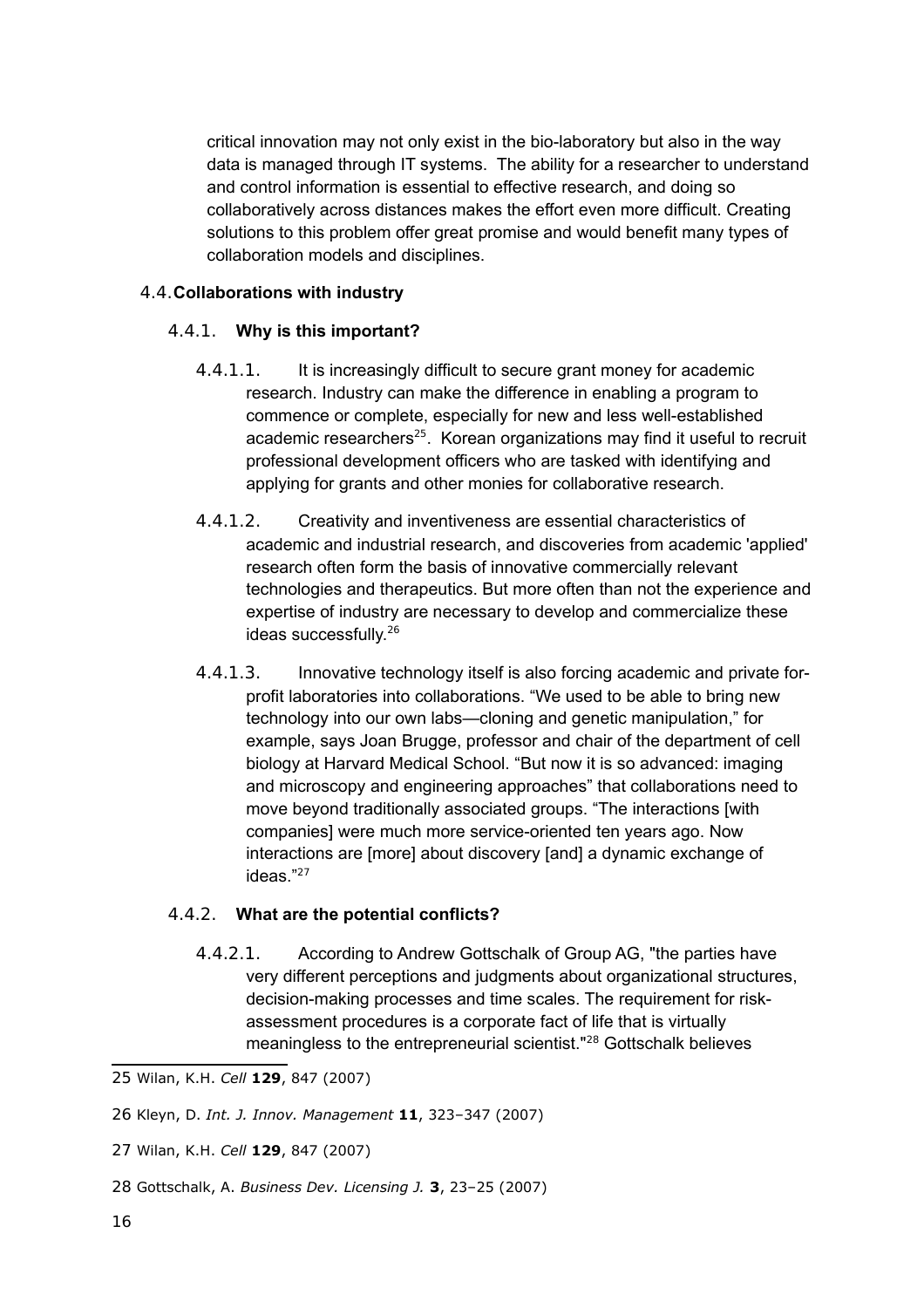**technology-transfer offices "can act as guides**, mentors, shop stewards and midwifes to the deal." He also recommends ensuring collaborations include them because without them "rational negotiation is less likely." $29$ 

## 4.5.**Step by step example for establishing a collaboration**

4.5.1. Creating and approving a Statement of Cooperation marks the beginning of a collaboration in which both organizations expect to exchange knowledge, develop collaborative research projects and exchange researchers, staff, administrators, students, scholars, faculty and post-docs, etc.

## 4.5.2. **Example Statement of Cooperation**

- 4.5.2.1. Organizations will explore areas of potential collaboration with respect to the following activities:
	- 4.5.2.1.1. Exchange of researchers, staff, administrators, students, scholars, faculty and post-docs, etc.
	- 4.5.2.1.2. Collaborative education and research training
	- 4.5.2.1.3. Shared management, faculty positions or other key organizational roles
	- 4.5.2.1.4. Exchanges including research papers, indices to theses, books and journals, other data, recipes and confidential information.
	- 4.5.2.1.5. Exchange of invitations to attend scholarly and technical meetings, forums, trainings and conferences
	- 4.5.2.1.6. Producing joint conferences, seminars, workshops, trainings, exhibitions, fundraising and marketing events.
	- 4.5.2.1.7. Review of other possible areas of cooperation in a variety of academic, research and product development projects.
	- 4.5.2.1.8. Exclusions relating to obligations for committing funds or resources, non-disclosures, granting rights to intellectual property, etc.
	- 4.5.2.1.9. Effective period for the Statement of Cooperation, legal jurisdiction and arbitration agreement as well as termination conditions.
- 4.5.2.2. Even though the initial agreement has an end date (eg. 5 years), it is important to ensure that the cooperation can continue as long as it yields mutually beneficial results. The agreed timeline ensures that an evaluation is not done prematurely and provides a clear message as to the intent of

<span id="page-16-0"></span><sup>29</sup> **10 April 2008, doi:10.1038/bioe.2008.4**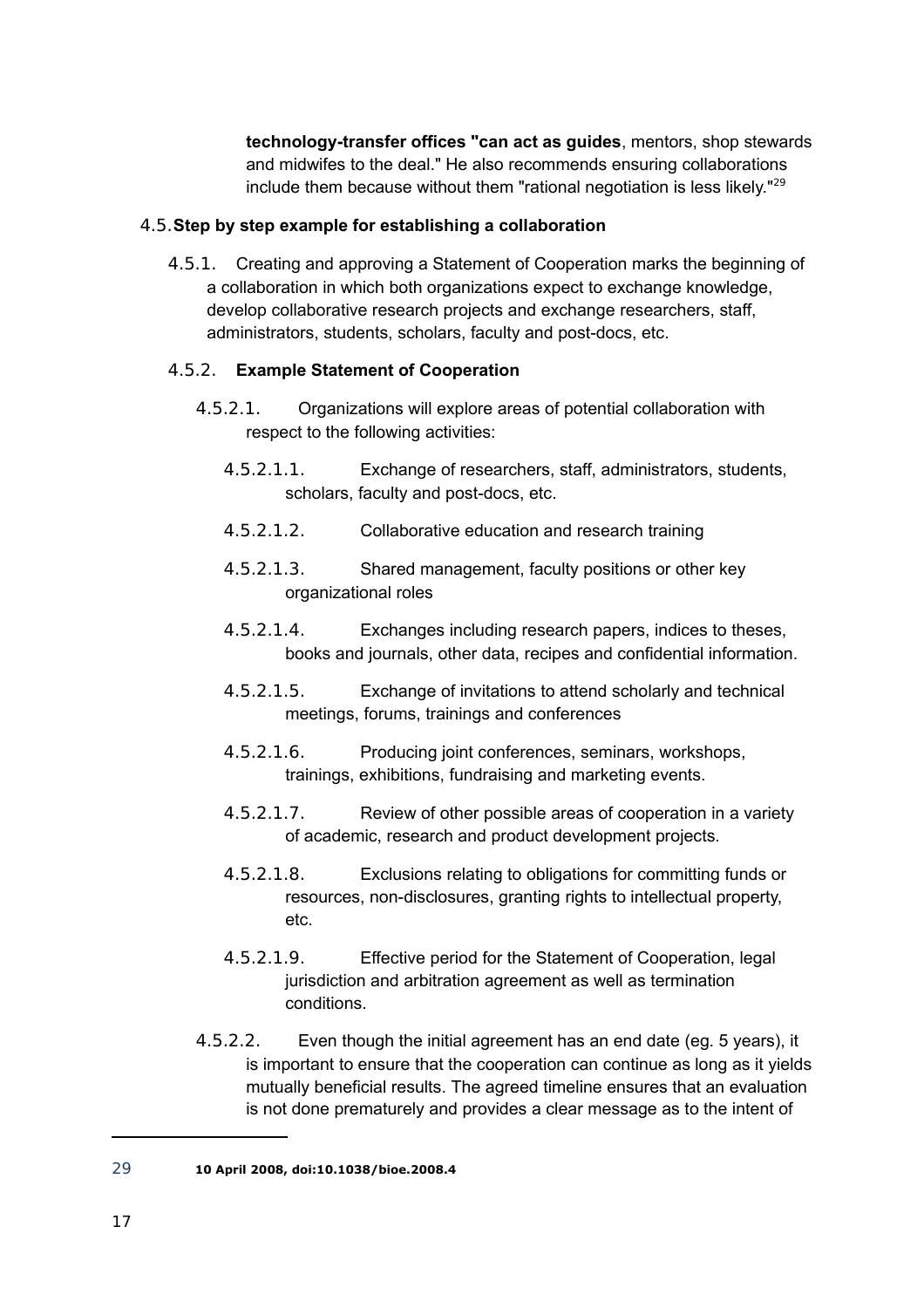duration. During the collaboration, the expectation is not only to gain knowledge, but also to develop bonds that will be of great value to the organizations. Ideally, collaboration will result in a strong network of skilled scientists, academic and product developers, but also raise the bar for the research and products that are produced by both organizations.

- 4.5.3. Upon signing of the Statement of Cooperation, a symposium may need to be held in order for the two organizations to present their interests and research and for both groups to gain insight into how best to create synergies.
- 4.5.4. This symposium should be followed up by a rigorous assessment of which topics holds the most interest for the joint cooperation.

## 5. **Finding funding**

- 5.1.In the larger picture, the US is struggling with budget cuts while leading emerging economies such as Korea are making huge investments in scientific infrastructure and are increasingly able to offer new lab facilities that are at least as good as the many older ones in the US. **While some Western economies are struggling just to maintain their funding for science,**[30](#page-17-0) **fast growing emerging economies are accelerating spending**.
- 5.2.In the US, funding support is more likely to be regional or coming from state and local governments or universities. Regions are increasingly important players in the knowledge-based economy and differ in terms of resources (human, social, technological and financial capital) and other factors of competitiveness. This leads to a great deal of diversity that could impact the quality and scope of collaboration<sup>[31](#page-17-1)</sup>.
- 5.3.As discussed earlier, there are many collaboration **opportunities in the development of innovative products**, particularly collaboration with private companies. In many cases, discovery output outstrips development capacity. The "bottleneck" in bringing innovative products to the market is not in discovery, but in development. It is development which also poses the greatest financial challenge and may be an area ripe for its own innovations.
- 5.4.The development of products and technology in the pharmaceutical industry typically require long timelines and substantial financial and management commitments. Couple this with a declining success rate for approval of marketed products. With declining ROI many developers are engaging in risk sharing collaborations and codevelopment strategies.
- 5.5.One of the big success stories in Asia in biotech innovation is Singapore, which has relied consistently on six pillars of economic growth: tight monetary policy, free trade, a business-friendly environment, encouragement of foreign direct investment, high savings and an efficient and proactive government regarded as among the

<span id="page-17-0"></span><sup>30</sup> Anthony Faiola, "In Europe, science collides with the bottom line." *The Washington Post*, September 6, 2010

<span id="page-17-1"></span><sup>31</sup> [http://www.nature.com/biopharmadealmakers/pdf/2011\\_feb\\_main\\_feature.pdf](http://www.nature.com/biopharmadealmakers/pdf/2011_feb_main_feature.pdf)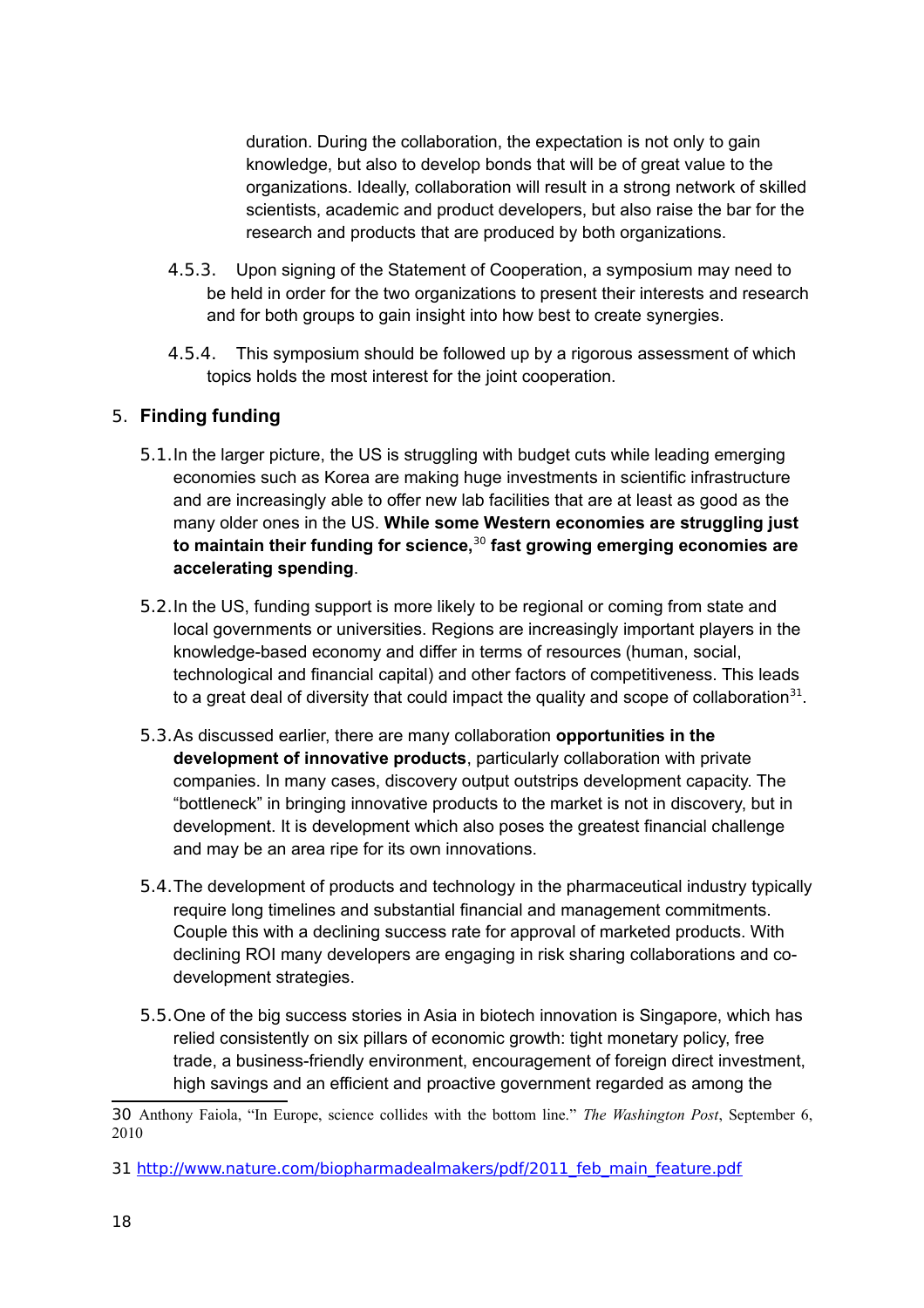least corrupt in the world. Singapore provides an example of a successful long-term government strategy promoting high technology and entrepreneurship through a complex range of activities including:

- 5.5.1. fostering a functional legal environment
- 5.5.2. ensuring access to technology and knowledge
- 5.5.3. providing tax incentives
- 5.5.4. training potential entrepreneurs
- 5.6.**Government policy-driven strategy** has served well in creating life-science parks, the top-down "picking and choosing" of projects to receive government support at the convenience of the government officials is sometimes at the expense of bringing in private industry who have the expertise to handle the product development.
- 5.7.In general, **money for biotechnology is not easy to come by** as investors are often required to wait a decade or more before seeing returns.
- 5.8. "We don't have many venture capital funds in the biotechnology sector, largely because it is knowledge intensive and because the regulatory pathway is not very clear to the common investor," according to Vishal Gandhi, Vice President and Head of Life Sciences Banking at YES BANK, a private Indian Bank catering to the " Future Businesses of India"[32](#page-18-0). Evaluating opportunities in biotechnology can lead a potential investor into quite complicated science.
- 5.9.Morawala-Patell, founder and chairperson of Avesthagen (India's leading integrated systems biology platform company that focuses on achieving convergence between food, pharma and population genetics), claims that ack of available funding results from a conservative and unrealistic view of global economic power. "The financial institutions are caught in a trap after years of being brainwashed to think that the ability to sell in western markets is your ultimate solution for valuations, for fund raising and for anything that would make a successful drug. The whole game of finance needs a complete overhaul. $33"$  $33"$  Lack of capital makes it difficult for biotech entrepreneurs to think beyond a service-oriented business model.

### 6. **IP Issues**

6.1.As discussed earlier, self and mutual understanding is critical in the development of effective collaboration. Understanding builds trust, which is a key ingredient to any successful relationship. Knowing one another's priorities can expedite the negotiating process. And for collaborations involving commercialization of innovation, IP and technology transfer skills of major importance.

<span id="page-18-0"></span><sup>3</sup>[2http://www.ableindia.in/admin/attachments/reports/reports18\\_Biotech%20in%20India](http://www.ableindia.in/admin/attachments/reports/reports18_Biotech%20in%20India%20Nature%20Biotech%20supplement.pdf) [%20Nature%20Biotech%20supplement.pdf](http://www.ableindia.in/admin/attachments/reports/reports18_Biotech%20in%20India%20Nature%20Biotech%20supplement.pdf)

<span id="page-18-1"></span><sup>3</sup>[3http://www.ableindia.in/admin/attachments/reports/reports18\\_Biotech%20in%20India](http://www.ableindia.in/admin/attachments/reports/reports18_Biotech%20in%20India%20Nature%20Biotech%20supplement.pdf) [%20Nature%20Biotech%20supplement.pdf](http://www.ableindia.in/admin/attachments/reports/reports18_Biotech%20in%20India%20Nature%20Biotech%20supplement.pdf)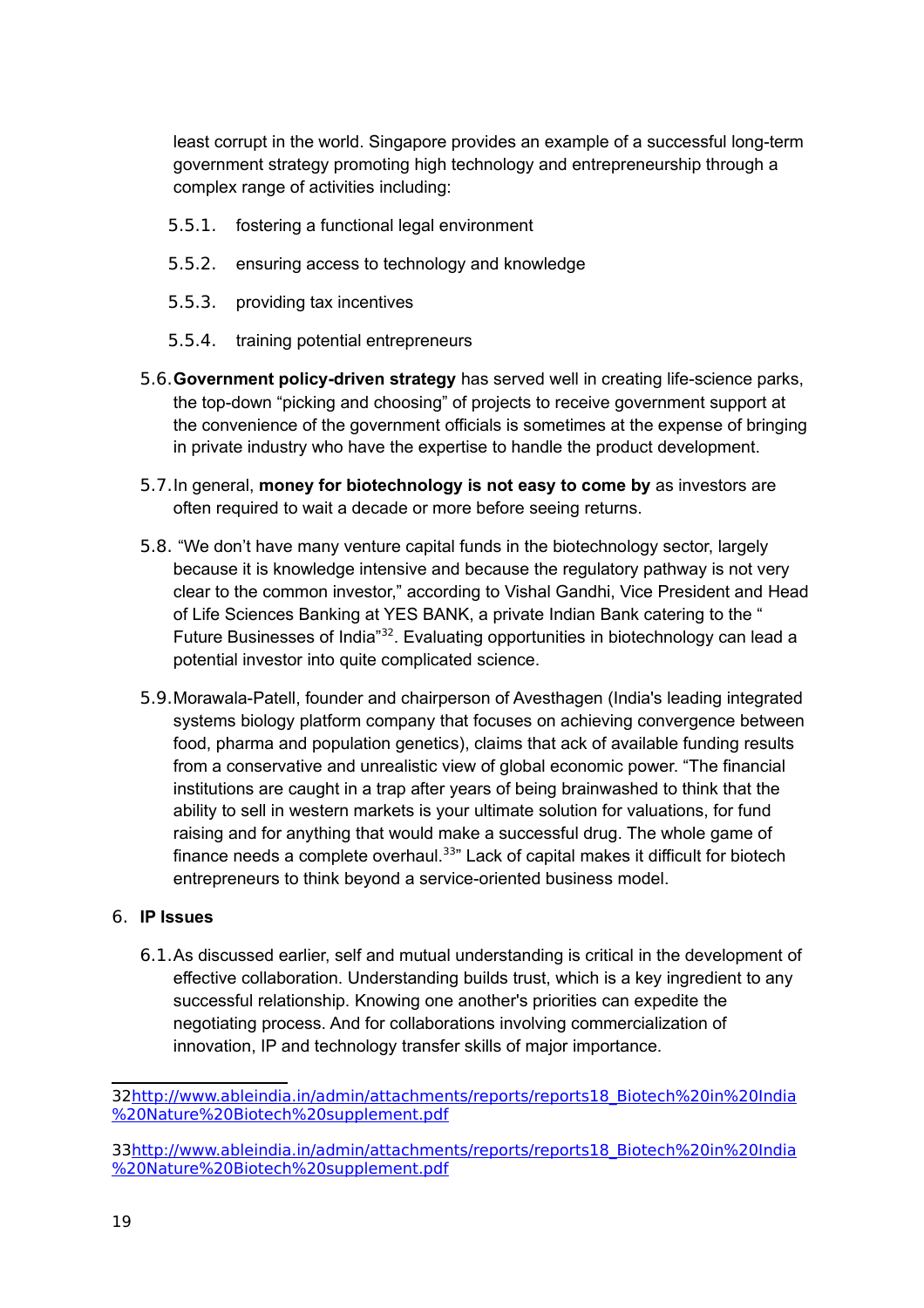- 6.2.In situation where there is technology transfer office, they also need to become part of the negotiation process as a stakeholder in the collaboration. The priorities of industry are usually obvious, as are those of academia, but the focus of a technology-transfer office can be less clear. A clear understanding of the working practices of technology-transfer managers and how they relate to the industryacademia liaisons will enhance the chances for successful collaborations.
- 6.3.It is a challenge to ensure all stakeholders appreciate the different needs of their organizations and adapt their approaches accordingly. The best way to understand key issues of a discipline is to have work experience within that area. However, the career profile for a tech transfer manager tends to be different than those for academics and industry professionals. Tech transfer managers are sometimes viewed by both academic inventors and industry professionals as an obstacle rather than a facilitator. Tech transfer managers have dual roles in the academic enterprise including protecting intellectual property and facilitating the transfer of technology and knowledge to businesses. However, another important part of their role is supporting the achievement of their university or science park's economic goals and protecting academic freedom. Balancing the prerogative for academics to publish and pursue scientific interests with the commercialization of their research can pull their decisions and activities in different directions.<sup>[34](#page-19-0)</sup>
- 6.4.In academic settings and government funded organizations, lack of intellectual property know-how can be troublesome. "What we need to build are technocommercial-legal skill sets in a single individual" says Morawala-Patell, chairperson of Avesthagen. "There are many youngsters eager to contribute, but a total lack of middle and senior management who can guide and shepherd the innovation." says Ravi Kiron, a partner at Adjuvant, a consultancy of business development transactional experts. Part of the problem is an education system which produces a high level of science expertise but channels students into strictly regimented disciplines.<sup>[35](#page-19-1)</sup>
- 7. **Other efforts** to encourage international collaboration and innovation:
	- 7.1.Intangibles, intellectual capital, innovation and in particular talent are all difficult to measure, especially if we rely on economic measures rooted in ideas developed during the era of the industrial economy. Innovation in the area of economics should not be ignored.
	- 7.2.Innovations with the greatest positive impact in healthcare or energy may have more to do with human perceptions and social sciences than with advances in biotechnology. When you're a hammer, all problems start to look like a nail. Although the approach of collaboration based on a particular technology may look attractive because it plays to obvious strengths, it may obscure important innovation potentials. An approach based on solving specific therapeutic or energy needs may

<span id="page-19-0"></span><sup>34</sup> **10 April 2008, doi:10.1038/bioe.2008.4**

<span id="page-19-1"></span><sup>35</sup> [http://www.nature.com/biopharmadealmakers/pdf/main\\_feature\\_web.pdf](http://www.nature.com/biopharmadealmakers/pdf/main_feature_web.pdf)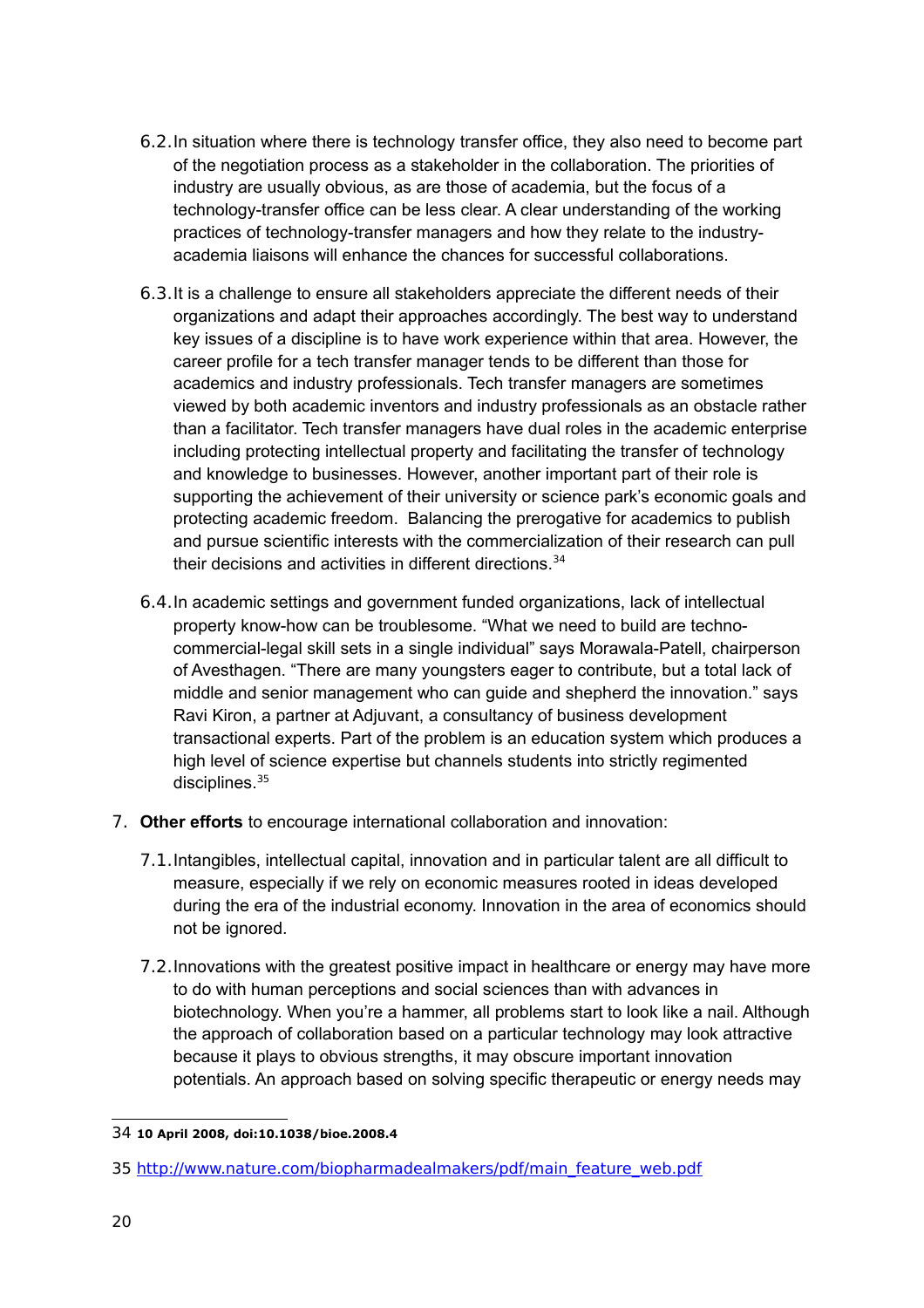better illuminate the potential for social sciences such as economics, psychology or media to in an innovation collaboration scenario.

## 2) General Recommendations for international collaboration in Biotechnology (Pastreich)

In all scientific fields over the past 20 years, there has been a substantial increase in international collaboration. At the same time, the biotechnology, more than many other scientific fields, has seen a rise in cross-institutional collaboration<sup>[36](#page-20-0)</sup>. This section will examine ways to minimize as many of the conflicts and barriers that are inherent in both trends, thereby raising the probability successful collaborations. First, these potential conflicts and barriers will be delineated, and then strategies about how to minimize will be proposed.

To begin, there are two separate sets of variables and challenges that are involved in international collaboration. The first set of variables consists of the various laws, norms and values, and scientific capacities of different international collaborators. The second set of variables comes from the different incentives, values and goals set for by different research institutions. Beginning with Roderick Pond's description of cross-institutional incentives, that set of variables has been expanded to the encompass the following points:

Researchers working in academic organizations have an incentive to maximize the diffusion of their knowledge by publishing the outcomes of their research. The incentive structure also stimulates to do research on subjects that are most likely to enhance the scientific discourse.

• Firms, by contrast, produce knowledge to maximize the rents that can be derived from the right to use this knowledge. As a result, firms have an incentive to minimize knowledge diffusion (at least before it is possible to appropriate it) and to do research on subjects where it is most likely to be successfully applicable in new products and goods.

• Governmental research [institutions], or GRIs, have an incentive to produce knowledge that is in the interest of the government and its policy. These goals are sometimes supplemented with projects that are designed for knowledge creation and diffusion. There are some cases when GRIs conduct research with the purpose of applying the results to commercial products within a few years.

<span id="page-20-0"></span><sup>36</sup> Ponds, Roderik, The Limits to internationalization of scientific research collaboration. *Journal of Technology Transfer*, Vol. 34 (2009): 76-94.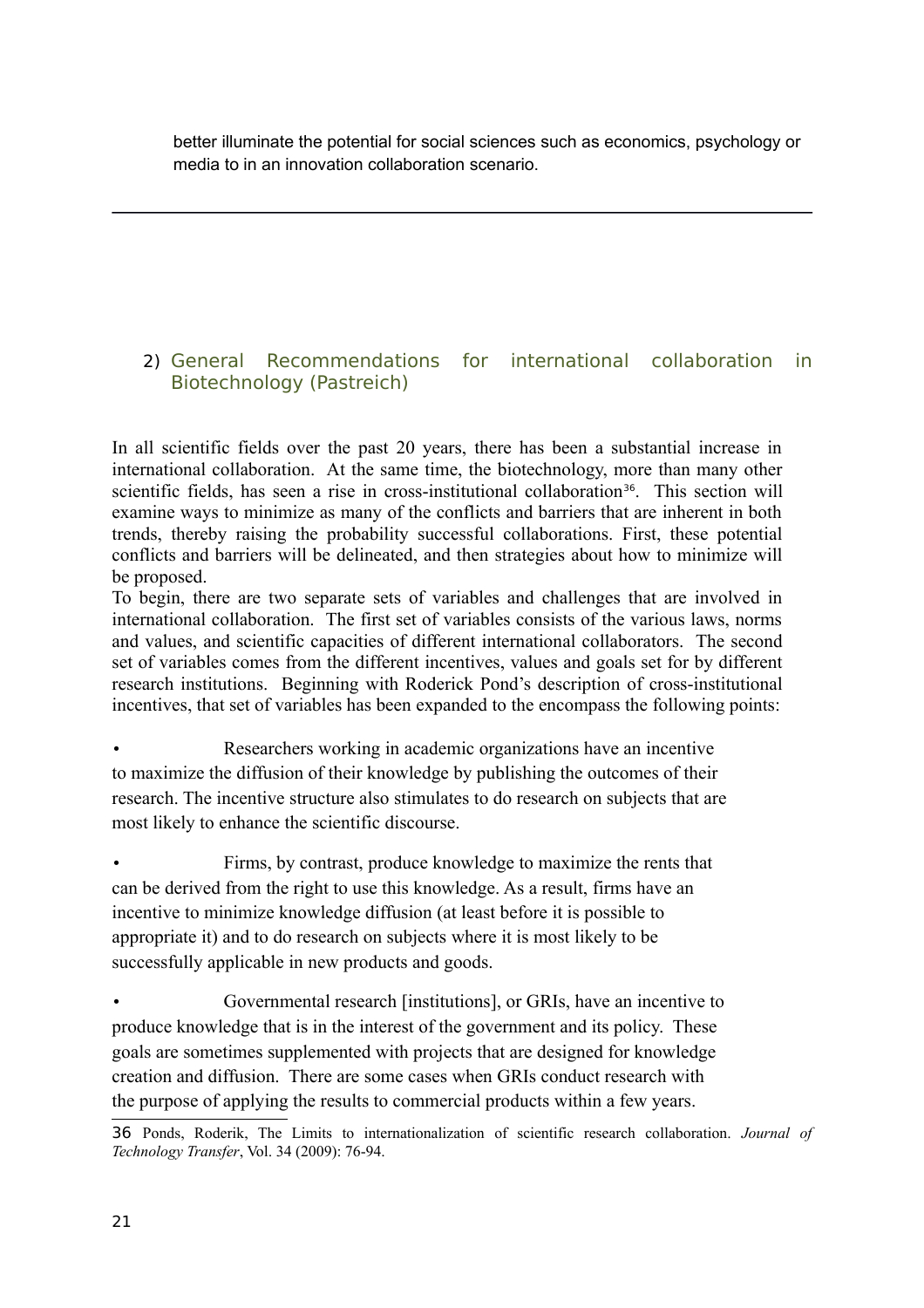Simply stated, academic institutions want to create and disseminate scientific knowledge, and the incentive for collaboration is knowledge production (KP). Private firms, like pharmaceutical companies, pursue the best possible economic return on investment by turning their research into profitable commercial products (CP). While the incentives for GRIs include knowledge production, commercial products, as well as fulfilling science and technology policies that are in their national interest (NI).

Many of the scientists interviewed for this report cited common purpose and research goals as the foundation for successful collaborations. Therefore, scientists and administrators at Korean GRIs should match their own goals with international institutions that value the same incentives. If the goal of a particular project is knowledge production, then collaborations with academic institutions should be established. If the goal is to develop a technology for commercial use and profit, then private firms are the ideal collaborator. If the goal of a particular initiative or project is to fulfill a national science and technology policy, then the best collaborator will likely come from a GRI with similar national interests.

To be successful in such a project requires that the very institutions be internationalized. Signage in English must be found everywhere and the essential internal documents be made available in English as well. English speaking staff will be necessary, and staff with a sense of the needs of an international faculty. To achieve this goal, there may be a need to train staff in English and also hire staff on the basis of previous international experience. This staff should be available to assist Korean researchers in the initial steps of establishing international collaborations. We found consistently that the initial hurtle to international collaboration was simply finding the time to do the groundwork in English. To the degree that assistance is provided in this process, international collaboration can be increased.

Also, an environment in which the families of international researchers feel comfortable is necessary. That includes the possibility of programs especially for foreigners and their children and an effort to create an international community. The formation of international schools with instruction entirely in English run joint by a consortium of research institutes is one possible solution.

Progressive policies such as providing daycare for the children of female researchers within research institutes are critical to creating a truly international environment. So also, the promotion of women and non-Koreans within the institution will be critical to Korea's success in science in the future. Such an effort to internationalize should be conducted with the full understanding of all employees.

On a related topic, it is critical that experts be brought in to handle those aspects of internationalization that are beyond the expertise of the members of a research institute. Consultants in other countries should have long-term relations with Korean research institutes and be ready to address issues that the institute cannot address itself. Such an international network is essential to address relations with business, academics and government abroad on a case by case basis.

For example, there are considerable sources of funding in this cash-strapped age that can be used to finance research in biotechnology under the banner of disease control, the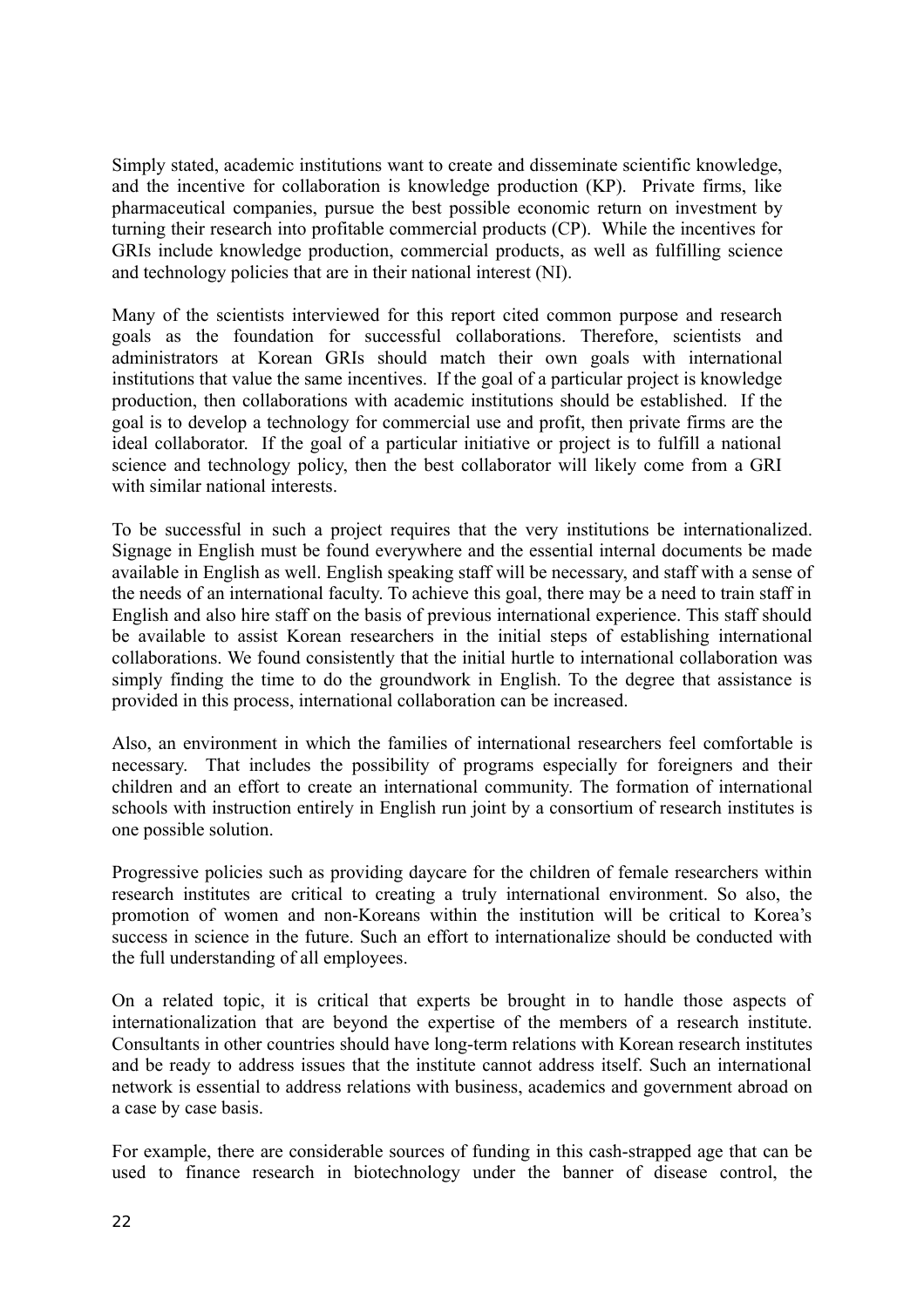environment and climate change. To be eligible for such funding, Korean institutes must be ready to present professional applications to international funding agencies such as the World Bank, the Asia Development, the United Nations, the Gates Foundation and the Macarthur Foundation. Such applications can result in substantial increases in funding. But research institutes do not have the expertise to locate such sources of funding and present professional applications for funding. If Korean institutes hired professional development directors in the United States, Europe and Japan on a contract basis and instructed them to seek out possible. Although hiring a professional development director to seek out funding opportunities can be expensive, the cost is more than paid for by the grants that can be obtained.

In a related manner, research institutes would do well to hire a foreign consultant from outside to do a comprehensive evaluation of their programs and strategies that will give suggestions for overall development. Such reports can evaluate the relative merits of programs, the needs for institutions for internationalization and effective strategies for finding funding. This report is a first step in that direction, but is overly broad by nature. That work should be supplemented by the establishment of an international advisory committee for each research institute consisting of internationally recognized experts that meets regularly. The OIST committee is an excellent example of such a program with a clear focus.

It is also possible to put forth a more carefully coordinated database on possible partners internationally for collaboration that will assist in finding partners. Although many databases exist, it was our impression that many researchers were not aware of where they should look to find possible partners abroad.

Finally, Korean research institutes do not need to increase the amount of exchange with external institutions as much as they need to change the quality of those exchanges. In many cases, exchanges with foreign institutions are limited to somewhat ritualized events involving MOUs and formal dinners that allow little time for creative, innovative back in forth about approaches for cooperation. To the degree that the visits of foreign researchers can be leveraged to create opportunities to brainstorm among a small group of experts, new approaches to expanding cooperation can be found. For example, retreats and focused seminars that allow foreign researchers to go for a walk in the forest with a Korean researcher and relax together would be extremely valuable. Often it takes ten hours of shared experience before a working relationship can be established. These carefully arranged events can help both the Korean and international researchers to get over their initial tensions and start to exchange ideas in a positive and stimulating manner.

## 3) International Collaboration in Japan: The Cases of OIST (Okinawa Institute of Science and Technology) and RIKEN

(Pastreich)

## **Why Japan important for Korea?**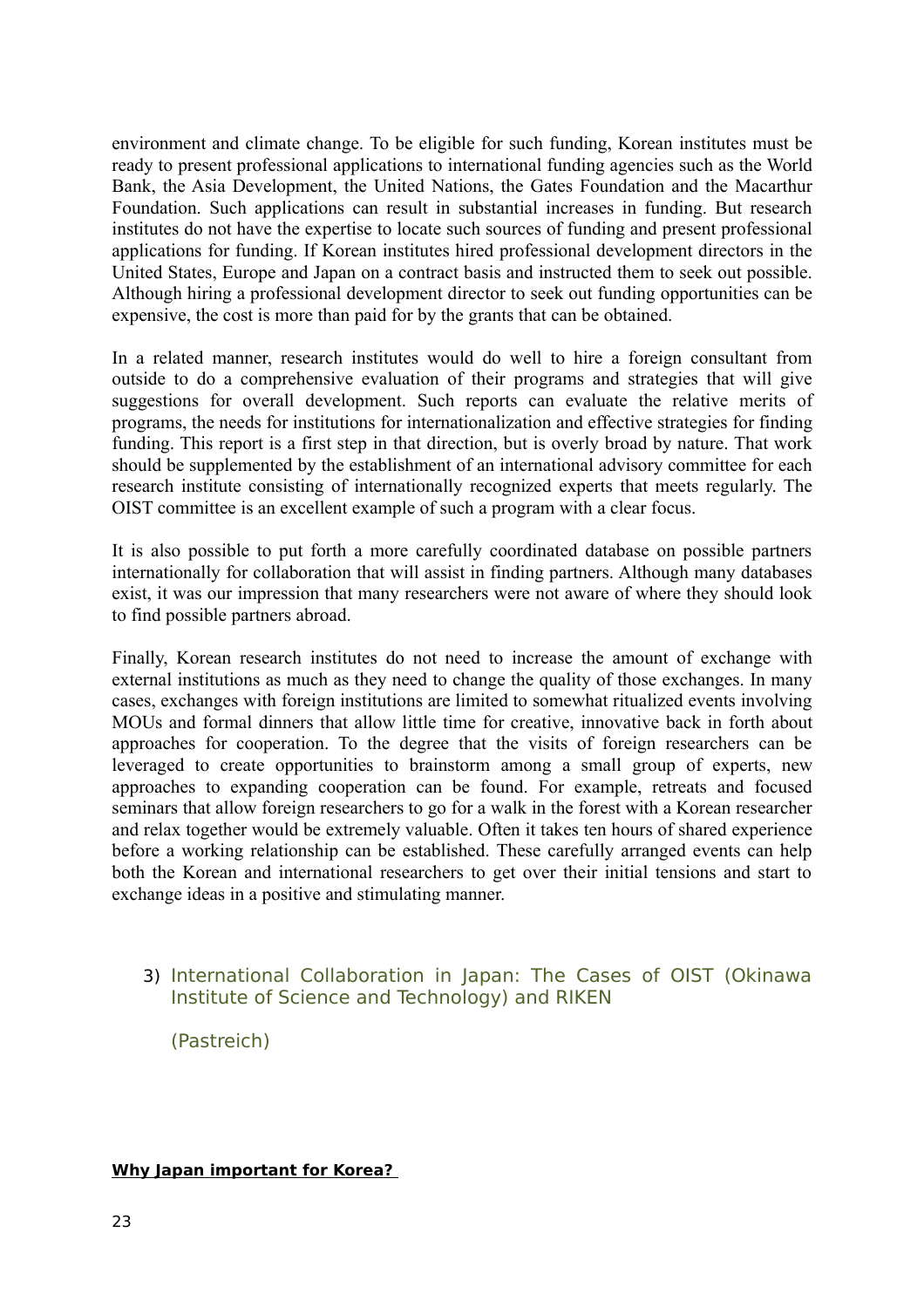Japan has invested heavily in developing sophisticated platforms for international collaboration over the last fifty years and in the cases of OIST and RIKEN has attracted a significant number of first-class researchers from around the world. Equally significant has been the degree to which RIKEN and OIST have attracted top figures from the United States and Europe to serve on their executive boards, paving the way to smoother international collaboration.

#### **The Case of OIST**

Although Japanese scholars make major contributions in biotechnology and the biosciences, commanding the respect of the academic community, Japanese universities and research institutes have a reputation for being relatively inaccessible to the international community. Although Japanese scholars in the biosciences are involved in many international collaborative efforts, international scholars do not find it as easy to move to Japan as part of their career in the sense that they can easily circulate between the United States, Australia, Great Britain and France, for example. The first steps have been taken in Japan to create a new truly international collaborative environment, but the process may still require some time. Many international scholars speak of their frustrations with Japanese bureaucratic processes and a rather decentralized approach to research support that makes it difficult for those without an intimate familiarity with a specific institution to function effectively. A vast majority of top-class research teams and collaborative efforts are essentially Japanese.

More recently, however, RIKEN, Japan's most progressive research institute, has made great strides in opening the door for international collaboration and the recruitment of international faculty. Yet that effort is more corrective than it is innovative. There is one institute that stands apart from other in the breadth of its vision and the intensity of its commitment to a truly global perspective: the Okinawa Institute of Science and Technology (OIST). OIST, whose new campus is under construction on the hills above the picturesque town of Onnna Son along the coast not far from Naha, represents a clear break from the Japanese model.

OIST is in part an effort to re-imagine Okinawa itself, a cluster of islands with a more international traditional tradition than much of Japan that suffered terribly in the Second World War and has served as the home to US military bases. OIST is an attempt to transform that economy into an academic and business hub, taking advantage of the ideal climate and surroundings. The OIST project will contribute to Okinawa's development, and address a perceived need to integrate the region with both the rest of Japan and the world. Much of the strength of OIST's reforms derives from this overall vision of a new Okinawa and a community of scholars therein taking the islands in a new direction.

The Japanese government has granted OIST an extremely generous budget and a mandate to establish an institution that is "the best in the world," in the words of OIST's President Sydney Brenner. OIST started out with a focus on the neurosciences, and has already established itself in a short time as a major hub in that field. Since then the molecular sciences and mathematical and computational biology have been added in earnest. Plans are underway to begin another program in the environmental sciences in the near future.

The program is built around interdisciplinary strengths, fine facilities and equipment (such as the electron microscopy group). The researchers we spoke were deeply impressed with the equipment and services offered, suggesting that OIST is competitive because it makes research so much easier for everyone. In addition to an advanced array of research equipment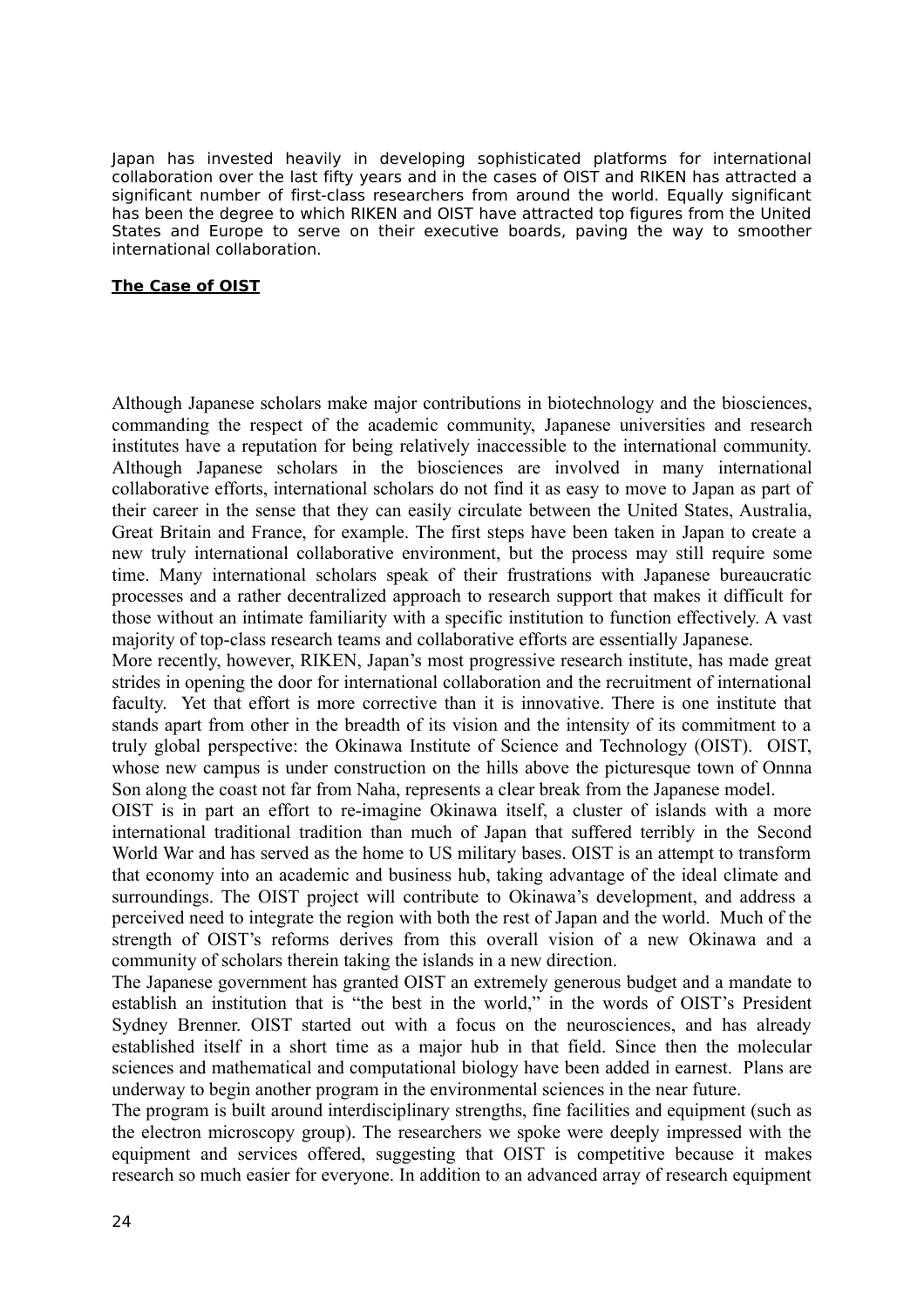that makes advanced research easy, the institute has a DNA sequencing center and vivarium for the use of scientists that greatly facilitates experiments and means that OIST's distance from other research institutes in Asia has relatively little impact on the work of its researchers. Combined with the ideal setting by the beach and the comfortable life offered in Okinawa, OIST has attracted top scholars. Moreover, because of the experience with the US military bases, Okinawans have a higher level of English proficiency than most Japanese and feel far more comfortable interacting with internationals. We found a high degree of satisfaction among the international researchers with their interactions with the local community.

Since OIST was proposed in 2001 as a project, there have been numerous high-profile research conferences held in Onna Son. The intention of these events is to turn Okinawa's unique positioning as a chain of islands south of Japan into a strategic advantage. OIST is envisioned not only as a research cluster in its own right, but a preferred stopover for international scholars from throughout Asia and the Pacific. An environment that encourages international collaboration is at the very core of that effort.

OIST runs an Okinawa Computational Neuroscience Course every year that brings together distinguished researchers to teach graduate students from around the world. Other recent international conferences include an OIST-Korea workshop on neuroscience (February, 2007) and an OIST-Salk Institute seminar on neuroscience (November, 2007).

Among the most critical parts of this strategy is the decision to hire primarily international researchers at OIST and establish definitively that English will be the common language for both scholarship and social interaction. Plans are in place for large-scale hiring of qualified researchers from around the world to make OIST a world-class research institution. Although there are similar institutions with a largely international faculty in Korea, such as the Institut Pasteur and the International Vaccine Institute, OIST is remarkable in that it is a government research institute fully funded by taxpayers. There are plans to eventually obtain revenue from commercialization and technology transfer, at present, OIST is unique as a fully-funded government organization in its international commitment. The Japanese government has clearly identified the totality of the international environment created by the research institute as valuable and broadened its conception of the national interest in science and technology.

OIST has bent over backwards to be flexible regarding the needs of its international researchers. Although there is a need for dual forms in English and Japanese, essentially all paperwork can be handled easily in English by international researchers and a support staff with outstanding ability in English is in place to address possible problems.

OIST will eventually be a research institution and a graduate school (M.A. and Ph.D.) that offers remarkable flexibility in its research approaches and gives maximum autonomy to its researchers. Once the facilities are complete, emphasis will be given to collaboration with leading research institutions around the world and corporations and venture companies.

At present, the first stage of this project is undertaken by the Okinawa Institute of Science and Technology Promotion Corporation, headed by two international scholars: Dr. Sydney Brenner (Nobel Laureate) and Dr. Robert Baughman. Both are figures with substantial experience in international collaboration. Dr. Brenner works with several labs around the world and was selected because of his truly international position regarding scientific research. He values the global scientific effort, as part of a response to the challenges of health and the environment, above all.

This promotion corporation already oversees fully-functional laboratories, but is also deeply involved in the planning of future facilities for OIST. Dr. Brenner was appointed as president in August, 2005 and has been deeply involved in efforts to establish the institution internationally. Conversations with international researchers revealed that the degree to which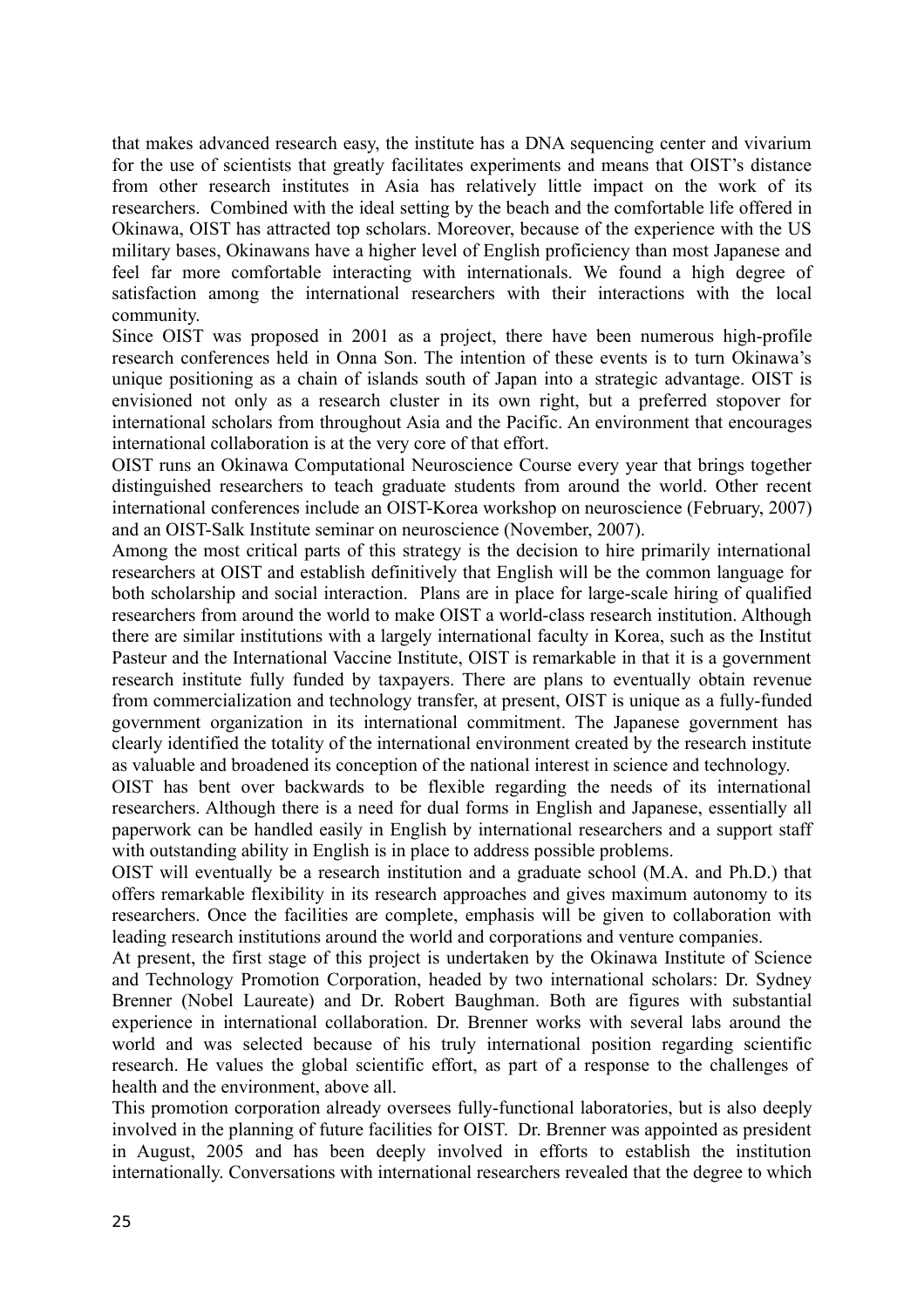they were allowed to participate in the institutional development of OIST was a major appeal, and inspired in them considerable loyalty. The unique advantage of OIST as a center for international collaboration is that its researchers not only benefit from superb facilities, but can put forth their vision of how the institution needs to grow in the future with a reasonable expectation that they can shape its development. Most of the facilities and the very layout of the campus under construction were designed with the constant input of researchers to make sure that every possible need was covered. All of those scholars work at, or have worked at, first-class international research programs so the standards were extremely high.

OIST works under a mandate from the Japanese government, but scientific and administrative decisions are made by a board of governors of eleven distinguished scholars, including six Nobel Laureates: Dr. Jerome Friedman, Dr. Timothy Hunt, Dr. Yuan-Tseh Lee, Dr. Susumu Tonegawa , Dr. Torsten Wiesel and Dr. Sydney Brenner. On the Japanese side as well, the scholars involved maintain a helpful distance from the world of politics and administration, allowed a rare opportunity to step back and contemplate the needs of a leading research institute in the  $21<sup>st</sup>$  century. The board of governors is entirely international in perspective, with the capacity of OIST to serve effectively as a research institute. There is none of the local politics and personal favoritism that often limits such government efforts. There are few research institutes with such a distinguished group of scholars so dedicated to their advancement.

At present plant are for a center building, and three laboratory buildings with state-of-the-art facilities by 2012. Twenty principle researchers are currently leading laboratories and more will come in 2009. There is currently a biotechnology research laboratory of considerable size in operation and an attractive seaside guest house with administrative offices and space for international conferences.

By that time, the expectation is that OIST will have at least fifty principle researchers heading laboratories and form a critical mass of expertise. All of those researchers are in turn linked to their own long-term research associates, thus bringing with them a larger collaborative network which will be at the center of OIST's future development.

In order to promote integrative research activity, a three-dimensional research lab has been employed that encourages interdisciplinary collaboration. Compact buildings encourage vertical exchange between floors. Common spaces are numerous and designed to encourage discussion and brainstorming between researchers. Even the restaurants and cafes are designed to be spill-over for discussion after lectures. International academic events, and events involving the local community, will be frequent.

The focus at OIST is on the needs of junior researchers. They are given five year research grants and then permitted to concentrate on their work intensively for that period of time without a requirement to submit periodic reports and other paperwork. Thus the environment encourages a full-commitment to research. Research is subject to careful review, but the initial effort is free from micromanaging that detracts from the need to focus.

## **The Case of RIKEN**

RIKEN has a long tradition of supporting an international research program and paying attention to the hiring of women, the needs of foreign researchers and the support for an international community. The web site "Life at RIKEN," [\(www.lifeatriken.com\)](http://www.lifeatriken.com/) for example, shows considerable attention to individual needs that can serve as a reference as Koreans wrestle with many of the same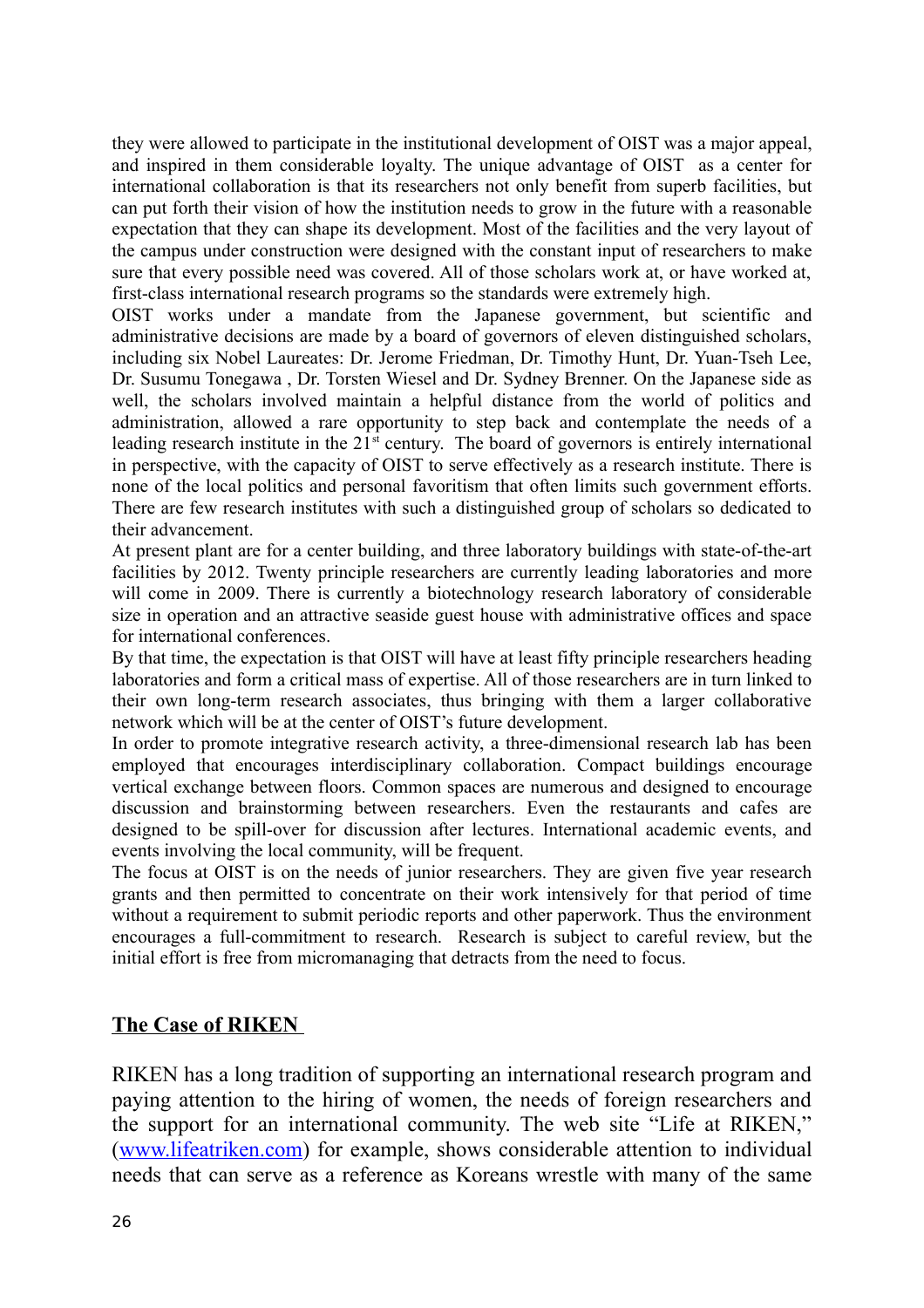problems in bringing in international researchers.

Valuable programs at RIKEN include:

## **International Program Associate**

[www.riken.jp/engn/r-world/riken/organ/ipa.html](http://www.riken.jp/engn/r-world/riken/organ/ipa.html)

## **RIKEN Joint Graduate School Program "International Program Associate (IPA)"**

RIKEN is now inviting non-Japanese doctoral candidates attending a Japanese or overseas graduate school that is participating in RIKEN's joint graduate school program to conduct research at RIKEN under the supervision of RIKEN scientists as part of their work toward obtaining a PhD. Candidates accepted into the program will be designated as International Program Associates (IPAs).

RIKEN's joint graduate school program is based on agreements with a number of Japanese and overseas universities. The objective of the program is to find and foster the development of young scientists who will in the future contribute to the advancement of science and technology by forming an international network of excellent research. The position of International Program Associate (IPA) was created in October 2006. Under the terms of the joint graduate school program, RIKEN may provide the IPA with a daily living allowance and cover the IPA's housing costs for up to a maximum of three years. RIKEN scientists with concurrent positions as visiting faculty at a collaborating university graduate school will supervise and instruct the IPA in the fields of physics, chemistry, biology, medicine, and engineering.

## **Foreign Postdoctoral Researcher Program**

[www.riken.jp/fpr](http://www.riken.jp/fpr)

The Foreign Postdoctoral Researcher (FPR) program offers aspiring young foreign researchers with creative ideas and who show promise of becoming internationally active in the future the opportunity to pursue innovative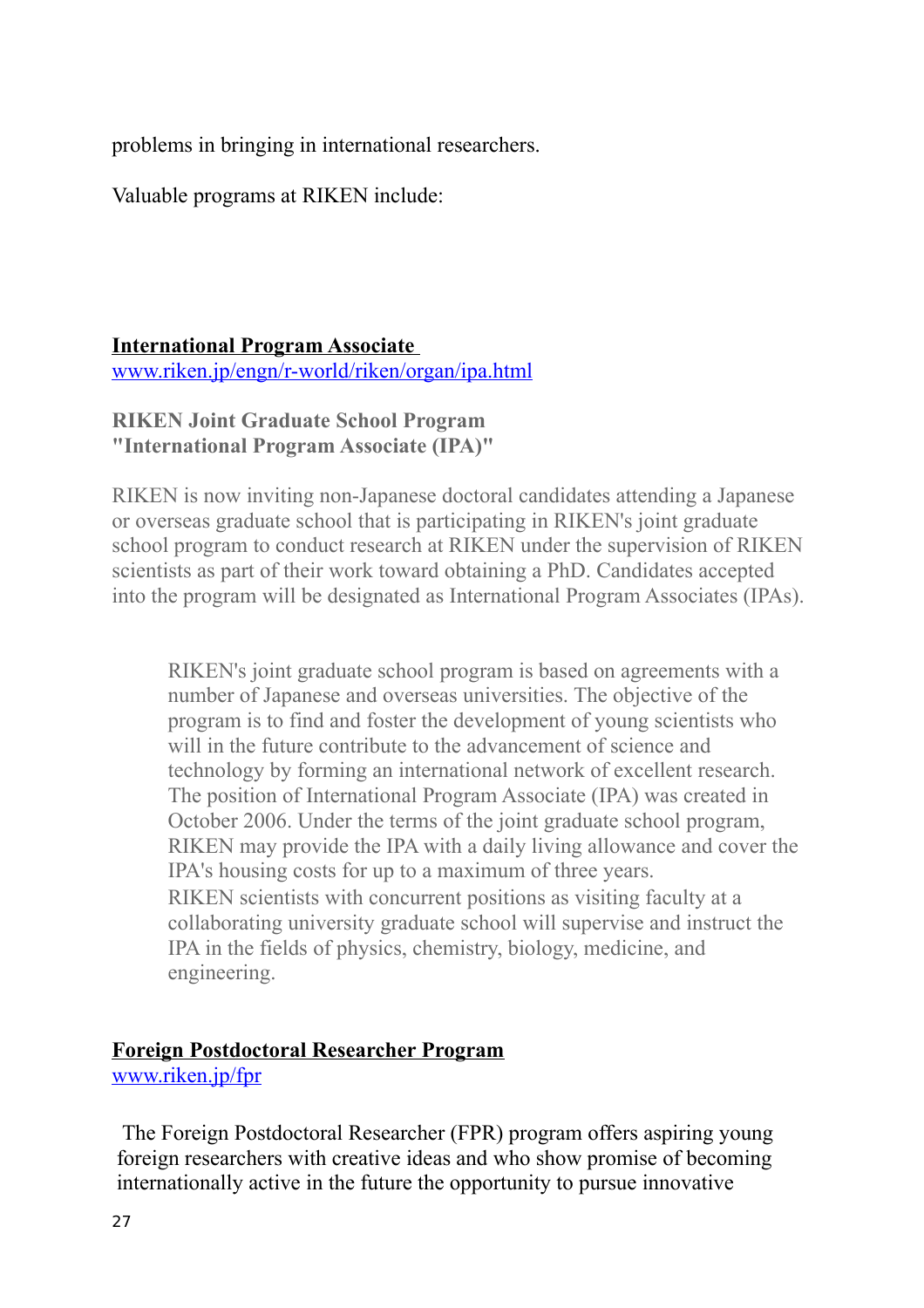research at RIKEN under the direction of a RIKEN laboratory head. The FPR program is one of RIKEN's initiatives to open up its facilities and resources to the world and create a stimulating research environment that will place RIKEN at the forefront of global science and technology.

Foreign Postdoctoral Researchers are expected to make full use of RIKEN's research environment, under the direction of a RIKEN laboratory head, to apply creative and innovative ideas to research being conducted at RIKEN. By introducing promising young researchers from different countries into its institutes and centers, RIKEN hopes to create an invigorating research environment that transcends differences of nationality to make RIKEN a world leader in scientific achievement.

## **Program Features**

- The FPR program offers young and promising foreign researchers the opportunity for creative and innovative research under the direction of a RIKEN laboratory head on topics being pursued at RIKEN.
- The FPR will have access to RIKEN's various facilities and installations to the extent possible.
- The FPR program is for young foreign researchers who have a PhD in the natural sciences (or who will have a PhD by the time of hire).
- The FPR is a fixed-term contract employee with a contract that must be renewed each year. This contract can be renewed, contingent upon a favorable review of the FPR's record, up to a maximum of three years. (The contract can be extended if time is taken off for maternity or childcare leave.)

## **Initiative Research Unit Program**

[www.riken.jp/r-world/research/research/iru/IRU.pdf](http://www.riken.jp/r-world/research/research/iru/IRU.pdf)

RIKEN is seeking an Initiative Research Unit Leader for FY2012. The Initiative Research Unit Leader Program was established in FY2008 to give young scientists with outstanding, internationally recognized achievements the opportunity to pursue independent, interdisciplinary research of their own design at RIKEN, and to thereby further the development of RIKEN's research fields, and promote internationalization of the RIKEN research environment. The unit leader will independently select research associates and technicians to form a research unit that will further his or her research objectives.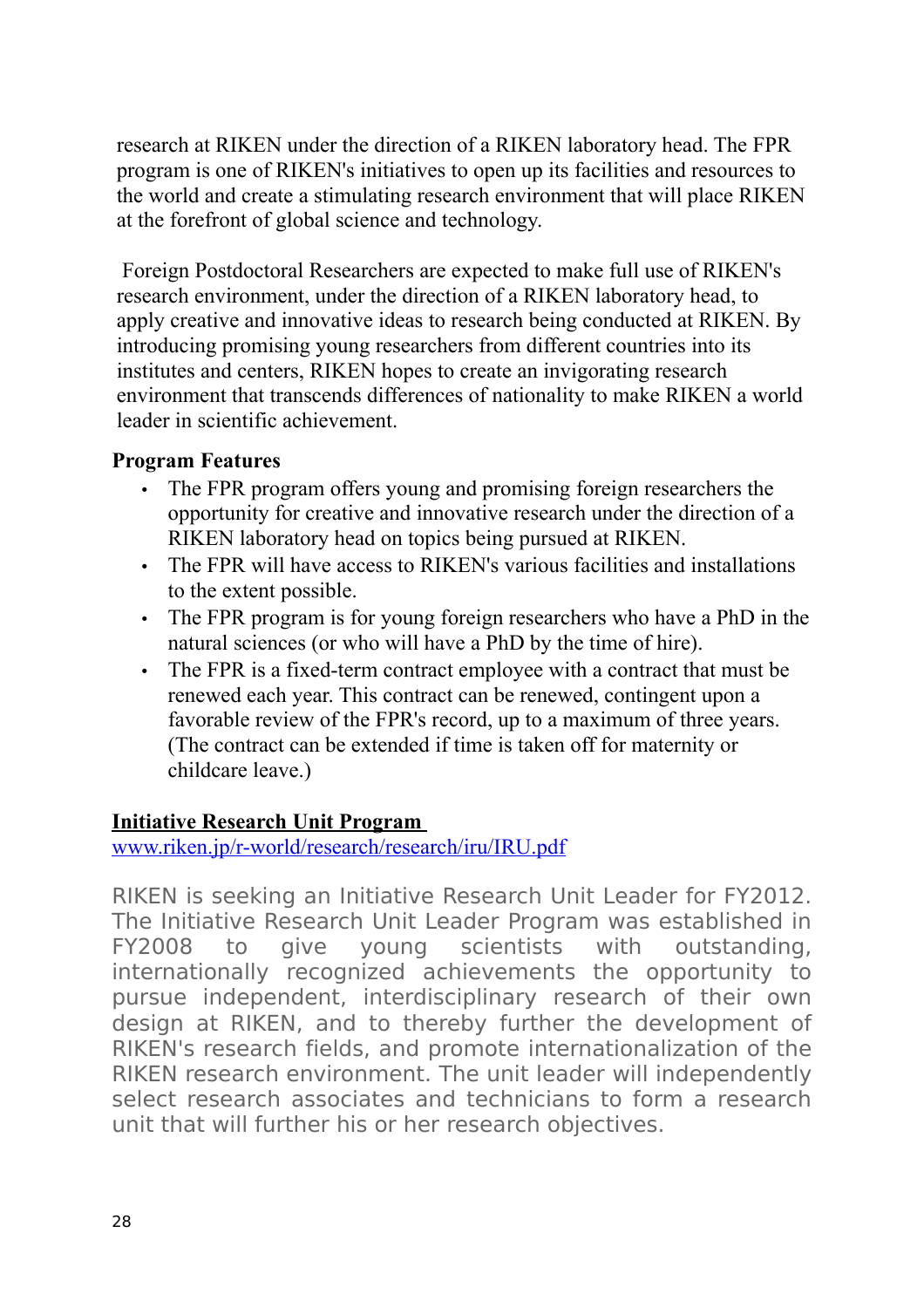As part of this effort, RIKEN has invested heavily in overseas centers to facilitate cooperation

RIKEN-Hanyang University Collaboration Research Center RIKEN China Office RIKEN Singapore Representative Office RIKEN-MIT Center for Neural Circuit Genetics RIKEN BNL Research Center Brookhaven National Laboratory

## **RIKEN Advisory Council**

RIKEN has established a RIKEN Advisory Council with major researchers from around the world who contribute their opinions on a regular basis. Only five of the total twenty five members are Japanese. The regular meetings serve as an opportunity for in-depth analysis of RIKEN's current strengths and rather detailed recommendations for future development.

Members include:

Dr. Zach W. Hall, Chair Emeritus Vice Chancellor, University California, San Francisco (founding President, California Institute for Regenerative Medicine) Dr. Yuan Tseh Lee Vice-chair President Emeritus and Distinguished Research Fellow, Academia Sinica (1986 Nobel Laureate) Dr. Hiroo Imura, Vice-chair Chairman, Foundation for Biomedical Research and Innovation Principal Fellow (Chair), Center for Research Development Strategy, JST (Professor Emeritus, Kyoto University) Dr. Howard Alper Distinguished University Professor, University of Ottawa Chair, Government of Canada Science, Technology and Innovation Council Dr. Teruhiko Beppu Professor, Advanced Research. Institute for the Sciences and Humanities Nihon University (Professor Emeritus, University of Tokyo、 former Chairman, Japan Bloindustry Association.) Dr. Colin Blakemore Professor of Neuroscience, University of Oxford (former Chief Executive, UK Medical Research Council) Dr. Rita R. Colwell Distinguished University Professor, University of Maryland at College Park (11th Director, National Science Foundation) Dr. Mitiko Go Executive Director, Research Organization of Information and Systems (former President, Ochanomizu University) Dr. Toshiaki Ikoma Executive Vice President, Canon Inc.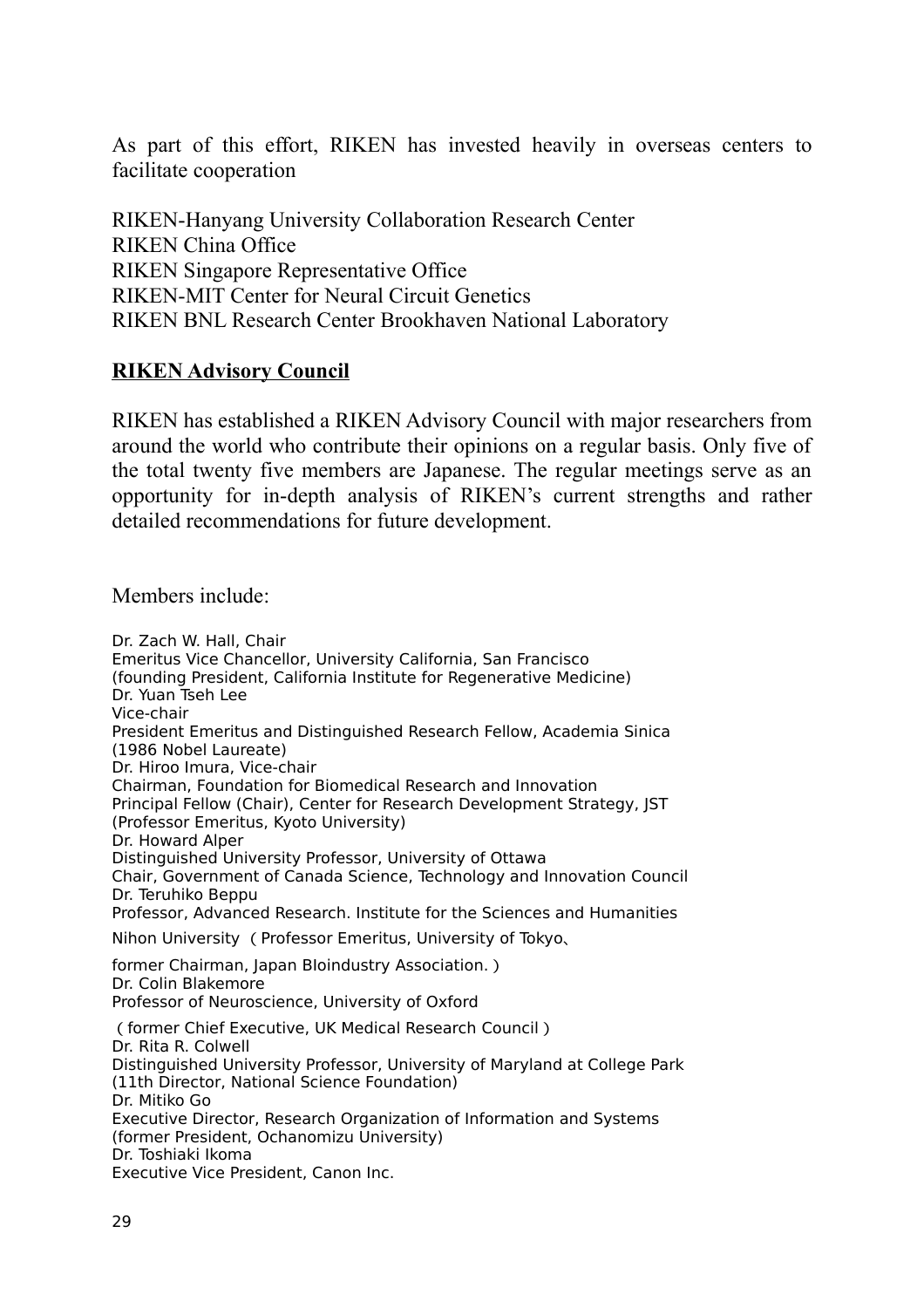(Professor Emeritus, University of Tokyo) Dr. Biao Jiang Director, Shanghai Institute of Organic Chemistry Chinese Academy of Sciences Dr. Paul Kienle Professor Emeritus, Department of Physics, Munich University of Technology (former Director, GSI Darmstadt) Dr. Karin Markides President, Chalmers University of Technology Dr. Rainer E. Metternich Vice President, Basic Research, and site head, West Point, Merck & Co., Inc. Dr. Hans L. R. Wigzell Senior Strategic Advisor/Professor, MTC, Karolinska Institutet (former President, Karolinska Institutet) Dr. Allan Bradley Director, Wellcome Trust Sannger Institute Dr. Max D. Cooper Professor, Department of Pathology and Laboratory Medicine Emory University Dr. Hidetoshi Fukuyama Professor, Tokyo University of Science (Professor Emeritus, University of Tokyo) Dr. Sydney Gales Director, Grand Acceleraeur National D'lons Lourds Dr. Sten Grillner Professor and Director Nobel Institute for Neurophysiology, Karolinska Institutet Dr. Wilhelm Gruissem Professor, ETH Zurich, Institute of Plant Sciences

Dr. Jean-Louis Guenét Director, Unite de Genetique des Mammiferes, Institut Pasteur Dr. Jerome Hastings Professor, Photon Science, SLAC National Accelerator Laboratory

Dr. Bengt Långström Professor, Uppsala University

Dr. Mark Lathrop Director General, Center National de Genogypage Dr. Austin Smith

MRC Professor and Director, Wellcome Trust Centre for Stem Cell Research University of Cambridge

<http://www.riken.go.jp/engn/r-world/info/report/rac/pdf/7members.pdf>

4) Making the Research Institute in the Biosciences Globally Competitive (Pastreich)

Current changes in society, the economy and globalization demand radical changes in our conception of the research institute. The sooner we grasp them, the better we will be able to pursue international collaboration.

## 1) **Need for a vision of contribution to society**

In the long term, large projects are best funded if they feature an over-arching vision of explicit social contribution. In an age of limited budgets that need is even more critical. The research institute that focuses on biotechnology or nanotechnology is perfect from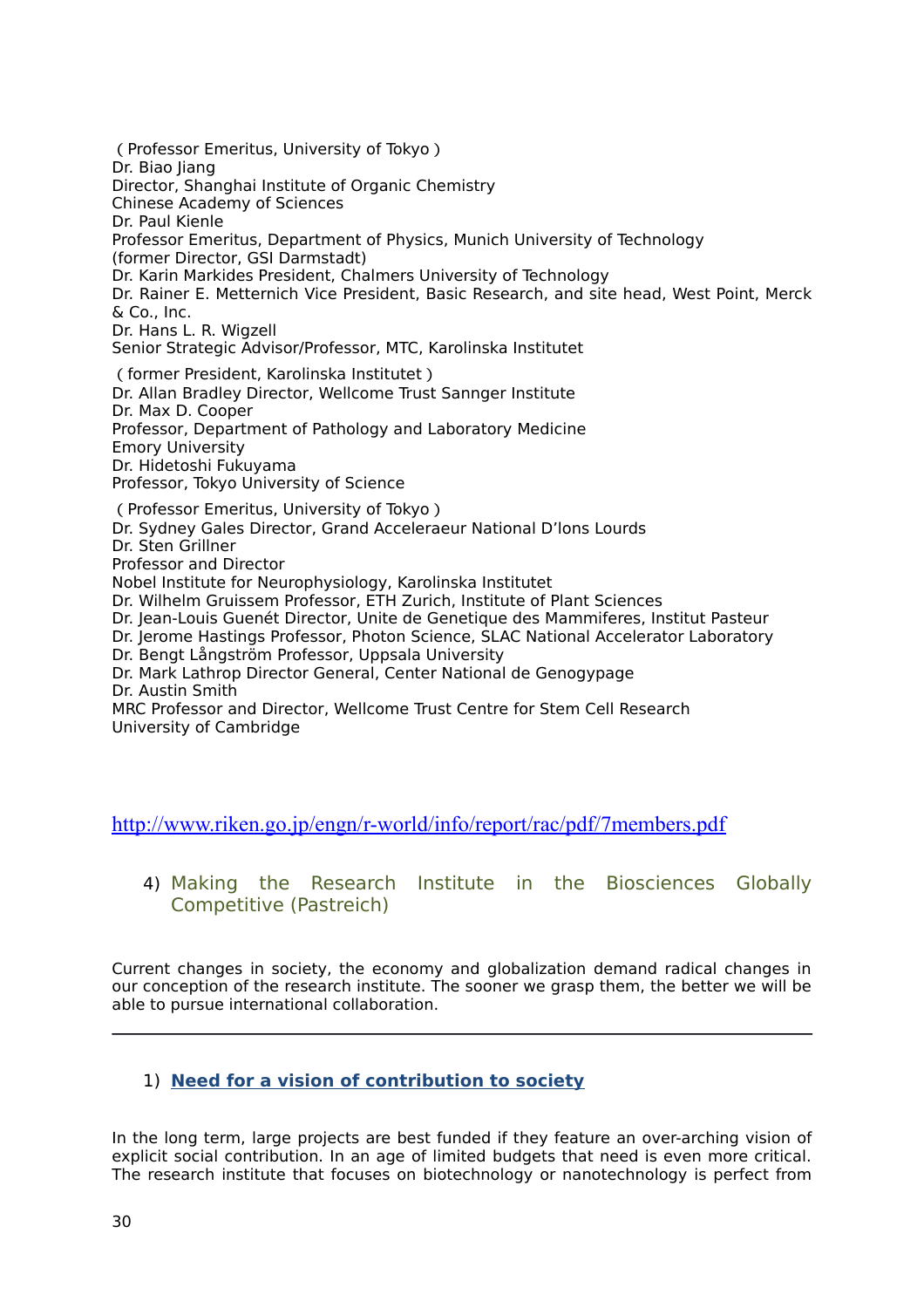an intellectual point of view, but we will need to make justifications in terms of responding to serious medical problems in the KOrea and around the world, addressing the crisis of environment and energy directly and responding to the challenges of technology's rapid development and the growing discord it produces in society globally. Creating such an intellectual backdrop in which Research institute is seen as leading the way not only in terms of new developments in medicine and biotechnology, but also in an ethical sense, is critical for future positioning, for finding large scale funding and for building international collaboration networks.

## 2) **Building of global coalitions**

The Korean research institute must have a solid group of outstanding researchers dedicated to solid research within the domains recognized in today's scholarly discourse. At the same time, it is critical for the research institute to build global coalitions for collaborative research on larger critical topics in which Research institute can play the leading role. Investment in the staff with professional and analytic skills necessary to identify valuable partners internationally and create win-win coalitions that can seek out creative funding packages on a global scale is critical. We can imagine larger coalitions that are in a position to apply for large-scale funding from the Macarthur Foundation, the Gates Foundation, International Vaccine Institute, the Asia Development Bank, etc.

We need a team to think through and experiment with creative ways to make such coalitions easier to form and to maintain. Everything from shared databases and webinars, to integrated systems for sharing computing power for analysis and resolving IP issues quickly needs to be systematically explored. If Research institute becomes the main player that links together coalitions and prepares strategies, the benefits will be enormous.

One of the biggest challenges going forward will be putting together international financing coalitions to fund complex research projects over years. Such projects will require that the project be split among major research institutes around the world and that they be financed by corporations, by local and central governments, by foundations and international organizations. The process of putting together such complex financing projects to get a possible product or application through the "Valley of Death" is extremely complex and might be worth Research institute, or Yale, investing in putting together sophisticated teams to work on constructing such financing structures. Although clearly such efforts are already going on, perhaps they can be carried out in a more sophisticated and specialized manner. We will have to imagine teams with foreign language skills to carry on negotiations and discussions in Chinese, Arabic or Korean. So also Yale's assets in law can be used to help in gaining advantages in IP issues globally.

## 3) **Importance of an artists' colony**

Research institute needs a cultural, artistic and musical soul that will bring depth to its "institutional culture" and make it the preferred place to be at Yale and among research institutes. If we think of Soho and its transformation, the role was primarily played by artists, who created a unique thriving community, thereby transforming a series of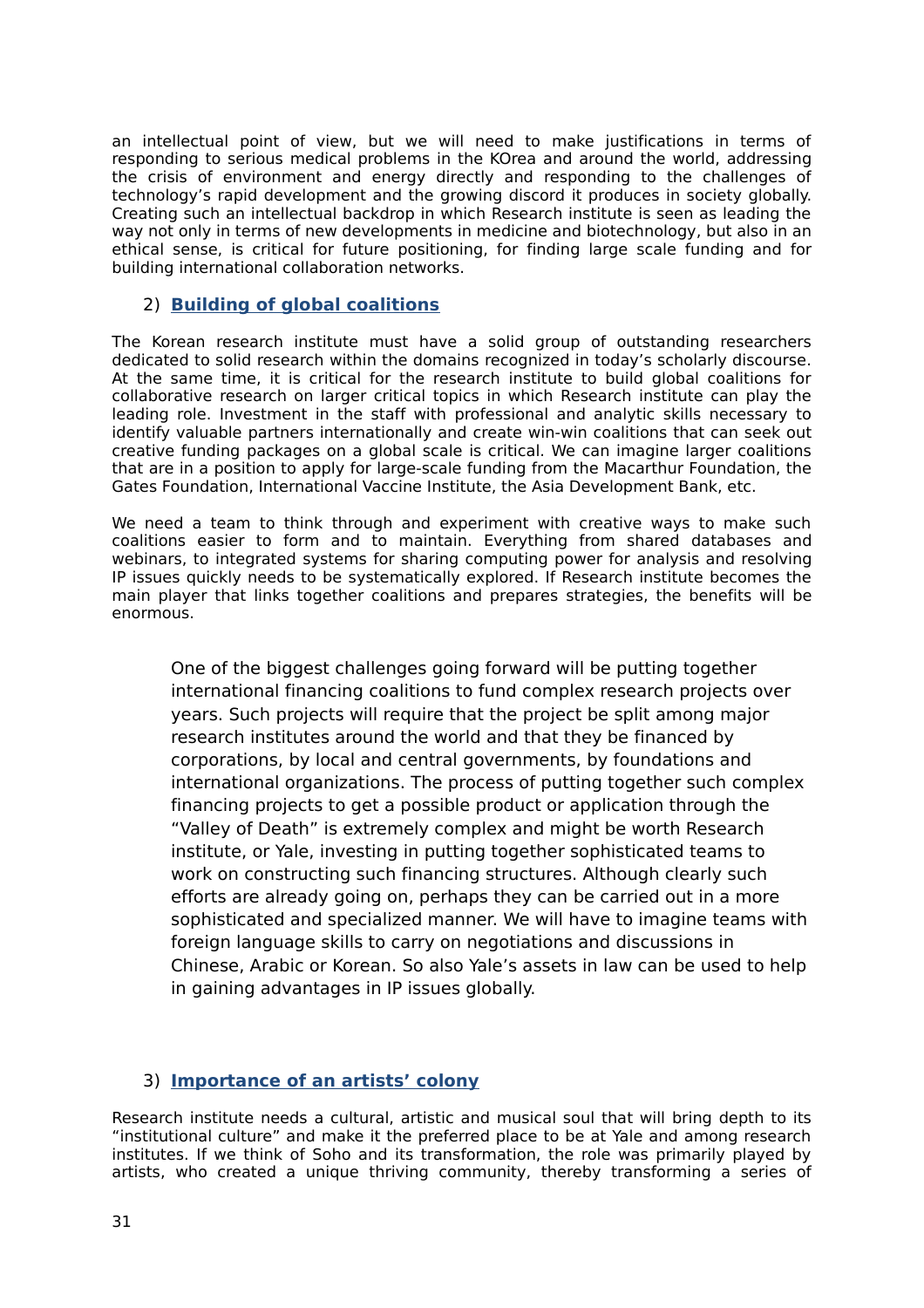warehouses into the most desirable residential neighborhood. Research institute can be transformed in a similar manner. If, for example, we gave a corner of Research institute to a highly talented group of artists and gave them the resources to create art works and express themselves in an innovative manner, the whole of Research institute could be transformed. The café would be filled with interesting and creative individuals, the halls would feature intriguing art. Such a group of artists might also foster a more open and creative culture that would rub off on scientists and create a unique research environment.

## 4) **Artists and the visual representation of information**

One of the biggest issues these days in the biomedical field is the visual representation of information. We are producing such complex information on a large scale about molecules in three-dimensional formations that it is difficult conceptually for scientists to wrap their heads around the information that is thrown at them. Perhaps there is a new field just waiting in the marriage of the fine arts and sciences in the field of visual representation of information about the microscopic and molecular scale. In the last few years there have been several remarkable short movies made that try to visually represent the functioning of the cell. If we can form groups of artist and scientists to wrestle together with the question of visual representation, we can use effectively Yale's strengths in the fine arts to bring greater success in the biosciences. Such pairing is extremely promising and successes in this field of information representation could propel Yale to the forefront as the increasing usage of data crunching in research makes the question of the scientists ability to visualize critical.

#### 5) Designing the lab itself with special attention to ergonomics and customized IT

One step that we can use to improve our laboratories is technology convergence. That is not so much convergence in the sense of combining silicon based and carbon-based mechanisms, but rather bringing in technological innovations in the laboratory equipment and the layout of laboratories. There are ways in which we can make laboratories more efficient and enjoyable to work in through a careful study of how researchers research. We can employ innovative ergonomic approaches, or cutting-edge IT innovations in the process of analysis to find new advantages not in terms of topics for research, but the manner in which research is pursued.

6) Prototypes for computers that are built on location, that can be modified and altered quickly

As the rate of technological change increases, new paradigms for research institutes must be adapted. One possibility is a far more flexible system for managing the IT infrastructure for research. We can imagine a commitment to design and build computers and equipment for the analysis of specimens on site with very customized functions-rather than buying them off the shelf. The IT infrastructure then becomes part of the experiment, carefully structured to respond to needs of the research and grow quickly in response to the experiment's needs. We can even imagine a laboratory in which the computers for analysis are brought in depending on the assignment and then taken away when no longer necessary—or the development of systems for effectively increasing the ability of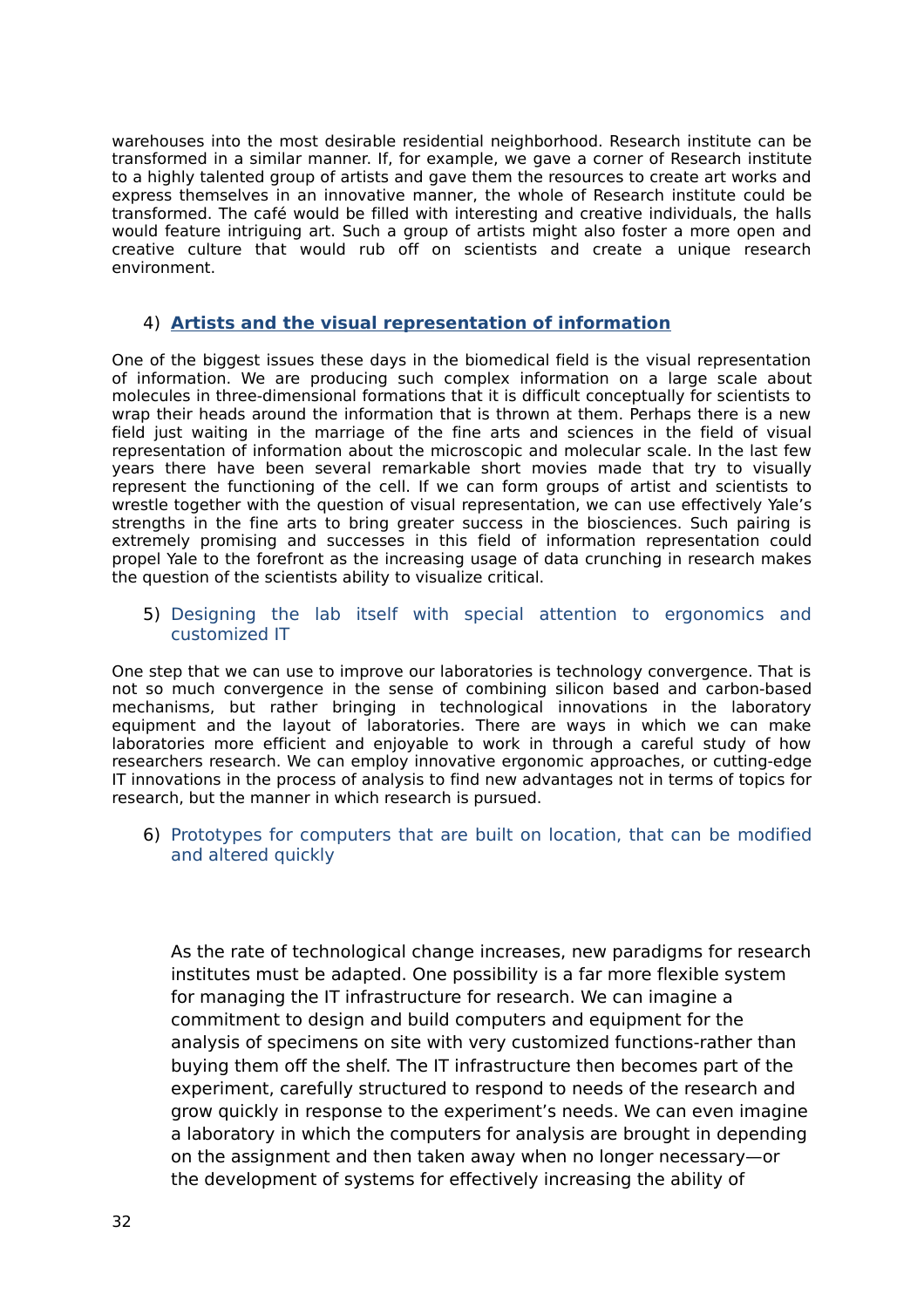Research institute to process more data without actually increasing the number of computers on site. The problem would be one of logistics and collaborative alliances, but if done with great care, could give a substantial advantage.

## 7) Webinars, distance communications systems

The "death of distance" is at last starting to transform research. The future research institute will perforce need to couple up its work most intimately with partners around the world. The ability to link up data bases, to set up convenient and effective webinars, to develop effective means of conveying complex information over great distances will be critical. To the degree that Research institute invests in such innovations, it will be able to create alliances internationally and place itself at the core of multiple international collaborative efforts. We will see a massive consolidation of research centers over the next ten years. Research institute must be proactive.

### 8) Supercomputing alliances

Crunching information is a big part of the game and Yale will need to establish itself more prominently in the supercomputing world. There are numerous ways to draw Research institute into various supercomputing alliances, and I assume it is already happening, but it will be a critical issue going forward.

## 5) Proposal for a System to assist Korean institutions obtain international funding (Pastreich)

## (In English)

Korea needs to establish effective institutions for international development in science and technologies. These institutions would focus on the details of applying and lobbying for grants internationally, understanding general trends in funding and creating collations of Korean and international researchers, from industry and academia, that can apply successfully for large grants.

At present, do not have sufficient means to effectively establish effective international collaboration projects in science and technology with first rate partners around the world. Moreover, there are considerable sources of international funding available from international foundations like the The Bill & Melinda **[Gates Foundation](http://www.gatesfoundation.org/)**, The World Bank and Asia Development Bank, and hundreds of other major sources, not to mention corporate funding. There are also considerable funds available in Japanese that can be obtained through applications in Japanese language more effectively. This center will serve to facilitate the establishment of international collaboration for Korean research institutes and also search out and apply for funding on behalf of researchers, so that the researchers can be freed up to work full-time on research projects. As Korea finds an increasing need to develop new technologies based on original basic research, there will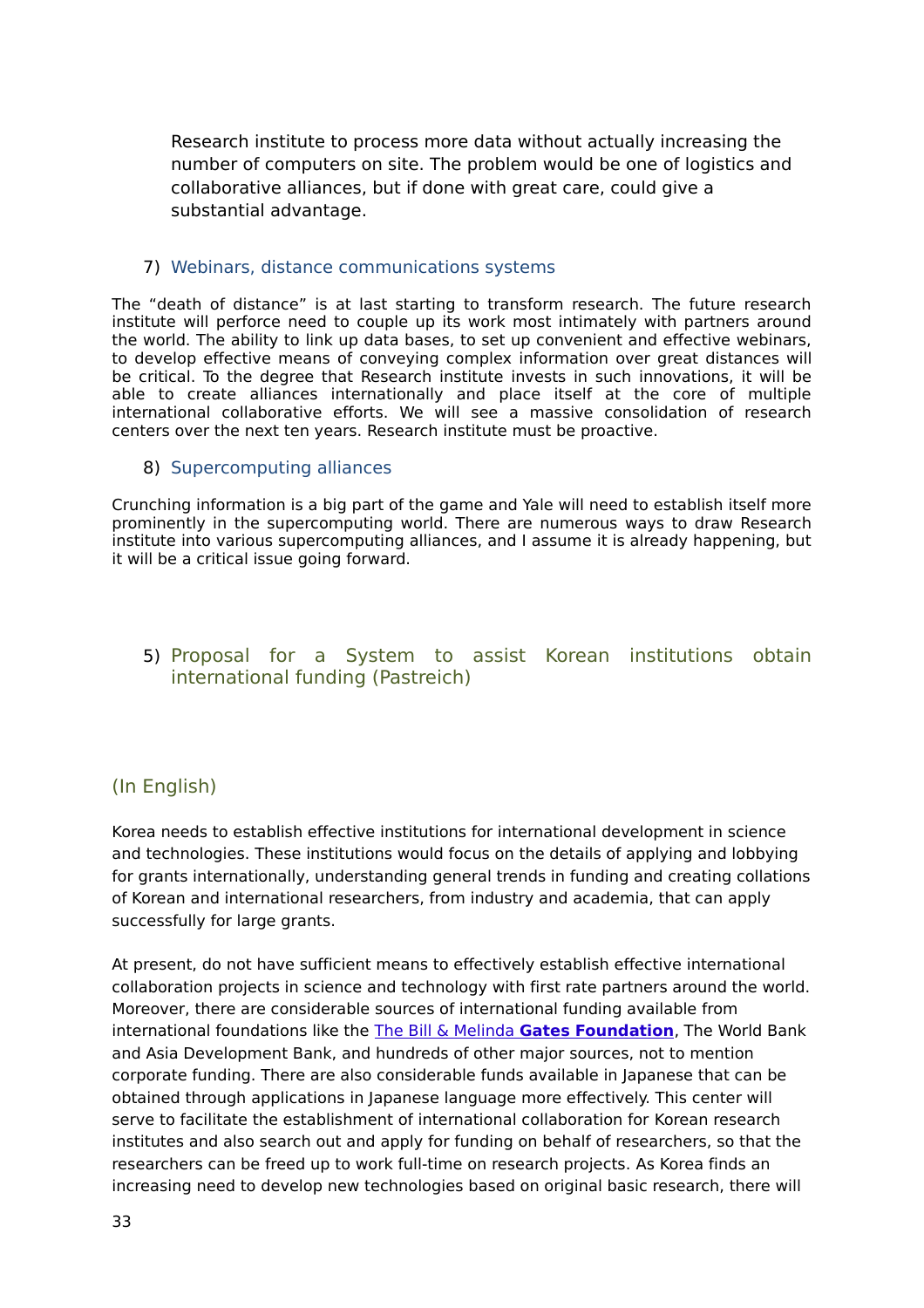be an increasing need for massive funding only available through strategically selected international projects.

Structure:

The staff of the Research Institute Development Center would include:

- 1) A group of experts with a profound understanding of international collaboration in important fields and work with experts in the US, Europe and Japan to identify promising collaborative projects, approaching Korean laboratories and international laboratories about promising opportunities. The staff will work with laboratories to help them with the bureaucratic process of establishing collaborative relationships and conduct background research concerning the most effective means of supporting and expanding that research. Work of the staff includes surveys of outstanding international programs to approach about collaboration and proposals for consortiums on important topics.
- 2) A group, including several foreigners, who work as full-time development directors. A development director seeks out sources for funding for research projects in response of the perceived needs of researchers and research institute administrators. The development director then fills out the application in consultation with the staff of major research foundations in the US, Europe and Japan and cultivates personal relationships with those involved in the funding process at places like the Asia Development Bank or Science and Technology Foundation of Japan.
- 3) Both groups work together to create new international consortiums based around Korean research strengths that can pull together leading laboratories around the world for high-value open innovation with significant international funding.

(In Korean)

## **출연(연)을 위한 국제공동연구 국제지원 진흥 센**

## **터구축방안연구**

## **1. 연구의 필요성**

○ 국제적인 대형 융복합 연구개발에 대한 필요성의 증가

- 출연(연)의 연구비 원천의 다양화에 대한 필요성의 증가
- 출연(연)의 국제적 연구무대 진출을 통한 국가적 위상의 향상 필요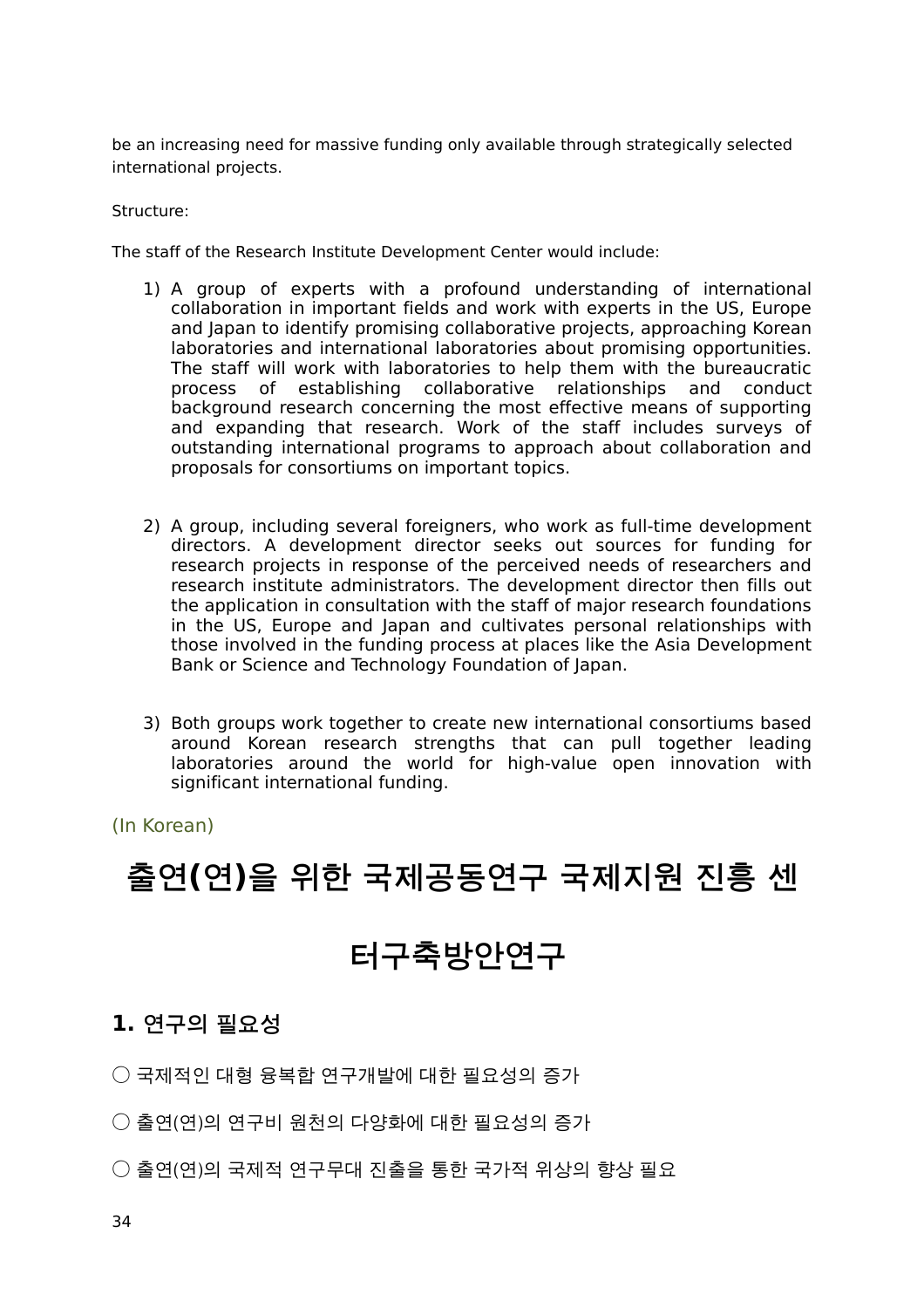## **2. 연구 제안의 배경**

○ 출연(연) 연구원들이 세계적으로 저명한 연구자들과 함께 국제 협력을 통한 과학 기술 프로젝트를 효과적으로 추진할 수 있는 방법을 잘 모르고 있음

○ 기업자금, 빌&멜린다 게이츠재단, 세계은행, 아시아개발은행 등 수많은 국제적인 연구지원 자금이 지원되고 있으나 국내 연구비 확보 실적은 아주 미미함

○ 출연(연)에서 국제 협력을 보다 용이하게 할 수 있도록 도와줄 수 있는 시스템의 필 요함

○ 연구자들은 연구 프로젝트에만 전념하여 연구에 몰입할 수 있는 환경제공의 필요 성

○ 국제적인 대규모 프로젝트를 위한 막대한 자금소요에 대한 요구 증대

## **3. 진흥 센터의 역활**

- 출연(연)의 유망한 가능성이 있는 연구실과 외국의 연구실을 찾아내고, 서로 협력
- 

할 있는 **국제협력 프로젝트를 확인**하는 역할

○ 연구자들이 **국제적인 협력연구**를 확대발전시키고 가장 효과적으로 **지원**할 수 있

○ 국제적인 **컨소시엄을 구축**하는 제안서와 협력을 할 수 있는 국제적인 **프로그램의**

○ 연구기관의 경영자와 연구자들의 요구 등을 반영해서, **연구프로젝트**를 지원해 줄

는 **방안 마련**

**조사**

수 있는 자금소스를 찾아 제안서의 작성

6) Interview with Michael Gehret Associate Director Institute for Advanced Studies (by Matthew Calabria)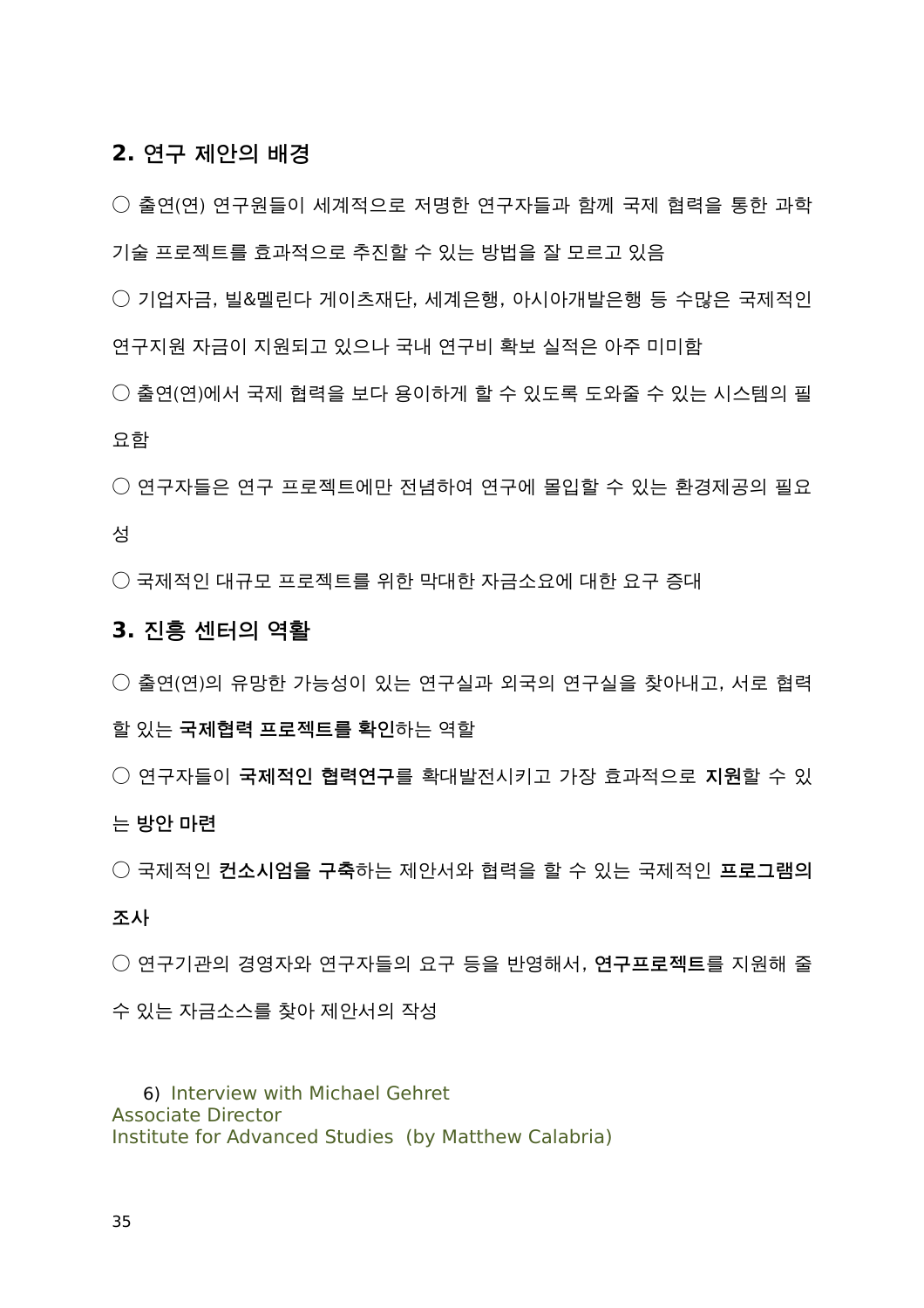What are the first steps Korean research institutes need to take to become global players from a development point of view?

What are the advantages that Korean institutes bring to the table? What are their weaknesses?

What arguments to Koreans need to make when applying?

What are some points that Korean institutions may not have thought about? What key points might they be overlooking?

What is the future of grant writing and development? If we have a Korean institute starting from scratch, what needs to be done first? How should Korea do it differently than the US or Europe?

What is your advice as to how to successfully pursue international collaboration?

What should Korean foundations be doing? How can the Korean government help most effectively?

7) Interview with Richard Herman Professor & former chancellor University of Illinois, Urbana-Champaign (Vince Rubino)

Questioner: Now, one of the things that I figured I'd start with is I'd like to find out what experience you have with Korea, if any, and then secondary to that is if not Korea, how about Asia?

Richard: I was in Korea a couple of times in the 80s, doing some work with a policy group. So I guess I got there via the head of the National Science Foundation Eric Flatt (?? 0:48??). Lou Grandscom was there, Bill Ayers who headed the original math and physical sciences of the NSF was there. So I did visit a couple times. Once to see a number of companies. And once I went to Cheju Island, which was kind of a strange place to see men running around in suits among all these honeymooners! But I gave Sandy (?? 1:24??) a delegation two years ago to Korea with a fair number of Korean alumni and a fair number of Korean faculty. But my work with Asia has - as I started out as a mathematician I didn't have many chances. But with my work as an administrator I've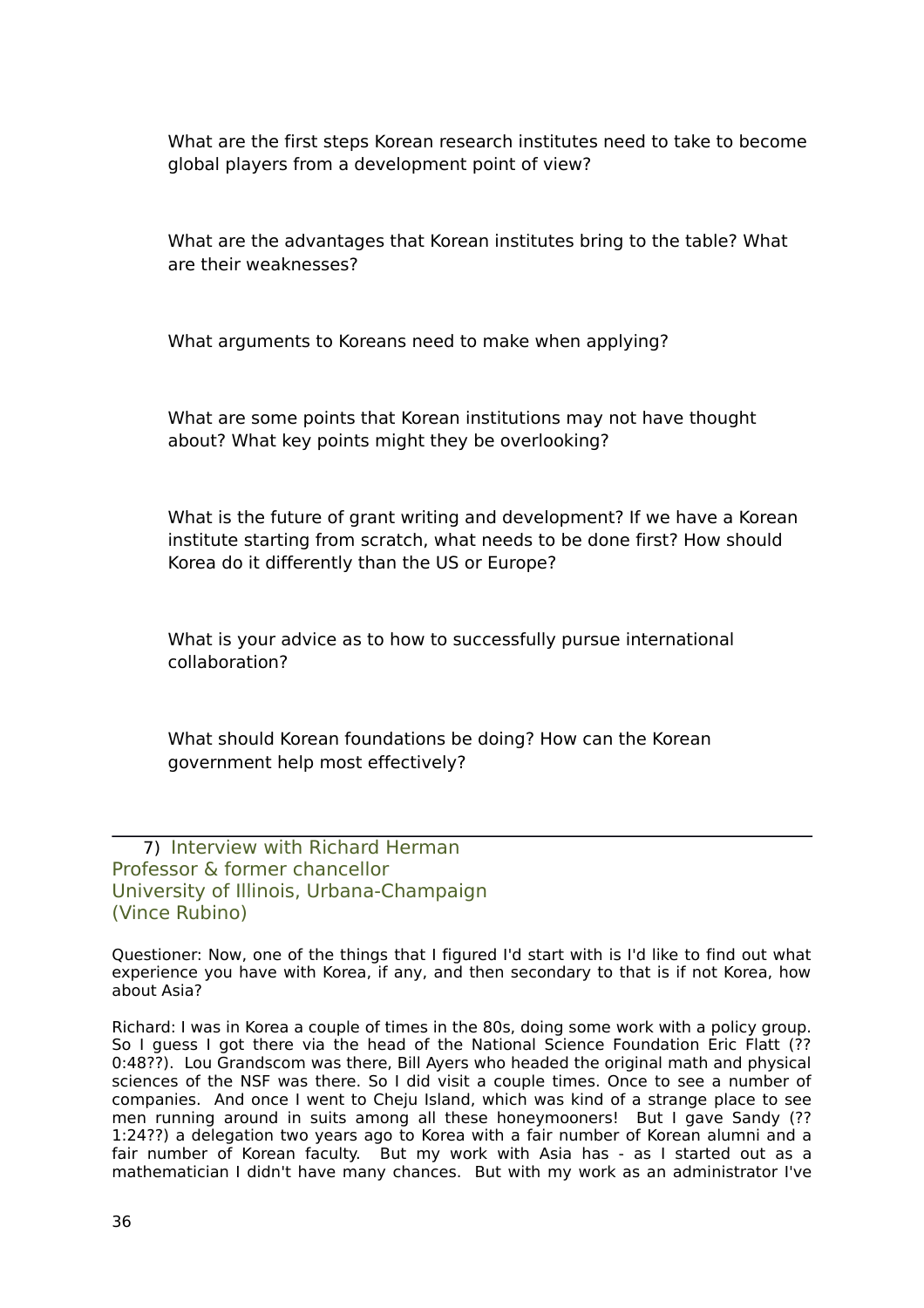been working significantly with China and with Singapore. So we did manage to bring about a partnership with Singapore government which had them providing us with an IT facility in which we could do research in Singapore. Through all of this I'd say the principal contact in Singapore was (??2:22??) Philip Yelp, a man who aided the agency with science things. And all with China, the university had many partnerships. At one point it had 30% of the PhDs in the United States given to Chinese students were given by the University of Illinois.

#### Q: wow!

R: Yah, there was a relationship between the president at the time of around the turn of the century, whose parents were missionaries, and he, I guess it was reparation money from one of the wars, he went to Teddy Roosevelt and suggested it be used to help students study in the US rather than just collect the dollars. And he created a unique kind of relationship with China which holds to this day significantly with agricultural universities in (??3:51??) Gangsuk province which I visited, and better-known universities like Gene Ryan, bae dal, bu-dak (??4:00??). So I guess I've been to China five times. So I know its a long trip, it is. But Singapore is further.

Q: Yes, absolutely. So with this experience that you've had, what do you think could be some practical steps that we could take here in Korea to foster and encourage international collaboration in science and technology.

R: A lot of these Korean universities have been fairly successful in bringing faculty back from the United States. I don't know whether that's still going on, I' not up to date on the data. But of course these individuals bring a whole host of contacts themselves. You must already have a - there is a bi-national agreement I'm sure with the Korean National Science Foundation and the US National Science Foundation. I assume it exists.

Q: And I don't know myself but this is a good thing for us to check into.

R: And you know that allows faculty partnerships to be supported by research funds. It has worked in the past. We have a wonderful agreement with the French, with the CNLS. And its about 60,000 dollars a year from each side. And maybe 50 faculty and students go back and forth each year. and the projects include art history, mathematics, and science, and architecture, so really its quite profound. And I meant to look up these data points, but one of the things you could do is try to increase study abroad in Korea. So there are a couple of complications of course. I don't know how many students study, say, from the United States, in Korea right now. That's easily-obtainable data. But if you want to increase that, one of the batteries to doing that is the question of how the courses are taught. are they taught in Korean or in English? At KAIST I know they teach in English. I don't know what goes on at Seoul National.

Q: And honestly I don't either. I took some graduate level classes at Inha university in Incheon a couple of years ago, and two of the classes were in Korean but used Englishlanguage textbooks. And then the third had no textbook but it was all in English. And it was one of these professors who had studied in the US and had been recruited back to Inha.

R: Now Inha - there is a big effort to grow at Inha. (??8:00??) unintelligible sentence. And I think ultimately those methods will work. You know I think its very hard to get a university to open up a branch in another country. Australia National University did this in Shanghai, at least I think it was Shanghai, but definitely China, but it closed within a year. But NYU just opened up in Shanghai, and its starting to be small. And it'll be populated to some extent by NYU faculty, and it'll be an opportunity for students to come there from the United States and be taught both by Chinese faculty and by US faculty. So I mean honestly I'll be much more interested in opening up focused efforts. \*\* phone rings \*\* My wife's got it. Actually I think what we're doing in Singapore with Illinois, and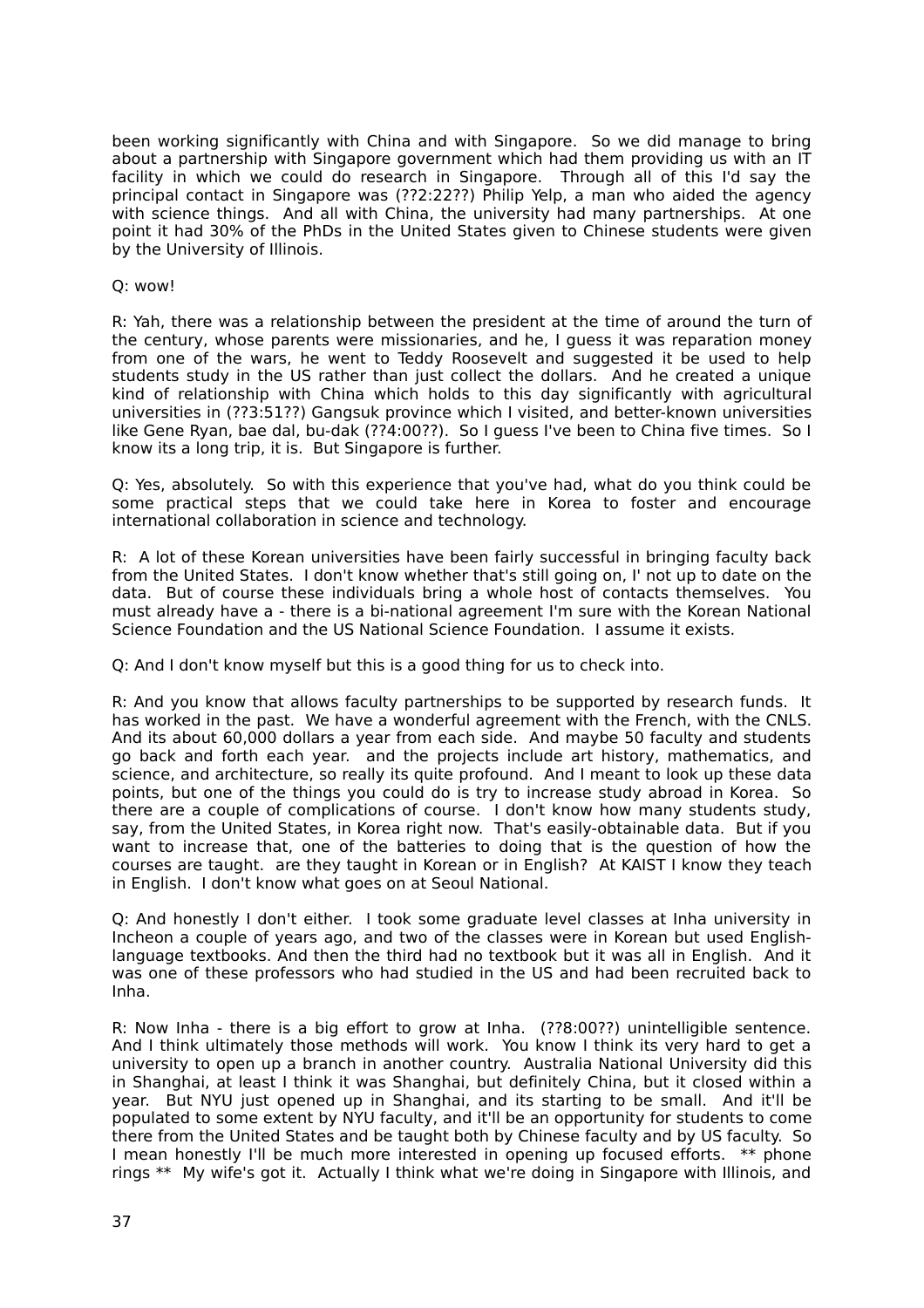MIT has a similar one - but its the graduate work and research. So those - its hard to get students to go back and forth. It took use two years to make that happen. And that was with lots of trips, sponsored by the university. Because (??10?06??) High Vigil came to me with some of this, uh, I just said go ahead and do it, and we'll see if we can make it happen. But slowly people began to see the possibilities. And there, English is spoken, but its bloody hot. But eventually we got a faculty member to go over there and run this institute. And we had many faculty going back and forth. And now they study information technology and its going to expand to vertical farming - agriculture, in association with the college of agriculture.

I think to some extent Korea needs to make a decision about what it wants to be good at. You know obviously you have some first-class industries, really world-class industries. Will the private sector step up and help fund research at universities, perhaps in partnership with another institution maybe even outside the country? Now when i was in Illinois we got 500 million dollars for a cloud computing project, in collaboration with Berkeley. That's only 3,000 miles, but depending on the project, it could happen. And you have to worry a lot about intellectual property rights, and how to protect graduates who want to be able to publish. So we got through all of that. I think partnerships and relationships are going to be more important for institutions to grow. You've got LG, you've got Samsung. Which universities do they work with?

Q: Well, LG and Samsung, I imagine... well Samsung has their own private research organizations like that Advanced Institute of Convergence Technology. I imagine that they are collaborating with numerous universities. I would imagine.

R: This is one of the things that could mean something internationally. So Microsoft and Intel invested in Berkeley and Illinois for cloud computing. There are two centers, geographically disparate. I don't know if they were even physical get-togethers. But the vice-president of research at Microsoft goes and visits both places. And its kind of interesting if one of those two companies did likewise. Of course you've got automobile manufacturers and the United States is kind of trying to rebuild its manufacturing capability. However that would create possibilities. But ultimately the collaborations are going to come around - are they going to be project based? Based on people going back and forth? I would try and develop some kind of sponsorship or collaborations with a first-class individual university. And then they could take on some theme. If you had to evaluate Korean universities, what are each of them good at?

Q: So getting that focus and the scope of the collaboration identified up front is helpful in trying to market that idea to collaborators.

R: But ultimately you know if you can rise in the international community. I mean every university, and every country, is trying to do this. China is investing vast sums in its universities. I think one of the places where they've perhaps missed the boat... (?? 15:23?? Richard cuts out for 4 seconds, then they discuss the problem) ... less creative for multinationals. I mean one of the ... China produces ten times as many engineering graduates as does the United States. Yet at the same time the graduates are not entirely suited for work in multinationals.

Q: Can you elaborate on that a little bit? What is the weakness?

R: Well, one, there was a study done by McKintey a couple of years ago. There are some data to support what I've just said. Two, there is a book called Run of the Red Queen, which I've just finished, which points out that the policies of the mixture of the centralized policy and you know the economic zones which compete with each other creates a certain kind of ambiguity which discourages people from taking risks. Because they can invest themselves for 3 years in a certain project and they find out that the central government doesn't wanna do that anymore. So there's no real plan and people don't commit the same way that they might in Korea. So I don't know whether you have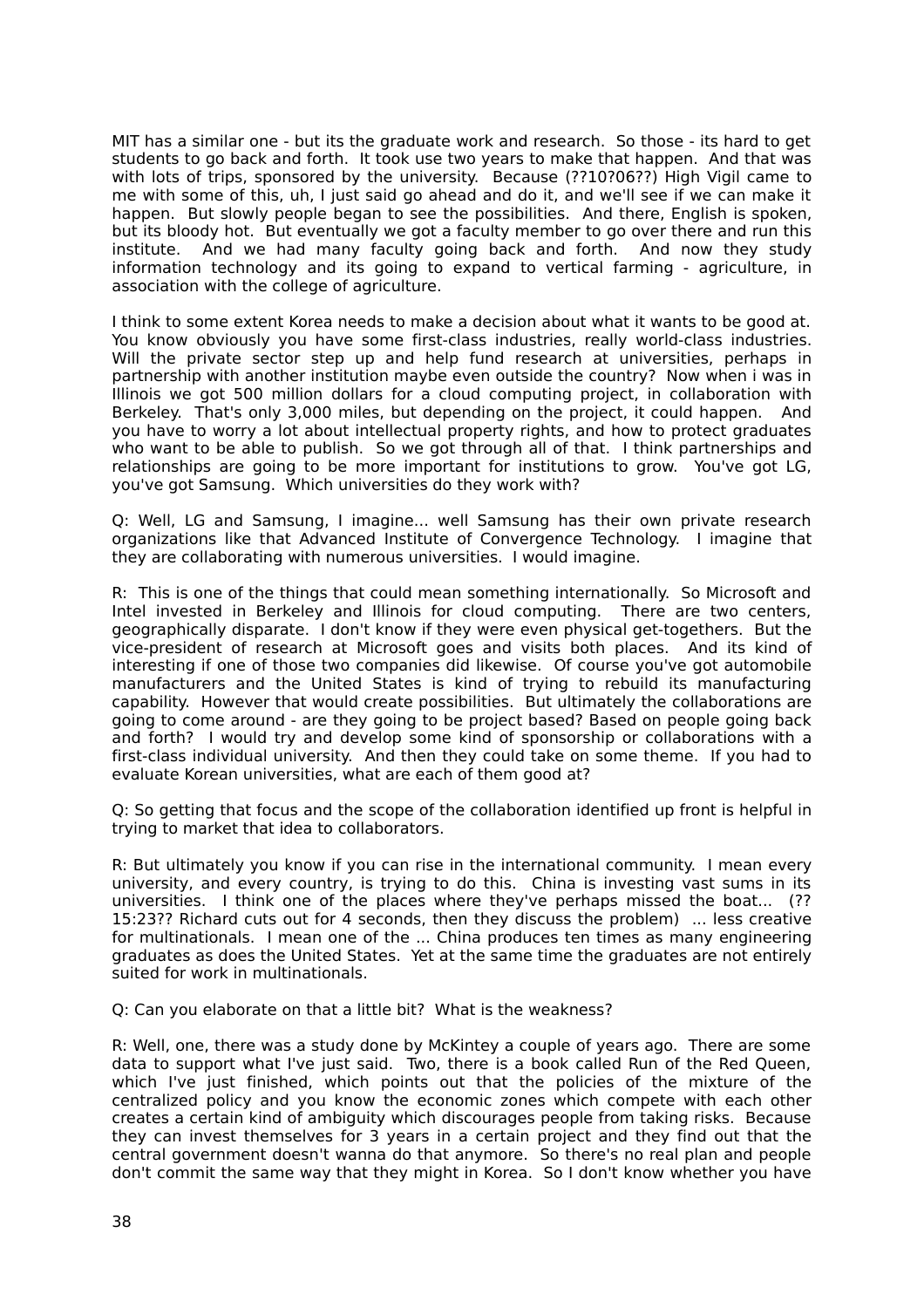this problem or not. What multinational exist in Korea?

Q: You mean besides the Korean ones?

#### R: Right, right.

Q: Well my knowledge is mostly centered around the bio and healthcare industries. NGE is here, a lot of the big pharmaceutical companies are here. The problem though is that who shows up is marketing. And so they have a marketing office - multinationals. Lots of them have marketing offices. But they don't really invest so much in factories, in R&D. There is some of that as well. Bayer animal health has a facility, a manufacturing facility here. there are a number of multinational pharmas that have small factories. I'm sure in the IT industry there are a bunch of things happening that I'm not really aware of. But in general they are not the big employers in Korea, multinationals.

#### R: Are they welcomed?

Q: Well,... sure. I mean we have all these free economic zones dotting the landscape here whose duty is to try and encourage multinationals and other investors to set up shop. Whether that's legitimate is a real honest-to-goodness good deal for these multinationals and whether they really do feel welcome is a whole other thing.

R: Well i think even around Inha there are plans for a giant research park.

Q: There is a big huge project called New Songo City that is enormous. And back to what you mentioned about universities, SUNY, the state University of New York, is setting up a campus there this next year.

R: I know, they did inquire whether Illinois wanted to do that. I mean... as I say I'm not convinced setting up a whole campus would work. But it would be wonderful if it did. But I do think finding ways to increase the flow of people back and forth is perhaps critical to rising in the international community. But the bottom line is that if you look at all these international partnerships, they are going to be based on the kind of research that gets done. And ultimately you have to bring back the people. And I think one of the methods has been to bring back expats. And interestingly now Vietnam is trying to build, and I was there less than a year ago. They are more complicated, because bringing back people who left - many of them left just after of the war. And they are not necessarily viewed, you know, so kindly. There is a very complex situation. Whereas in Korea people went to study abroad and did well, and they are brought back by various inducements. One of the things I should ask is: Are all professors paid the same or are they paid differentially by field?

Q: The different free economic zones?

R: No I mean does an engineering faculty member earn the same money as an English professor?

Q: I don't know, however my understanding is that engineers are not highly paid in Korea. So we may not see the differential here in Korea that you see in the US.

R: I honestly think that differential pay is not the only thing. In France, for instance, its not overly differential. But in england its not differential at all. I remember giving a talk in Ireland and suggesting this. This is what happened in the US and there was great negative reaction. So there are cultural things that get in the way. The solutions have to be ones which work in the country.

Q: Have you experienced any cultural aspects of Korea from your work at Illinois with students and faculty and such or other of your experiences that you would notice as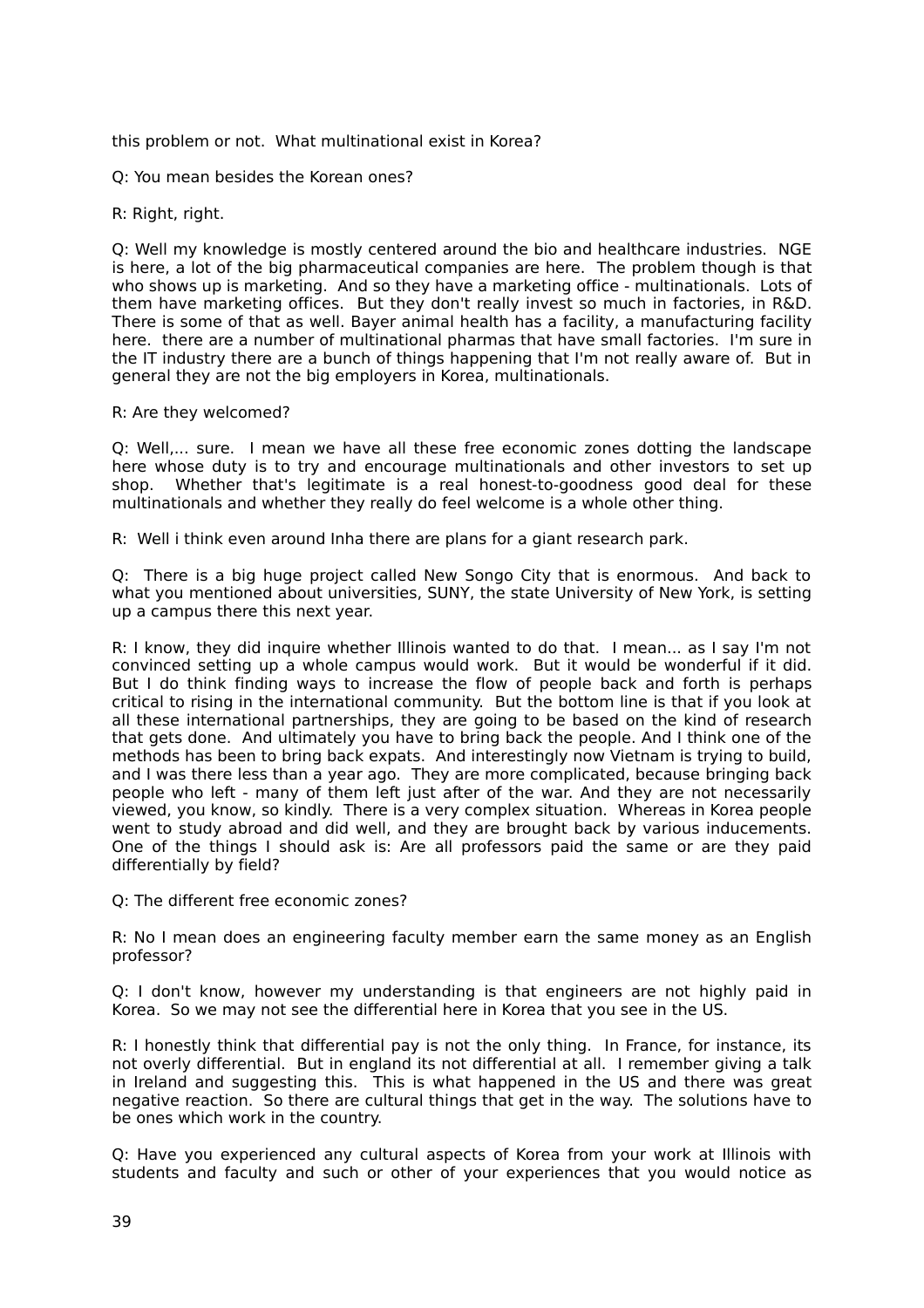either particular strengths or particular weaknesses in this business of setting up these international collaborations?

R: I see no barriers to doing it. I think at the end of the day you know, its going to be facilitated both by the government, through dollars, they have to decide to want it. But ultimately the collaboration isn't going to come about because of dollars, its going to come about because faculty X in Korea knows faculty Y in the united states and so forth, and they are willing to work on a project together and have their students go back and forth. One of the programs along that line, one of the programs that i started in china was to have their students who were studying at Chinglau (??24:43??) which is a very good school, to study there for three years and come to Illinois for two years. And they would get both a bachelors and a masters, and the two years they would spend in a coop program with a company like Caterpillar, which has like seven plants in China. And the idea was to get their undergraduate degree from Chinglau, they get their Master's degree from Illinois, they work for Caterpillar, and they go back as research leaders in Caterpillar in China. And the people who I worked with in Cat said, look you're asking me to get involved in recruiting a brilliant employee, and its a no-brainer. So they went for it. But I gotta think things like that, partnerships like that with universities and the private sector. It was kinda fun to glue those pieces together. And the glue is ultimately (?? 26:00??) A longer-term solution is what Singapore does. They pay for students to study across the world. Both at the undergraduate and graduate level. And these students have to come back, and so its sort of like ROTC. I don't know what the number is now but a few years ago if you didn't come back you owed the funder 250,000 dollars. Now I think that's probably a hard thing to make happen in Korea. Now we tell people about this in the United States and it sounds like indentured servitude. And then we say we have ROTC. Well that's not quite the same. And I am thinking that the American government could do something like that. I went to school on a certain number of scholarships which were forgiven if I went and became a teacher. So that was a mild inducement to enter the teaching profession. I think collaboration with a good institution, and the easiest thing is to find a place where there are a large number of Korean clout that would help drive it, and then they themselves are more respected. And then pick a focus area, and then you know somebody's gotta supply the grease. And that's harder and harder as you know at universities in the united states, especially public. on the other hand, you know, people are always going to be intrigued by the international aspect. I mean the number of schools targeting at the undergraduate level in the US have 12%, and they'll probably get another 12% this way. So i think there is great push to internationalize the undergraduate student body - for good reasons and for less than good financial reasons. now I suspect, and this is something you need to check - where do the wealthy Koreans send their kids to school?

Q: Stanford, Berkeley...

R: Right. They now (??29:28??)

Q: No.

R: Do they come back? And they are great. I mean when I went to graduate school, 10% of Taiwanese students were going back. about ten years ago, 40% were going back. (?? 30:00??) And that's I think how Korea got many of its expats to return. having a good career, still called a doctor. Maybe mid-career in their 40s, and Korea offered new possibilities. And one of the ways you can get a researcher to come back, is they're gonna want to be able to draw graduate students. Experimental work you can't do without graduate students. Most faculty are going to be drawn by A. colleagues and B. Graduate students. One of the things I think can be done is to hire in clusters, so that you pick an area and you hire a team. So obviously you pick within a university or department, so it needs to be an are of emphasis that the department's interested in, and maybe they have some good people but not the top, and you bring in two or three people. And there you have an instant group. I've done that, and it does work. But you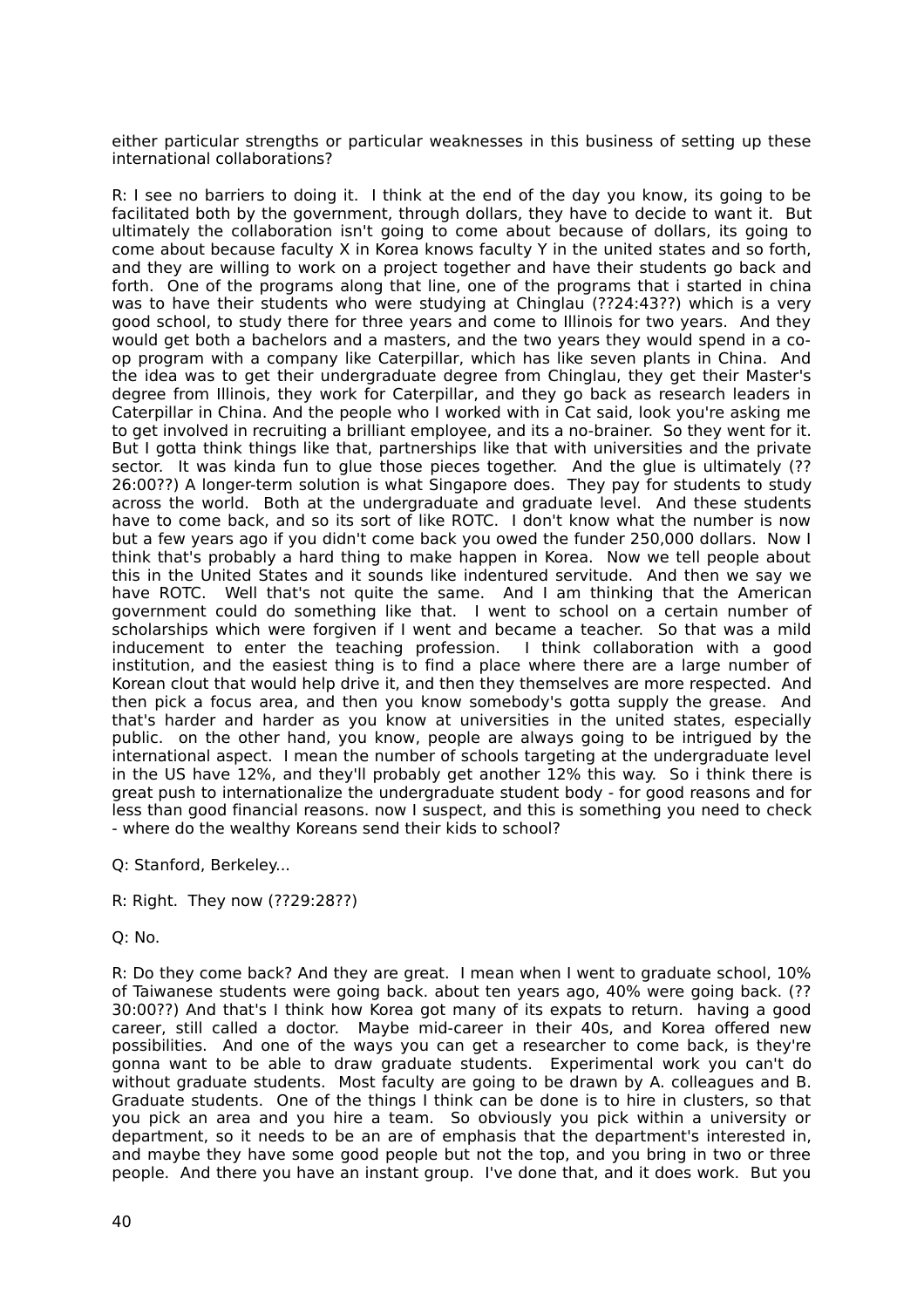know it means that going down to a department, a certain physics department. Lets say there's a physics department. Lets say there are 20 areas of physics that are viable. You can't take these three positions and offer them to two different areas. I mean you can but how would they collaborate? So it means there are political battles to be fought. SO how is Korea compared to... they probably have done this already. No matter which technology is important, we the Korean government are going to push, and we're going to do this in partnership with a university and LG. LG will use it, they will make the effort, and ca yo convince the university to follow this lead? I think the answer's yes.

#### Q: Yes.

R: I mean you pick an area that's hot, established, or so. And its not the leader well hire a handful at a time. And reputation is built on that. And then you have, you got to get people to go visit it, and they try to steal your faculty but maybe you can keep that together. And you start to get graduate students attracted a lot. And undergraduates. One of the things that the United States has done, of course they always have the institute for advanced study at Princeton, that's been around for years. but at Berkeley they created the mathematical center for research. which had themes year after year. and these people would come to Berkeley, it wasn't at the university proper but just up the hill so to speak, and many good things took place and good collaborations were created with Berkeley faculty. Of course Berkeley was not always Berkeley. And In more recent memory, San Diego came out of nowhere by hiring only members of national academies. not only those guys but many. I think there are various aspects but its one thing to talk generalities and another to go in and analyze the university scene. Which are the best universities?

Q: and the measure is publications.

R: well, its gonna be one of them. if we look at it... which university has the faculty who are most recognized. and part of it is going to be publications, and part of it is going to be what invitations they get to speak at big conferences. and where do the students who graduate go? how successful are they, whatever that means [ed note: not sarcastic, an earnest question] And then you know, what applies to the undergraduates. I mean in Japan the university of Tokyo, you had to go to the university of Tokyo if you wanted to work for the government. there's just, there were no other way. I mean Kyoto was a very fine university, but not if you wanted to work in the government. So I think there are various ways to judge universities and people do do it. what is it, shanghai, jong-tong, rang-rang (??35:50??) whatever?

Q: right, right.

R: and you know that has, some credibility. But what's the goal here? Is the goal to feed the private sector with graduates? I mean there are many - think of an institution rencellier polytech (??36:29??) which is not, I would say, one of the higher-ranked institutes. Its highly ranked but not that high. They feed a lot directly into the private sector. I mean when Illinois talks about ... we like to say that we are number one with proctor and gamble. so how does it... who's the audience? the audience is A: other universities, but its also where your graduates go. If you look at the engineering rankings, there are five categories overall. And one of them is what the recruiters think of the school. They're one of the audience.

Q: yes, who are the stakeholders?

R: exactly. To answer the question that first of all I raised... to try to make some headway, a good model i think is excellent is (??37:40?? man it is extremely unfortunate that the recording seems to cut out during good parts, like names and sentence subjects) which some feeding places for the private sector. as far as i understood. and all of a sudden now its, thanks to its last president, its really done some stunning things. its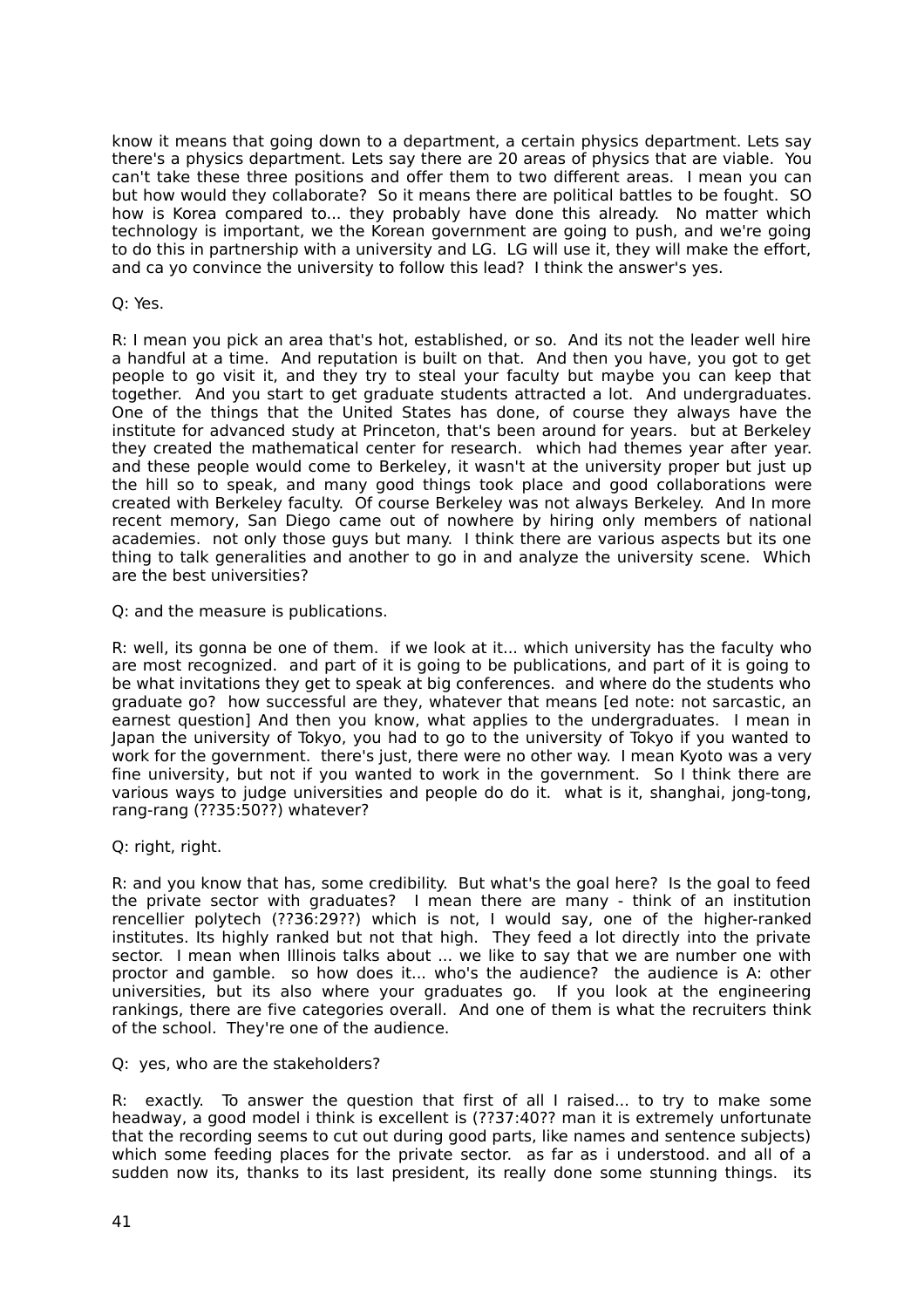hired some good researchers. so you know the question is where you begin, i think the benchmarks of success. I mean (??38:15??) you can get a few, but they won't be the only ones. You don't want to become an adjunct to industry. on the other hand if you're careful about it and doing research in the private sector is something that both can help society and provides new opportunities for faculty and students.

Q: so it sounds like a lot of this basically boils down to the organization having a clear vision of what it is that they want to achieve, who their audience is, their stakeholders, what they want, and developing these fundamental relationships between key members of the organizations, faculty, the various universities or within industry, the vicepresident of R&D in an industry or something, and fostering these relationships. Those are the key ingredients to the success of these collaborations.

R: And I don't think there's any secret formula that's going to guarantee the success. And what you have to do is to be willing to risk failure. And so Novartis the drug company decided to go to Berkeley to get research done. I think it was that the department of biochemistry but I'm not sure. They ...

Q: You're talking about Novartis, is that right?

R: Yeah. And they dropped 25 million dollars over five years, and it caused a giant brouhaha. And it was done anyway, but in the final analysis Novartis walked away, after the five year period, because they didn't feel they were getting enough... that it was affecting the company. And its cheaper for companies to do research at universities, and it is (??40:50??) but having said that there was obviously a more complicated situation.

Q: yeah there was a lot of political push-back from the grassroots, from the community.

R: and from some of the faculty! When my colleague at Berkeley Bob Bershnapp (?? 41:10??) when he was talking about this BP arrangement. he went before the faculty senate and was upset, and they bought out again, and blah blah blah. and he said that he didn't think it was appropriate for one group of faculty to tell another group of faculty who had to get their support from. And two minutes later he was called a prostitute. So I tell you this because it has a certain amusement value - bob is a wonderful man. But its an example of all politics. And I mean none of that happened in Illinois. I didn't get one question. So you noticed in Berkeley is a hotbed of activism, whereas the Midwest is more conservative in the political sense, but somehow their emotions have a smaller amplitude.

So hang on, I think you have to find the right institutes. And already the Korean government is I think a very keen to do things. You mention this research park you spoke of is one such. and I don't know how much money is being put in, and who's putting it in. But you know, thinking big, picking out an area where university work is critical, to the success, training students, graduates and undergraduates in that area. Getting visiting faculty, I mean you have to, if you really want to do that.. you know it wasn't a hardship living in Berkeley for a year. I mean in Berkley, San Francisco, the weather is nice, faculty are great. And people will come to work. I mean they'll... one of the things that's going on in the united states is that a lot of the people who would normally stay with the university are now retired because many universities tried to get people off the books. so they can make up for the monies they were losing. so they offered inducements to retire. So I think there are wonderful faculty that are presently available who probably are all (??44:25??). So would they come to Korea and work for a year or two? You know and you have to think about what the status would be there. So you have to create an environment where... i mean if you're living in Seoul that's one kind of an environment where there are many things available. I don't know how is health care in Korea? If someone will come and visit they're not going to fly back to the United States to have an appendectomy.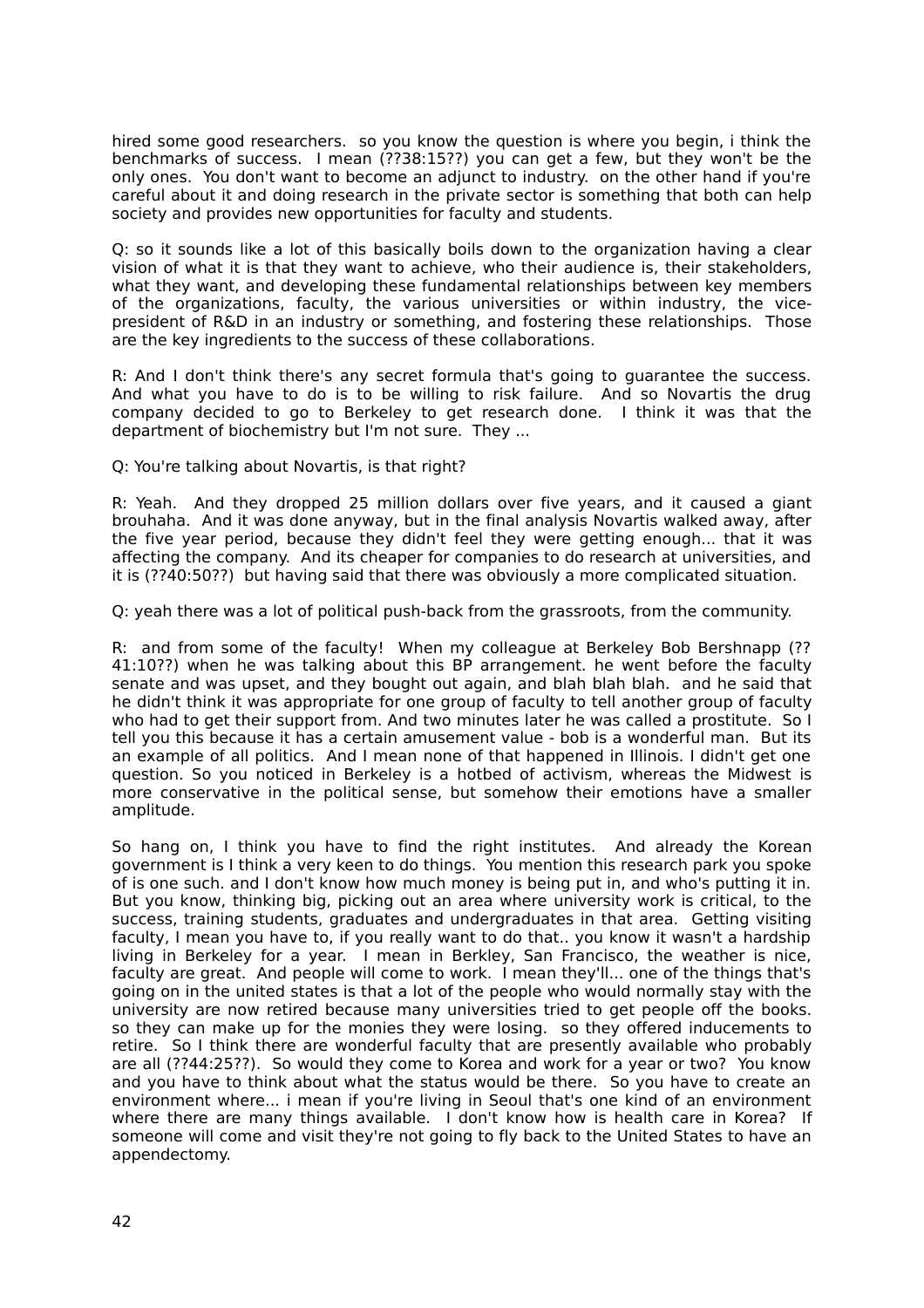Q: probably wouldn't be necessary, but that's another conversation.

R: I mean I'm just saying, I didn't think it was, but these are things that... but if you want people to come and visit for longer periods of time. For months, a husband and wife will go and visit a university and they'll have a skype conversation with their spouse. But if you want them to come for six months or a year then they're unlikely to leave their spouse unless they're intending to do other studies. So I think that you have to create an environment which will attract the people. And that doesn't mean that... i mean I went to Bielfell in Germany for a year with my wife and three kids. I went there because - and this is one other technique - there was a whole year in mathematical fields. And it was making people in mind with the right area. So I got supported and went - just packed up. It wasn't the greatest place in the world to live. But we traveled actually about three months that year. It worked out, and the kids survived, my wife survived. I made research partnerships that I wouldn't have otherwise. So one possibility is to hold a year on a topic and invite people to come for a year. And so you get big names to come for two or three months and that brings others and that brings graduate students and postdocs. And I think that's one way to do it. And you publish your proceedings. And this year was held at the university of yext (??47:20??) and there were attendants who got to know not just the people who were there at this institute but at the university. It takes a while to build this. The first time I went to ... the first time I went as chancellor... no i guess I was provost come to think... was the time we got two Nobel prizes, a national medal of science, and a Crawford prize all in one year. And every place I went I was asked how does Illinois do this? And there's no fairy dust to sprinkle, but its creating the kind of environment in which people can get their work done. And I don't know what the structure is in Korea, but I know the department heads should have a lot of autonomy to bring in great faculty. And research should be supported and risky research should be supported.

Q: Well this has been very very good general information, not necessarily specific to Korea and Korean culture, but with your experience with setting up these collaborations this has all been very very fundamental and very useful information that emanuel and I will be able to compile into this paper that we're working on.

R: Yeah i understand you are and I'm happy to look at drafts, and in the meantime i need to gather some data on Korea, I mean my data is more than a decade old. I mean other than knowing individuals.

Q: and that's fine. I mean Emanuel and I have been living here for years and we've been very involved so we kind of have some of that, the nuances in dealing with situations in Korea. However, what you've been providing is very very useful from a macro perspective and very practical. and very thorough. thank you.

R: ok, well look, we can... you know, just send me an email if you want to talk again, and I'll probably be talking to Emanuel in the near future. So thanks for the time. good luck to you and we'll keep in touch!

Q: yes sir, thank you so much!

8) International Foundations that can be good sources for Korean institutions conducting research (Jae Suk Lee)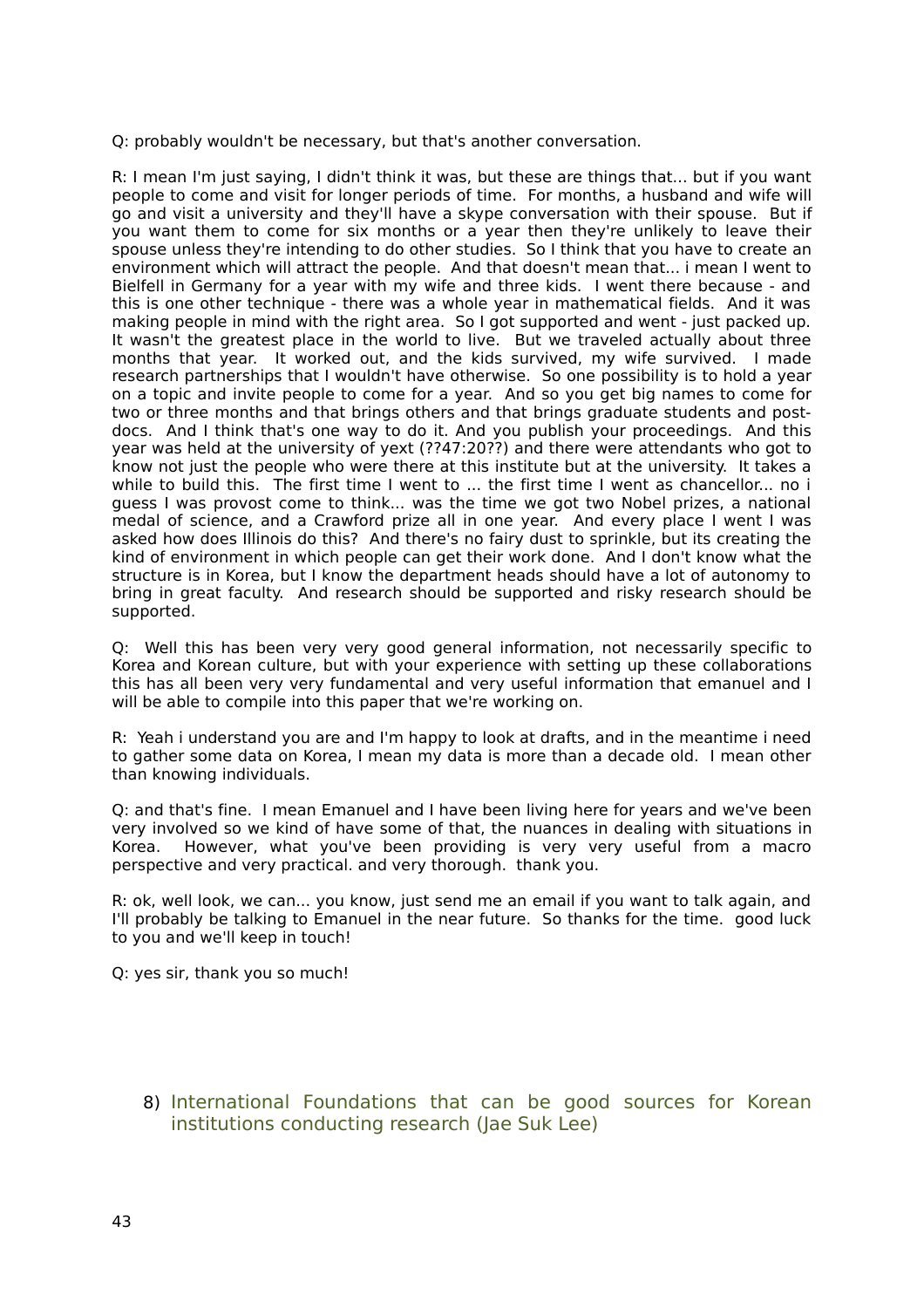## **Appendix A: Example Sources of US Funding**

## 1. *Center for Integration of Medicine and Innovative Technology (***CIMIT)**

A non-profit consortium of Boston's leading teaching hospitals and universities, CIMIT fosters interdisciplinary collaboration among world-class experts in translational research, medicine, science and engineering, in concert with industry, foundations and government,

to rapidly improve patient care. CIMIT is a proven and successful model for initiating and accelerating translational medical research in the domain of devices, procedures, and clinical systems engineering. Our approach is based upon four assumptions:

- With active effort, sophisticated technology from other industries can be applied in healthcare to improve the quality and safety of patient care.
- Early-stage, high-risk, high-reward ideas have little access to funding.
- The solution to many of the current problems in healthcare today is best achieved through active collaboration between the clinical and engineering research communities.
- Facilitation and coaching at every stage of the innovation cycle adds value, produces better outcomes and yields better researchers.

Korea University participated in a CIMIT sponsored workshop in 2010.

Proposal applications can be started at this web address: <http://www.cimit.org/grants-fullProposalTemplate.html>

### 2. *Georgetown University*

International Collaborative Research Grants are awarded by the Provost's Faculty Committee for International Initiatives and designated for Main Campus tenured and tenure-track faculty. They are intended to support scholarly collaborative research.

Research conducted under this program must be collaborative in nature; generally, *the collaboration should be essential to the success of the research project*. The principal collaborator (or collaborators) must be from a foreign academic institution. Acceptable types of institutions include: universities, institutes, research labs, government agencies, and other organizations where scholarly research is conducted.

The grant will support travel and living expenses of the Georgetown applicant or applicants. In addition, applicants may request up to 30% of the total grant amount for essential research support (e.g., expendable research supplies, data acquisition costs). The total amount of the grant is not to exceed \$6,000. The grant *cannot* be used to support the following:

- Participation in conferences or workshops
- Purchase of equipment
- Honoraria
- Page charges for publication
- Projects that have already received funding from the Graduate School or the FLL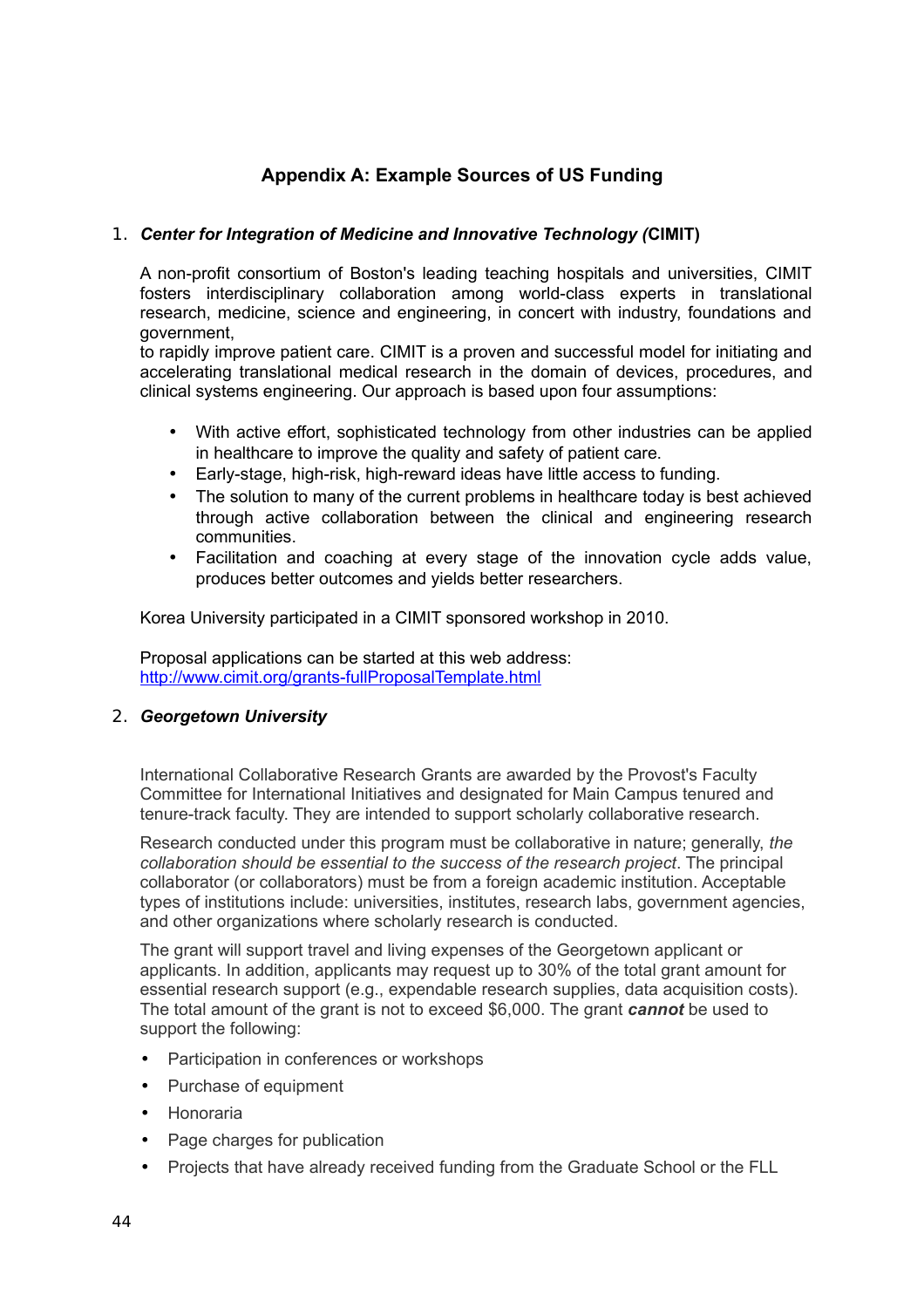• Travel expenses for a collaborating foreign colleague or graduate student assistants

Additional information about grants can be found at this web address: [http://provost.georgetown.edu/initiatives/international/nav/facultycommittee/collaborativer](http://provost.georgetown.edu/initiatives/international/nav/facultycommittee/collaborativeresearch/) [esearch/](http://provost.georgetown.edu/initiatives/international/nav/facultycommittee/collaborativeresearch/)

## 3. **National Science Foundation**

The National Science Foundation (NSF) is an independent federal agency created by Congress in 1950 "to promote the progress of science; to advance the national health, prosperity, and welfare; to secure the national defense…" NSF is the only US federal agency whose mission includes support for all fields of fundamental science and engineering, *except for medical sciences.*

More information about applying for funding through NSF can be found at this web address*:* <http://www.nsf.gov/funding/>

### 4. **University of Pennsylvania Global Health Programs (GHP)**

**Coordinates global activities of the School of Medicine at the, and supports the international aspects of our research, educational, and service programs. Activities include: (i) placement of Penn medical students in international rotations, and hosting of international medical students at Penn; (ii) facilitation of international research initiatives and sponsored programs undertaken by faculty of the School of Medicine; (iii) coordination of global activities with other schools of the University, and the Office of the Provost; (iv) provision of information for faculty, students, and administration; and (vi) representation of the School of Medicine in interactions with international universities. The GHP at PennMed was launched by the School of Medicine in 2004, in response to requests from Penn's medical students who had formed a global health interest group. Since its initiation, the program has grown in a stepwise fashion, with the participation of programs and faculty from many departments. For convenience, global health activities may be divided into three major rubrics: (i) Education and Training; (ii) Research; (iii) Service and Clinical Programs.**

<http://www.med.upenn.edu/globalhealth/>

### 5. **Macarthur Foundation**

The MacArthur Foundation supports creative people and effective institutions committed to building a more just, verdant, and peaceful world. In addition to selecting the MacArthur Fellows, the Foundation works to defend human rights, advance global conservation and security, make cities better places, and understand how technology is affecting children and society.

The Foundation makes grants and loans through three applicable programs: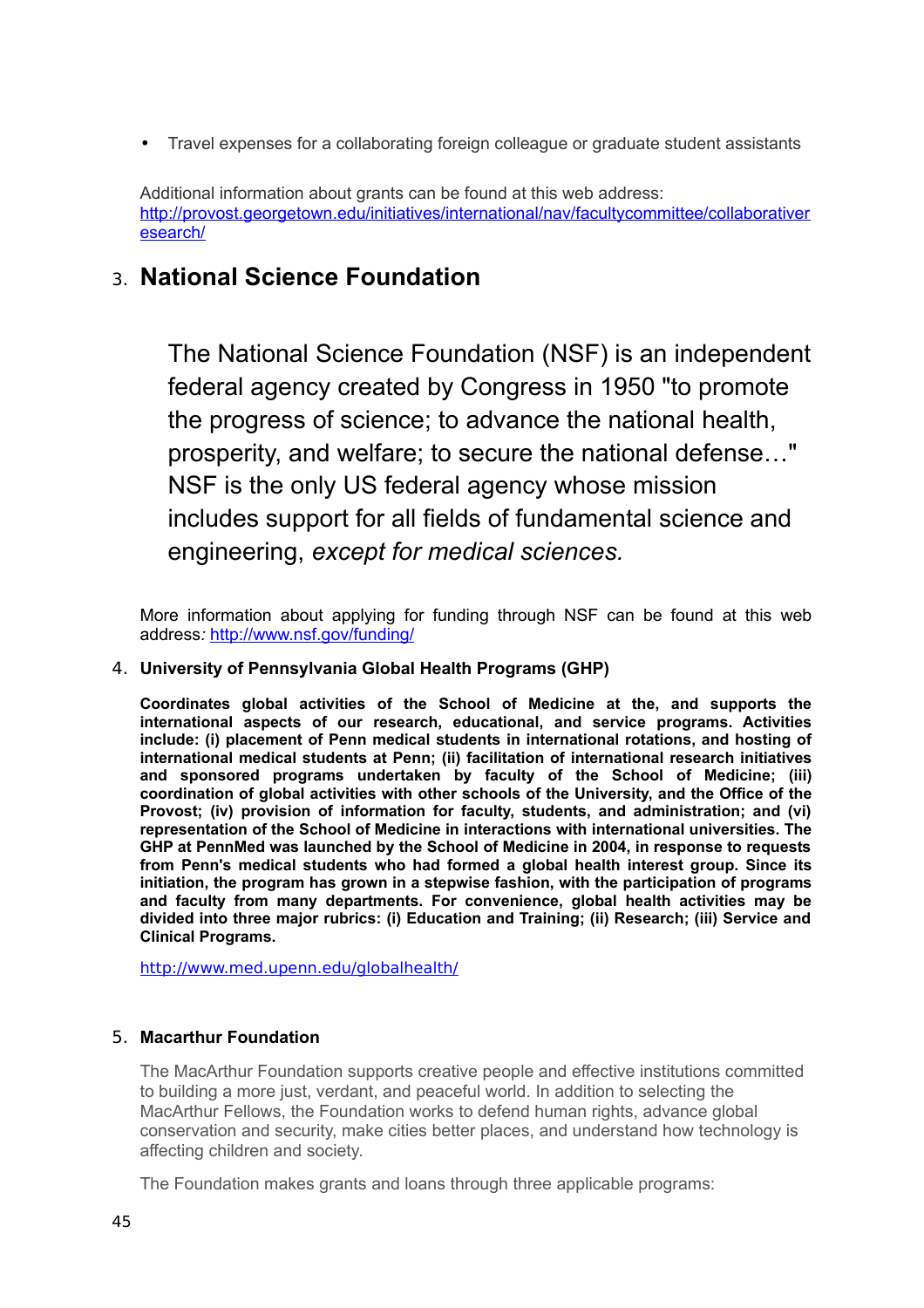- International Programs focus on international issues, including human rights and international justice, peace and security, conservation and sustainable development, migration and human mobility, and population and reproductive health.
- U.S. Programs address issues in the United States, including community and economic development; housing, with a focus on the preservation of affordable rental housing; juvenile justice reform; education, with an emerging interest in digital media and learning; and policy research and analysis.
- Media, Culture, and Special Initiatives support public interest media, including public radio, documentary programming, and work to explore the use of digital technologies to reach and engage the public.

Instructions for applying can be found at this web address: [http://www.macfound.org/site/c.lkLXJ8MQKrH/b.913959/k.E1BE/Applying\\_for\\_Grant](http://www.macfound.org/site/c.lkLXJ8MQKrH/b.913959/k.E1BE/Applying_for_Grants.htm) [s.htm](http://www.macfound.org/site/c.lkLXJ8MQKrH/b.913959/k.E1BE/Applying_for_Grants.htm)

### 6. **Ford Foundation**

The Ford Foundation supports innovative thinkers, leaders and organizations that are working to reduce poverty and injustice and to promote democratic values, free expression and human achievement. When making grants, we think about long-term strategies, knowing that lasting social change requires decades of effort.

Although active in China, Indonesia and other developing nations, the Ford Foundation does not currently support activities in Korea. However, collaborators based in the United States can apply for a global grant, which could also cover Korea. They also do not fund inventions. They do not focus on technology. Their programs address nine significant social justice issues that can be found at this web address: <http://www.fordfoundation.org/Issues>

### 7. **Hewlett Foundation**

The Hewlett Foundation makes grants in five core program areas: education, environment, global development and population, performing arts, and philanthropy. The Foundation funds organizations working in the areas identified above, based on specific goals and strategies outlined by the programs. Almost all grants are awarded to organizations identified by the Foundation. The Foundation does accept unsolicited Letters of Inquiry from organizations looking for funding in limited areas. Only on very rare occasions are grants awarded in response to these unsolicited funding inquiries. Only the following programs currently accept unsolicited Letters of Inquiry:

| Deeper Learning                      | <b>Accepting Letters of Inquiry</b>                                                                     |
|--------------------------------------|---------------------------------------------------------------------------------------------------------|
| <b>Open Educational Resources</b>    | <b>Accepting Letters of Inquiry</b>                                                                     |
| California Education<br>Program Info | Letters of Inquiry accepted through<br>Rockefeller Philanthropy Advisors:<br>http://www.rockpa.org/cepf |

### *Education Program*